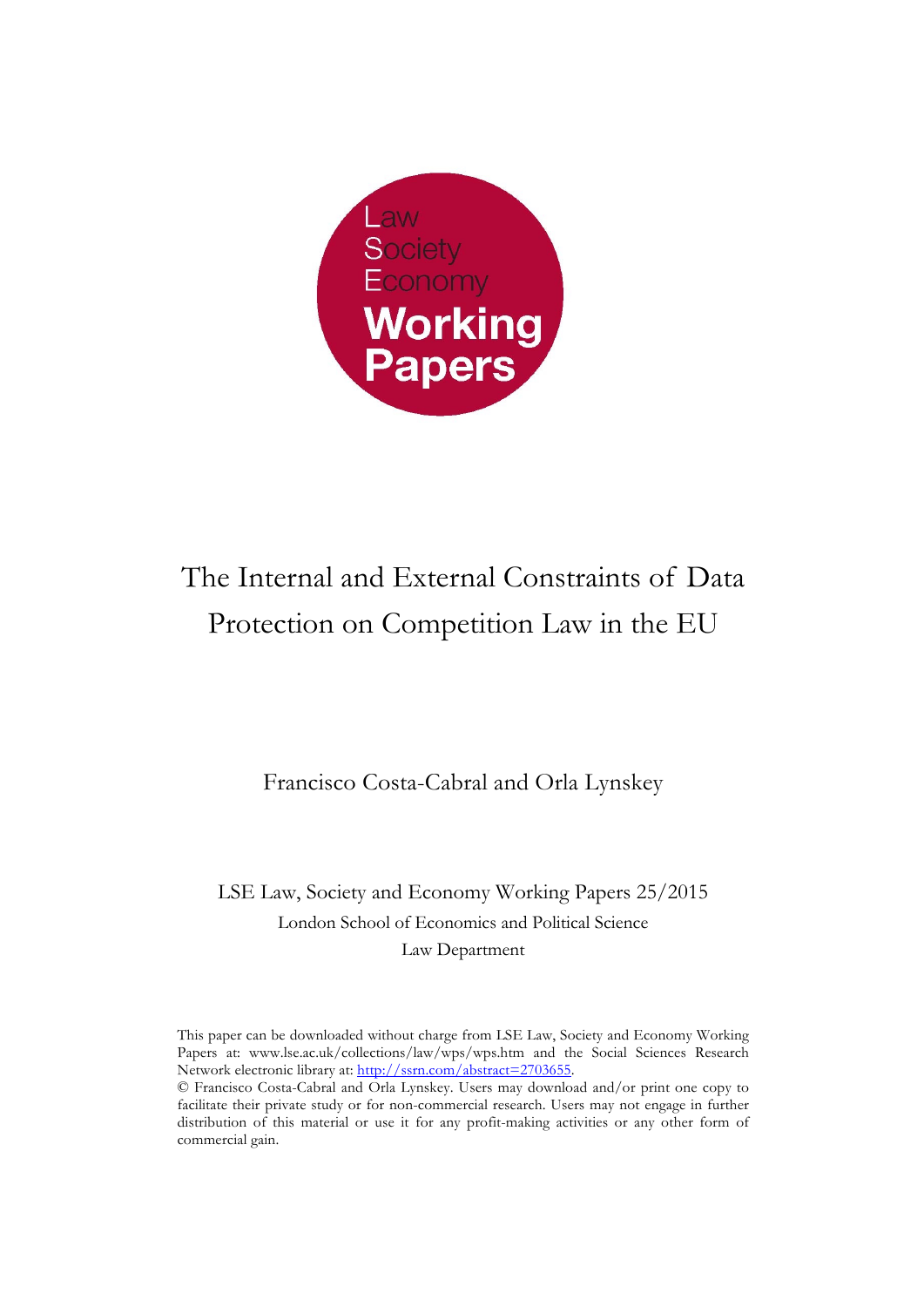# The Internal and External Constraints of Data Protection on Competition Law in the EU

# Francisco Costa-Cabral \* Orla Lynskey \*\*

**Abstract:** Personal data has both an economic and a dignitary value. This begs the question of whether competition law should respect the dual nature of personal data, given that the regulation of competition is chiefly dictated by economic concerns. This article addresses that question by mapping the potential intersections between EU data protection law and competition law. In particular, it argues that data protection law exercises an internal and an external constraint on competition law. On the one hand, competition law involves judgments about 'normal competition' and consumer welfare which may require a normative contribution by data protection law. Using data protection as a normative benchmark in this way does not depart from the logic of competition law as data protection still requires a competitive concern hook on which to hang. Data protection would thus act as an 'internal constraint' on competition law. On the other hand, regardless of such logic, competition authorities are bound to respect the fundamental right to data protection. This requires them to restrict the scope of competition law and to guarantee the effectiveness of that fundamental right. In this way, data protection acts as an 'external constraint' on competition law. Recognising these constraints would pave the way for a more coherent EU law approach to consumer concerns in a digital society.

<sup>\*</sup> Assistant Professor, China-EU Law School (CESL) at the China University of Political Science and Law.

<sup>\*\*</sup> Assistant Professor, LSE Law Department. E-mail: o.lynskey@lse.ac.uk. Feedback and comments on this working paper are welcome.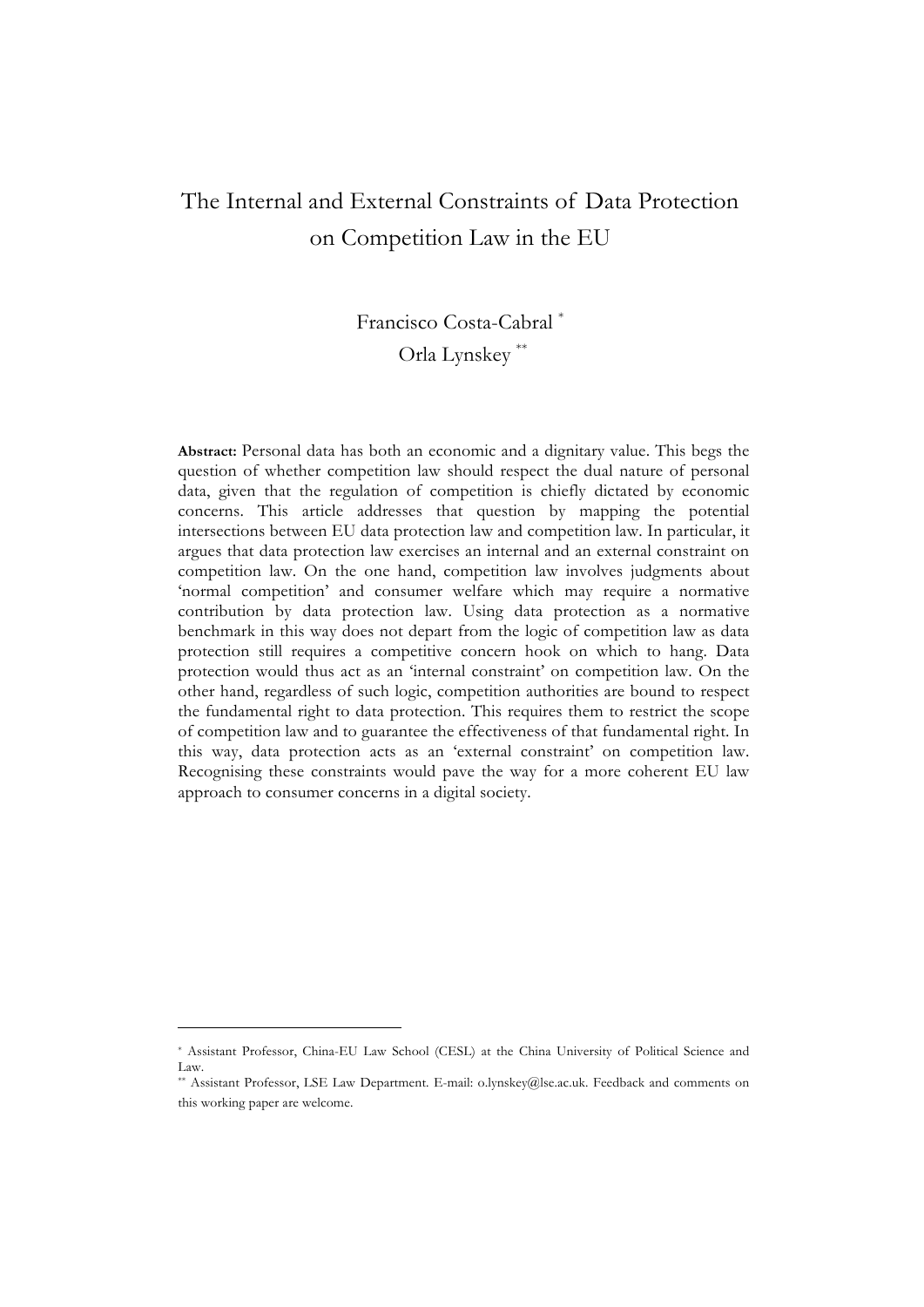

**.** 

#### **1. INTRODUCTION**

Personal data has been described as 'the oil of the information economy'.1 This analogy reflects the economic value of personal data in the digital economy but fails to capture that, unlike oil, personal data is intrinsically linked to the dignity, autonomy, and privacy of individuals.2 The dual nature of personal data is nonetheless now recognised, leading to the inclusion of a right to data protection in the European Union Charter of Fundamental Rights (the Charter).3 Indeed, the challenges that personal data's duality poses for the regulation of personal data processing are evidenced by the protracted debate over the new legislative framework for data protection in the European Union (EU).4 It also begs the question of whether the dual nature of personal data should also be reflected by in EU competition law, given that the regulation of competition is chiefly dictated by economic concerns. This article addresses that question by mapping the potential intersections between EU data protection law and competition law. In particular, it identifies how data protection law may influence the application of competition law by the Commission.

While competition is a well-established area of EU law and policy, the EU only first developed a data protection framework in 19955 and this framework has, to date, been under-enforced. This may explain why little attention has been paid to the relationship between the two fields. Naturally, the growing importance of personal data for economic activity has been noted by competition law scholars. This is particularly so in the US, although the burgeoning literature there is of limited relevance in the EU context given the distinct legal framework and institutional arrangements in the EU. From an EU perspective, substantive data

<sup>1</sup> See, for instance, the keynote speech of former Commissioner Kuneva, 'Keynote Speech: Roundtable on Online Data Collection, Targeting and Profiling', Brussels, 31 March 2009, SPEECH/09/156, or Patrick Moorhead, 'Why your Personal Data is the New Oil', *AdAge*, 10 November 2011 (http://adage.com/article/digitalnext/personal-data-oil/230932/).

<sup>2</sup> A better analogy for personal data in a digital economy might be peasant work in agrarian economies, since its value is also essential but diffused throughout the society and often without being recognised a personal dimension.

<sup>3</sup> Charter of Fundamental Rights of the European Union [2000] OJ C364/01 and [2010] OJ C83/389.

<sup>4</sup> The European Commission proposed a new data protection regulation in January 2012. (European Commission, Proposal for a Regulation of the European Parliament and of the Council on the protection of individuals with regard to the processing of personal data and on the free movement of such data (General Data Protection Regulation) COM(2012) 11 final.) Agreement was reached on the final text of this regulation almost 4 years later in December 2015 (European Commission, 'Agreement on Commission's EU data protection reform will boost Digital Single Market', IP/12/46).

<sup>5</sup> European Parliament and Council Directive 95/46/EC of 24 October 1995 on the protection of individuals with regard to the processing of personal data and on the free movement of such data [1995] OJ L281/23.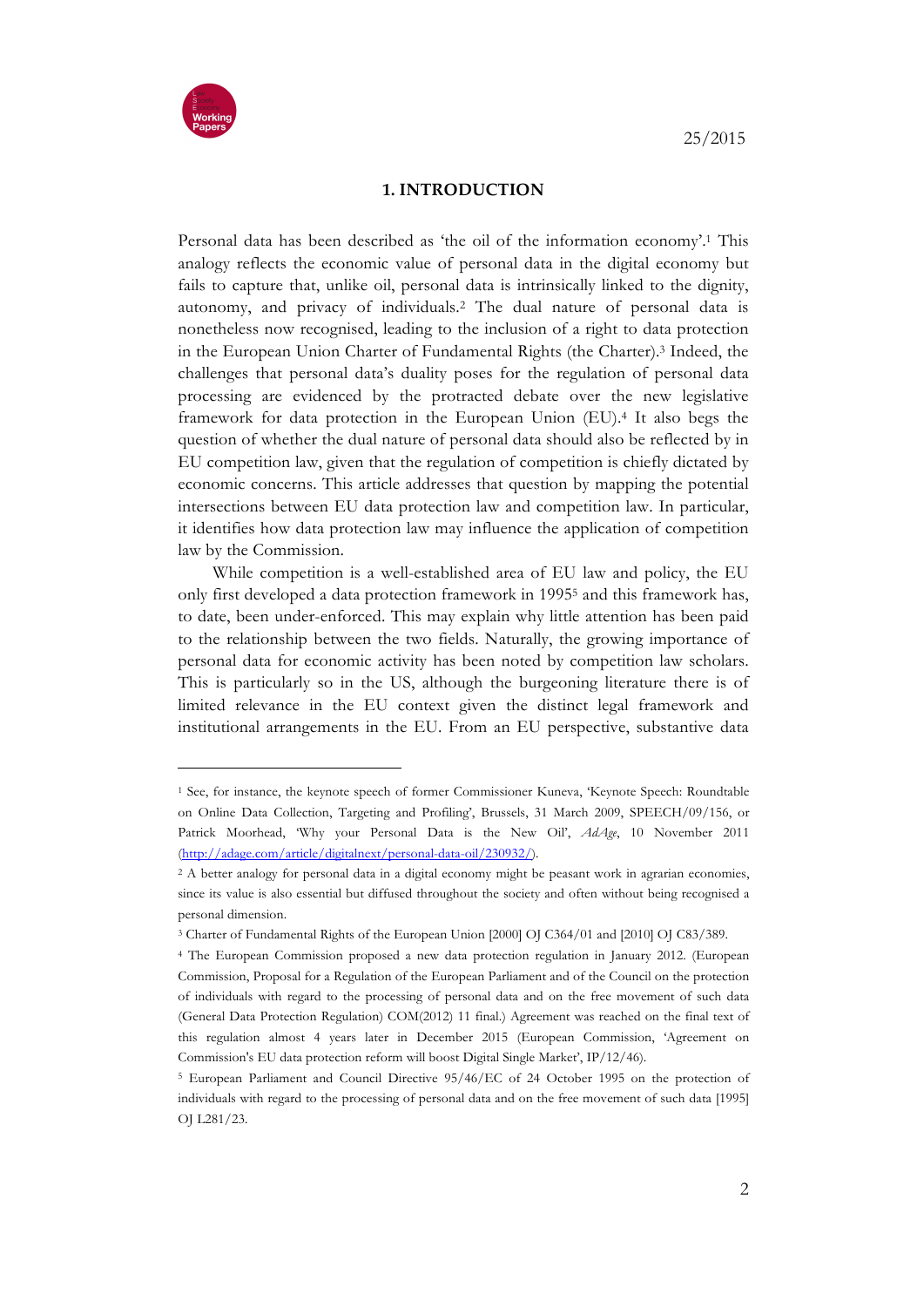protection concerns have been dismissed by competition law practitioners and scholars as simply another 'non-economic' interest standing outside competition law's analytical methods and policy goals.<sup>6</sup> In support of this claim, references are made to the judgment of the Court of Justice of the EU (the Court) in *Asnef-Equifax*7, as well as the Commission decision in the *Facebook/WhatsApp*<sup>8</sup> merger, where a concurrent application of the two regimes was suggested.

The influence of data protection (and other fundamental rights) on competition law has thus been confined to ensuring respect for certain procedural guarantees during the investigation of competitive infringements.9 To the extent that competition law must consider markets in which personal data is present, competition scholars argue that personal data should be analysed according to its economic characteristics, like any other good or service. In this regard, data protection regulation would merely set the 'legal context' in which competitive relationships unfold, and would be no different from other market regulation. For their part, data protection advocates have focused on developing the guiding principles of their nascent field of law, and have dedicated little attention to its interaction with the areas of EU law that preceded it. As shall be outlined below, some commonality of goals can be identified between competition and data protection law, most evidently the promotion of consumer interests, leading to calls by the European Data Protection Supervisor (EDPS) for greater cooperation between the respective regulators.10 Nevertheless, this also places data protection amongst the many policy areas which authors claim should be taken into account by competition law under a wide notion of 'consumer welfare' – calls which thus far remain unheeded.11

This article argues that competition law allows for influence by data protection norms. In particular, it proposes that EU data protection norms may impose both an internal and an external constraint on the application of competition law. Data protection norms can exercise an 'internal' constraint when the substantive assessments undertaken pursuant to competition law integrate data

http://dx.doi.org/10.2139/ssrn.2216088.

<sup>6</sup> See, for instance, Richard Craig, 'Big Data and competition – merger control is not the remedy for data protection issues', July 2014. Last accessed 3 November 2015, available at: http://unitedkingdom.taylorwessing.com/globaldatahub/article\_big\_data\_competition.html .

<sup>7</sup> C-238/05, *Asnef-Equifax, Servicios de Información sobre Solvencia y Crédito, SL v Asociación de Usuarios de Servicios Bancarios (Ausbanc)* [2006] ECR I-11125.

<sup>8</sup> *Facebook/ WhatsApp* (Case COMP/M.7217) Commission Decision [2014] OJ C 417/02.

<sup>9</sup> See, for instance, Damien Geradin and Monica Kuschewsky, 'Competition Law and Personal Data: Preliminary Thoughts on a Complex Issue' (2013), available at SSRN:

<sup>10</sup> Preliminary Opinion of the European Data Protection Supervisor, 'Privacy and competitiveness in the age of big data: The interplay between data protection, competition law and consumer protection in the Digital Economy', March 2014.

<sup>11</sup> See, for instance, Chris Townley, *Article 81 EC and Public Policy* (Hart, 2009). This does not mean that public policy is not effectively taken into account, only that it is has not expressly been under a wide notion of consumer welfare.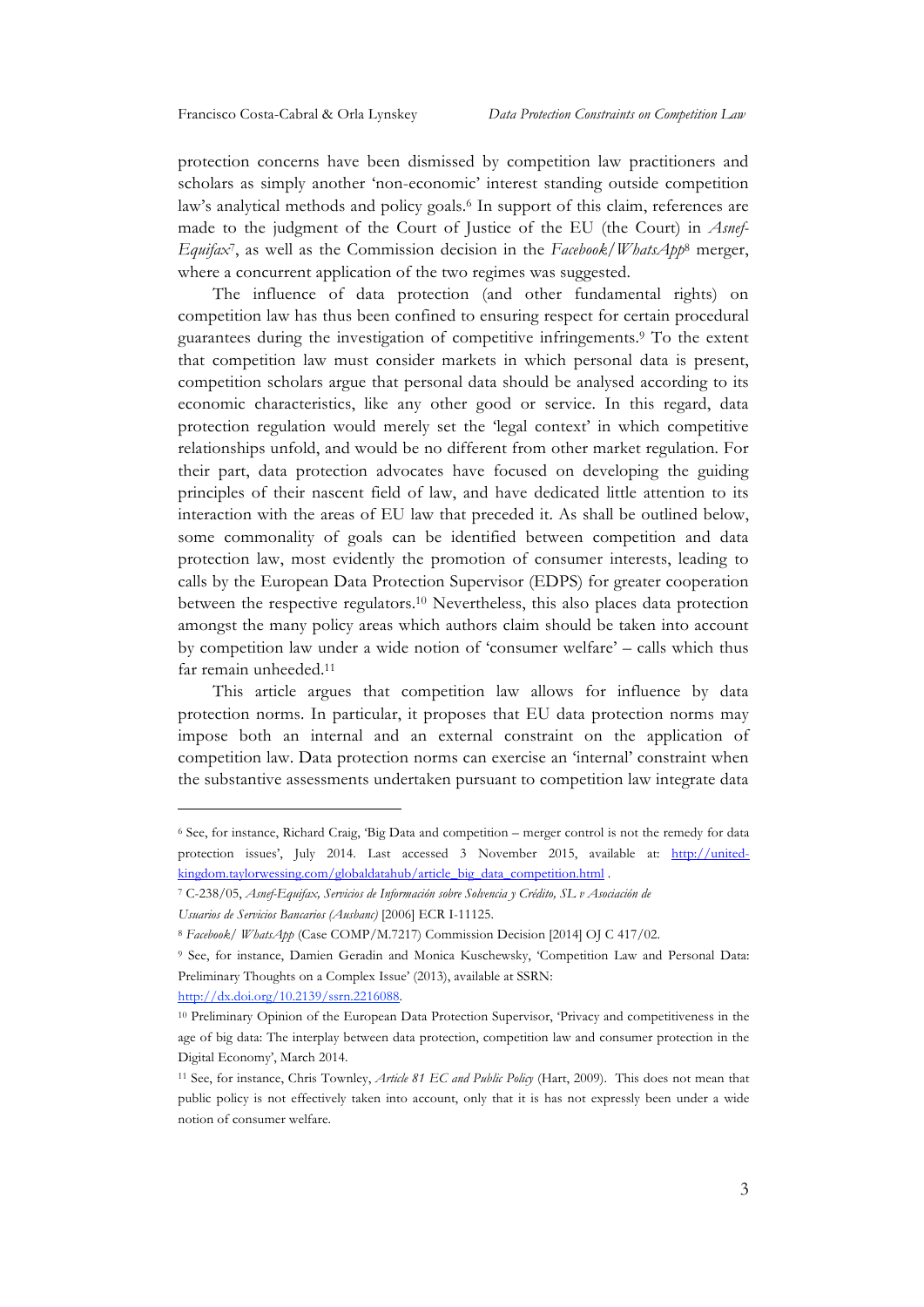

protection considerations and thus, for instance, data protection considerations determine whether competition is harmed in markets for, or dependent upon, personal data. Data protection norms can exercise an 'external' constraint on competition law when the Commission is under an obligation to take them into consideration due to their relative weight vis-à-vis competition law and other policy areas. For example, the procedural guarantees resulting from data protection constitute an external constraint which conditions the investigation of alleged competition law infringements. Internal constraints would thus fit within the pre-established legal confines of competition law, while external constraints would override them.

This article shall proceed as follows. Firstly, it sets out relevant aspects of competition and data protection law in part two and briefly highlights the common ground shared by both policies. Part three focuses on how data protection norms can be incorporated into the analytical framework of competition law, notably the existing notion of consumer welfare, and thus exert an internal constraint on it. Part four considers whether, beyond this fixed framework, aspects of data protection can influence how competition law and policy is applied, and thus exercise an external constraint on competition law. The discussion on the intersection of data protection and competition law is not of interest only to the initiated. This issue exposes fundamental tensions regarding the role of personal data in the information society, which go beyond the traditional confines of competition or data protection law. It also provides an opportunity to observe how the changes to the legal and institutional framework brought about the Lisbon Treaty might affect the pre-existing normative coherence of different areas of EU law. In this regard, data protection provides an excellent case study for consideration of how the EU will integrate the demands of fundamental rights protection with its existing enforcement of other policies.

# **2. COMPETITION AND DATA PROTECTION LAW IN THE EU**

While a detailed description of the legal framework for competition law and data protection in the EU is beyond the scope of this article, it is necessary to outline their key features (**2.1.** and **2.2.**) and their common characteristics in order to understand how the two legal regimes potentially intersect (**2.3.**). The ancillary role of data in the competitive process must also be differentiated from situations when personal data itself is the object of competition, in particular as regards competition for the acquisition of personal data (**2.4.**).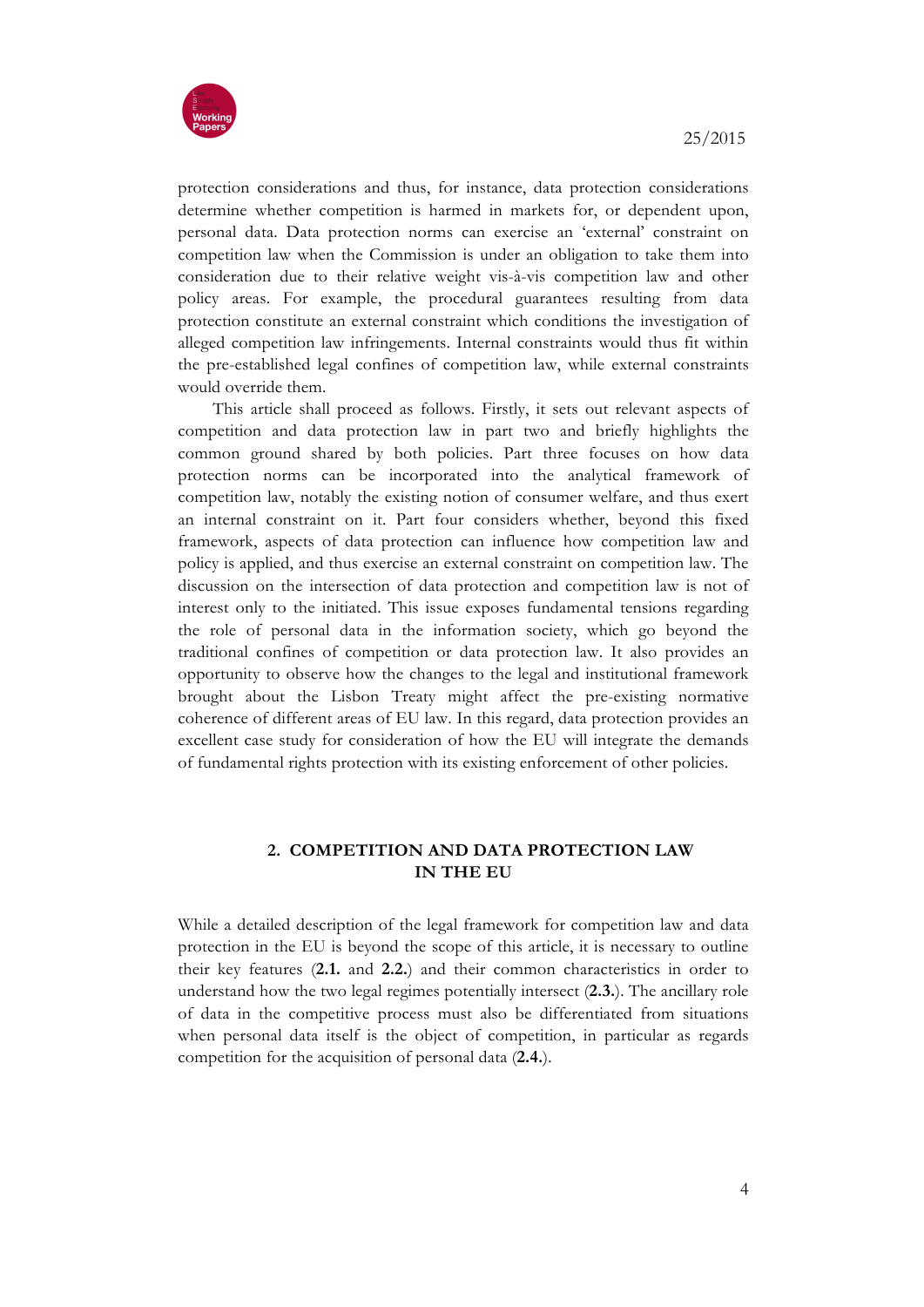#### 2.1. THE LEGAL FRAMEWORK APPLICABLE TO PERSONAL DATA PROCESSING

Personal data processing in the EU has been regulated for almost two decades, with the original Data Protection Directive undergoing its first legislative overhaul at present. Once complete, the Directive shall be replaced by a General Data Protection Regulation (GDPR). Despite the lengthy legislative process to enact the GDPR, the structure of the legal framework applicable to personal data processing will remain largely unchanged. Three key features of this framework are noteworthy. First, data protection law in the EU has a broad scope of application as a result of the expansive definition of terms such as 'personal data' and 'processing'. Personal data is defined as 'any information relating to an identified or identifiable person' while processing encompasses 'any operation or set of operations which is performed upon personal data, whether or not by automatic means'.12 The Court has consistently supported the broad scope of application of the data protection regime. For instance, in *Google Spain*13, despite the Advocate General's reservations regarding the Directive's broad scope, the Court adopted a literal – and expansive – interpretation of 'processing' in order to ensure the Directive would not be deprived of its effect.14 The data protection regime does not therefore merely apply to the use or misuse of personal data, the mere act of collecting personal data in the first instance is regulated by this framework.

A second key feature of the regime is that, despite the misgivings expressed regarding its broad scope, once within its scope personal data processing is not necessarily prohibited. This is clear from cases such as *Rynes*15, where the Court interpreted the scope of an exemption to the data protection rules narrowly but explicitly indicated that the personal data processing was likely to be legitimate once assessed pursuant to the data protection framework. The data protection framework could therefore be said to legitimise personal data processing.16 Such processing is permissible provided it, first, has a legal basis and, second, complies with the safeguards set out in secondary legislation. Of the potential legal bases

<sup>&</sup>lt;sup>12</sup> Directive  $95/46$  EC (n5) Art 2(a) and (b).

<sup>13</sup> Case C-131/12 *Google Spain SL and Google Inc. v Agencia Española de Protección de Datos*

*<sup>(</sup>AEPD) and Mario Costeja González* ECLI:EU:C:2014:317.

<sup>14</sup> ibid*,* [29]

<sup>15</sup> Case C-212/13 *František Ryneš* ECLI:EU:C:2014:2428.

<sup>16</sup> It should be noted that this regime has been classified as 'prohibitive' by the UK's Information Commissioner's Office (ICO) insofar as personal data processing is prohibited unless it is established that it falls within a particular 'gateway'. ICO, 'Information Commissioner's Office: Initial Analysis of the European Commission's Proposals for a Revised Data Protection Legislative Framework', 27 February 2012, 9. This document has been removed from the ICO website:

<sup>&</sup>lt;https://wiki.laquadrature.net/images/1/12/Ico\_initial\_analysis\_of\_revised\_eu\_dp\_legislative\_proposal s.pdf> accessed 3 March 2015.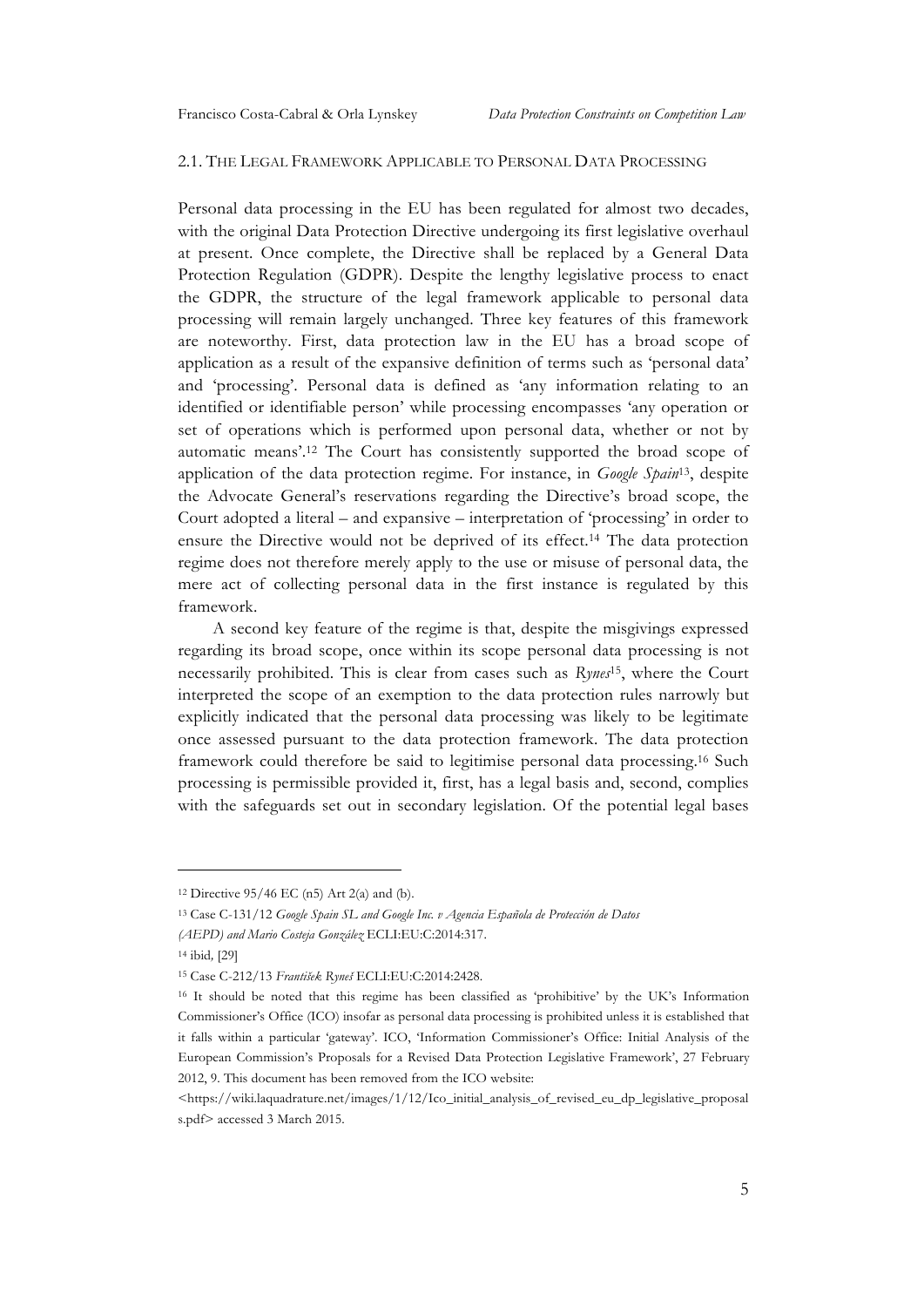



listed, the most frequently cited is the consent of the individual 'data subject'.17 However personal data processing can also rely on other legal bases in order to be lawful. For instance, processing is legitimate if it is necessary for compliance with a legal obligation or for the performance of a contract. Much data processing conducted online therefore relies not on consent but on a catch-all legal basis whereby processing is legitimate provided that it is 'necessary for the purposes of the legitimate interests pursued by the data controller or by a third party or parties to whom the data are disclosed, except where such interests are overridden by the interests or fundamental rights and freedoms of the data subject'.18 In addition to having a legal basis for data processing, a number of safeguards for personal data processing must also be complied with in order for data processing to be legitimate. For instance, personal data must be processed 'fairly and lawfully'19 and be 'adequate, relevant and not excessive in relation to the purposes for which they are collected and/or further processed'.20 Provided these criteria are respected, personal data processing is permitted.

Through this framework, data protection legislation functions as a system of checks and balances which determines the boundary between permissible and impermissible personal data processing and, in so doing, reconciles individual rights and other societal interests. Nevertheless, the third key feature of the data protection regime is that it is a rights-based framework. This is evident in two ways. First, the data protection regime grants individuals subjective rights over their personal data, for instance, the right to information regarding the processing of their personal data<sup>21</sup>, the right to delete personal data in certain circumstances<sup>22</sup> and the right to access personal data.23 Secondly, the legislative framework was bolstered by the Charter, Article 8 of which sets out a right to data protection in addition to the right to privacy set out in Article 7, thereby consolidating the role of individual rights at the heart of the EU data protection law regime.

#### 2.2. THE LEGAL FRAMEWORK APPLICABLE TO THE COMPETITIVE PROCESS

Competition law is concerned with preserving the competitive process, under the assumption that this process is the most efficient way to promote consumer welfare, guarantee economic freedom and achieve market integration. These goals cannot be achieved through competition law alone – for example, market integration is the focus of much of EU law. Competition law plays its part in

<sup>17</sup> Directive 95/46 EC (n5) Art 7(a).

<sup>18</sup> ibid, Art 7(f).

 $19$  ibid, Art  $6(1)(a)$ .

 $20$  ibid, Art  $6(1)(c)$ .

<sup>21</sup> ibid, Arts 10 and 11.

<sup>22</sup> ibid, Art 12(b).

<sup>23</sup> ibid, Art 12(a).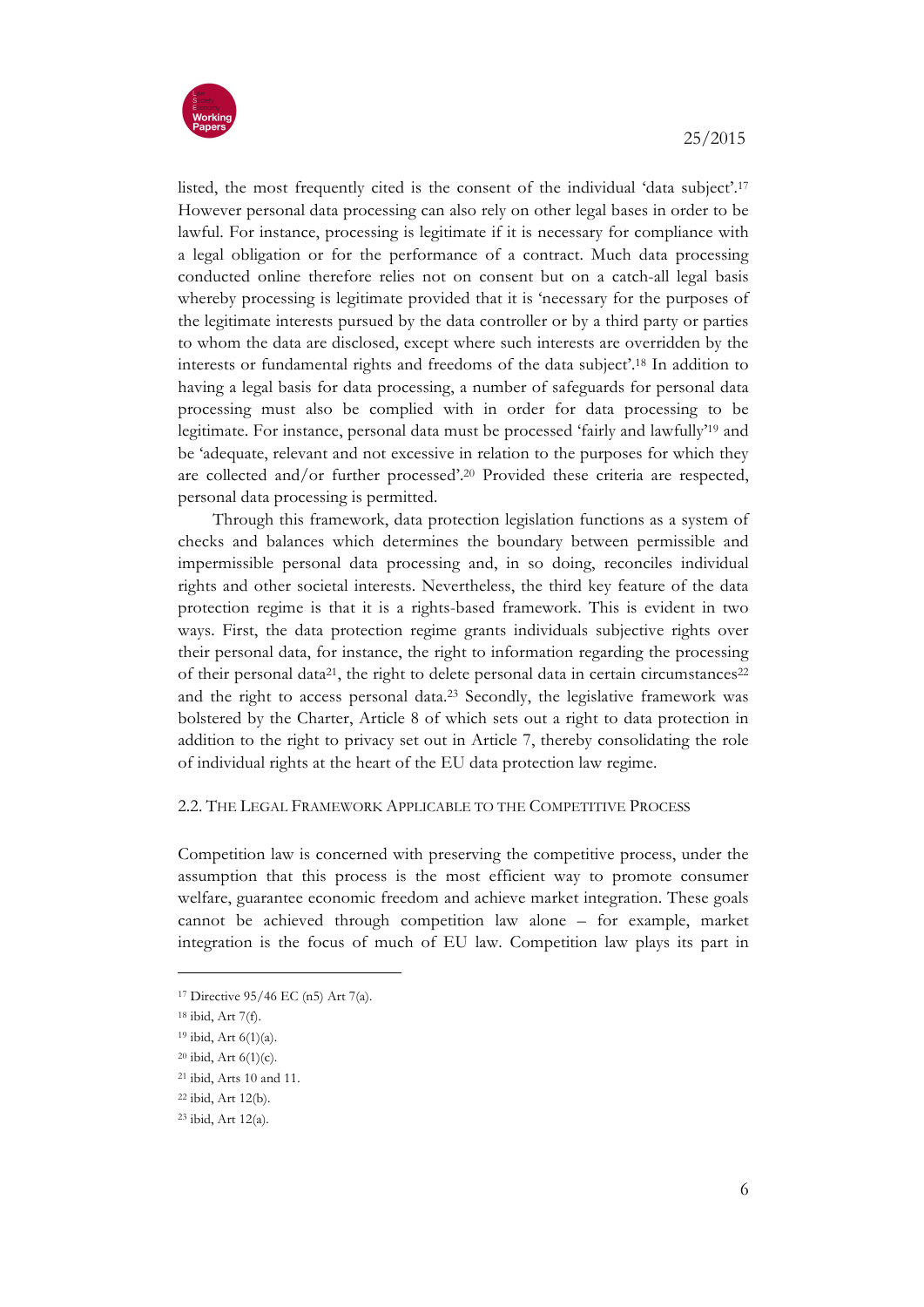achieving these goals by focusing on economic activity and making sure that the agents of this activity – 'undertakings' – do not harm competition. Roughly speaking, competition law approaches the problem of establishing harm to competition in two stages. First, it identifies certain actions which might raise competitive concerns. Secondly, it applies tailored tests to these actions depending upon the particular concern at issue. These two stages are primarily governed by open-textured, negatively-framed Treaty provisions.

The first of these provisions, Article 101 TFEU, prohibits collusion between undertakings ('agreements', 'concerted practices' and 'decisions by associations of undertakings') which have as their 'object or effect' the restriction of competition. According to the Court, restrictions by object are those 'that can be regarded, by their very nature, as being harmful to the proper functioning of normal competition'.24 This definition points to an essential normative incompatibility between the conduct concerned and the goals of competition law, which is assessed by judging the objectives pursued by undertakings in their economic and legal context. The most notable example is undertakings agreeing to abstain from competing between themselves by fixing prices or sharing markets through 'cartels'.25 However, as discussed below, other restrictions by object involve a more detailed analysis of what constitutes a departure from 'normal competition'. In contrast, restrictions by effect are based on negative effects on competition.<sup>26</sup> Whether such effects result, or are likely to result, from particular conduct is a factual assessment also based on the economic and legal context in which the undertakings operate.

The second provision is Article 102 TFEU, which prohibits the 'abuse' by an undertaking of its 'dominant position'. A dominant position has been defined as the ability to behave independently of competitors and consumers, and is presumed when an undertaking has a market share of over 50% in a relevant market.27 Market share is an indication of the market power of an undertaking, and this market power in turn may depend on the existence of market barriers that confer a competitive advantage on the undertaking and are hard to replicate by competitors. It is substantial market power which makes the actions of dominant undertakings potentially more harmful for competition than those of nondominant undertakings, hence the 'special responsibility' imposed by the case law on dominant undertakings.28 In practice, this means that while achieving a dominant position is not prohibited, some actions that would otherwise be permissible will be prohibited. Those actions have been identified by the case law as specific abuses, which are usually grouped around two main competitive concerns: exclusion and exploitation. Exclusion refers to harm to competitors

<sup>24</sup> Case C‑67/13 *Groupement des cartes bancaires (CB) v European Commission* ECLI:EU:C:2014:2204, [50]. <sup>25</sup> ibid, [51].

<sup>26</sup> Case C-382/12 *MasterCard Inc. and Others v European Commission* [2014] ECR nyr [93].

<sup>27</sup> Case C-62/86 *AKZO Chemie BV v Commission* [1991] ECR I-3359 [60].

<sup>28</sup> Case C-209/10 *Post Danmark A/S v Konkurrencerådet* [2012] ECR I-0000.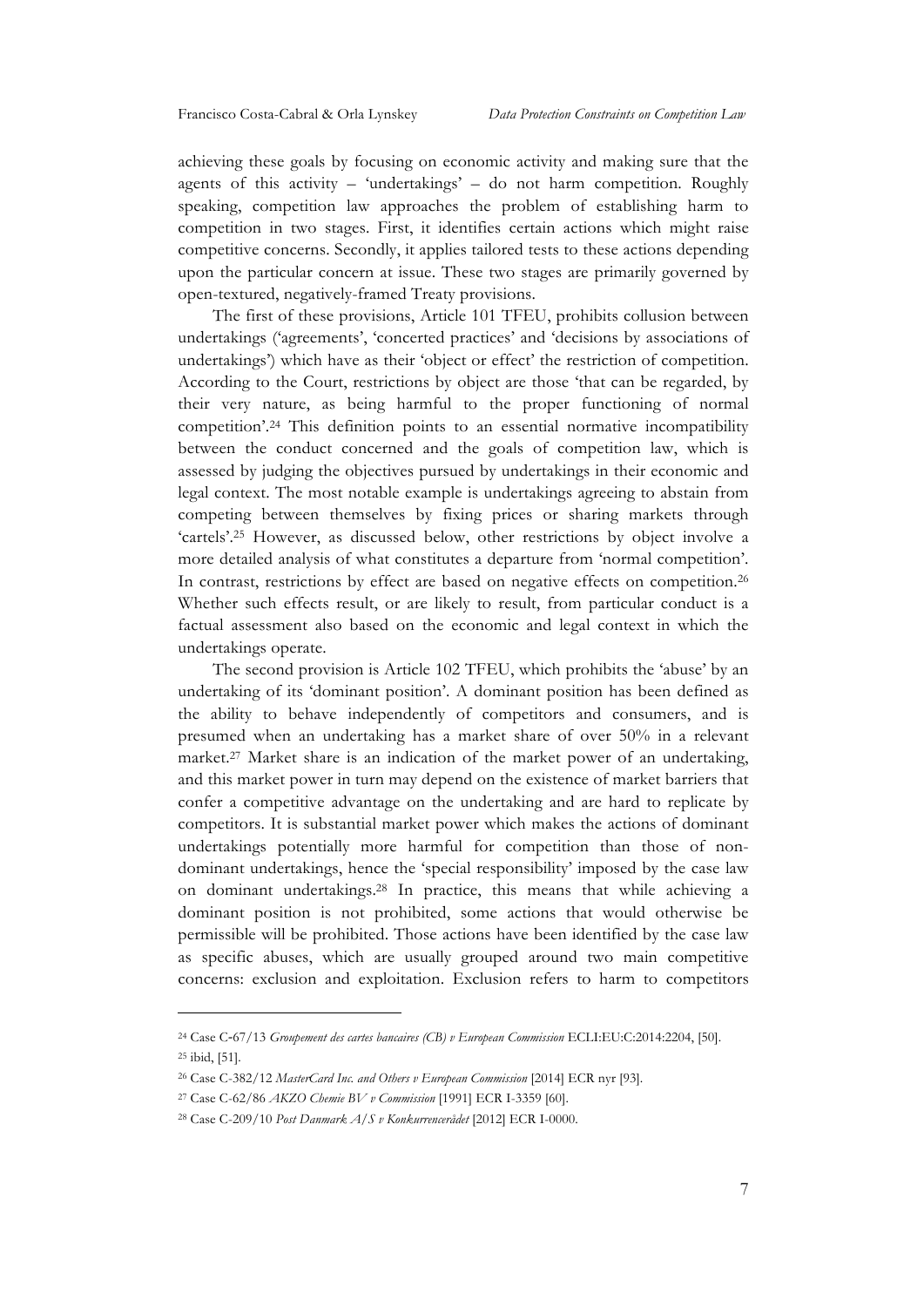

which does not arise through 'competition on the merits', such as exit from the market or stunted development.29 Exploitation refers to harm to consumers, such as charging excessive prices or imposing unfair conditions. Tests to identify such abuses have been set out in the jurisprudence of the Court, and it is common for behaviour to be considered abusive on several counts.

Merger control is an additional concern of competition policy. This is regulated by the EU Merger Regulation (EUMR), which applies to concentrations: mergers and other ways of acquiring control over undertakings. Concentrations beyond certain thresholds are notified to the Commission, which can prohibit them (or impose conditions) if they 'significantly impede effective competition'.30 The test set out in the EUMR is whether the concentration may, 'in particular', result in 'the creation or strengthening of a dominant position'.31 This reflects the origin of merger control as an abuse under Article 102 TFEU concerned with the exclusion of competitors through their acquisition and the consequent creation of exploitable market power – a rationale that still remains.<sup>32</sup> However, merger control is now centred on prospective effects to the structure of the market, which are estimated by the Commission by defining the relevant markets and analysing the removal of competitive constraints on the merged entity.33

It should be noted that the competition law provisions do not provide the Commission with a general competence to regulate or shape particular markets. Yet, the exercise of the Commission's competences may have such an effect, particularly if undertakings avoid an enforcement decision by offering commitments to remedy an alleged violation of Article 101 or 102 TFEU, or agree to criteria set out by the Commission in order to ensure that a notified merger is given clearance. Neither does the TFEU provide the Commission with particular guidance on the exercise of its competences on competition, which has led to the gradual emergence of 'consumer welfare' as the focus its enforcement. This enforcement shall, according to the Commission, seek to deliver direct benefits to consumers such as 'lower prices, better quality and a wider choice of new or improved goods and services'.34 The Court has acknowledged the benefits of

<sup>29</sup> The Court has stated that 'competition on the merits' does not prevent the exclusion of less efficient undertakings, insofar as these undertakings provide a less attractive to consumers in terms of price, quality, choice and innovation.

<sup>30</sup> Council Regulation (EC) No 139/2004 of 20 January 2004 on the control of concentrations between undertakings (the EC Merger Regulation) [2004] OJ L24/1, Art 2(3).

<sup>31</sup> Ibid*.* 

<sup>32</sup> Case C-6/72 *Continental Can v Commission* [1973] ECR 215.

<sup>&</sup>lt;sup>33</sup> This paper will concentrate on non-coordinated effects: Guidelines on the assessment of horizontal mergers under the Council Regulation on the control of concentrations between undertakings [2004] OJ C31/5 [22-38].

<sup>34</sup> See, for instance, Communication, Guidance on the Commission's enforcement priorities in applying Article 82 of the EC Treaty to abusive exclusionary conduct by dominant undertakings [2009] C45/7, 5.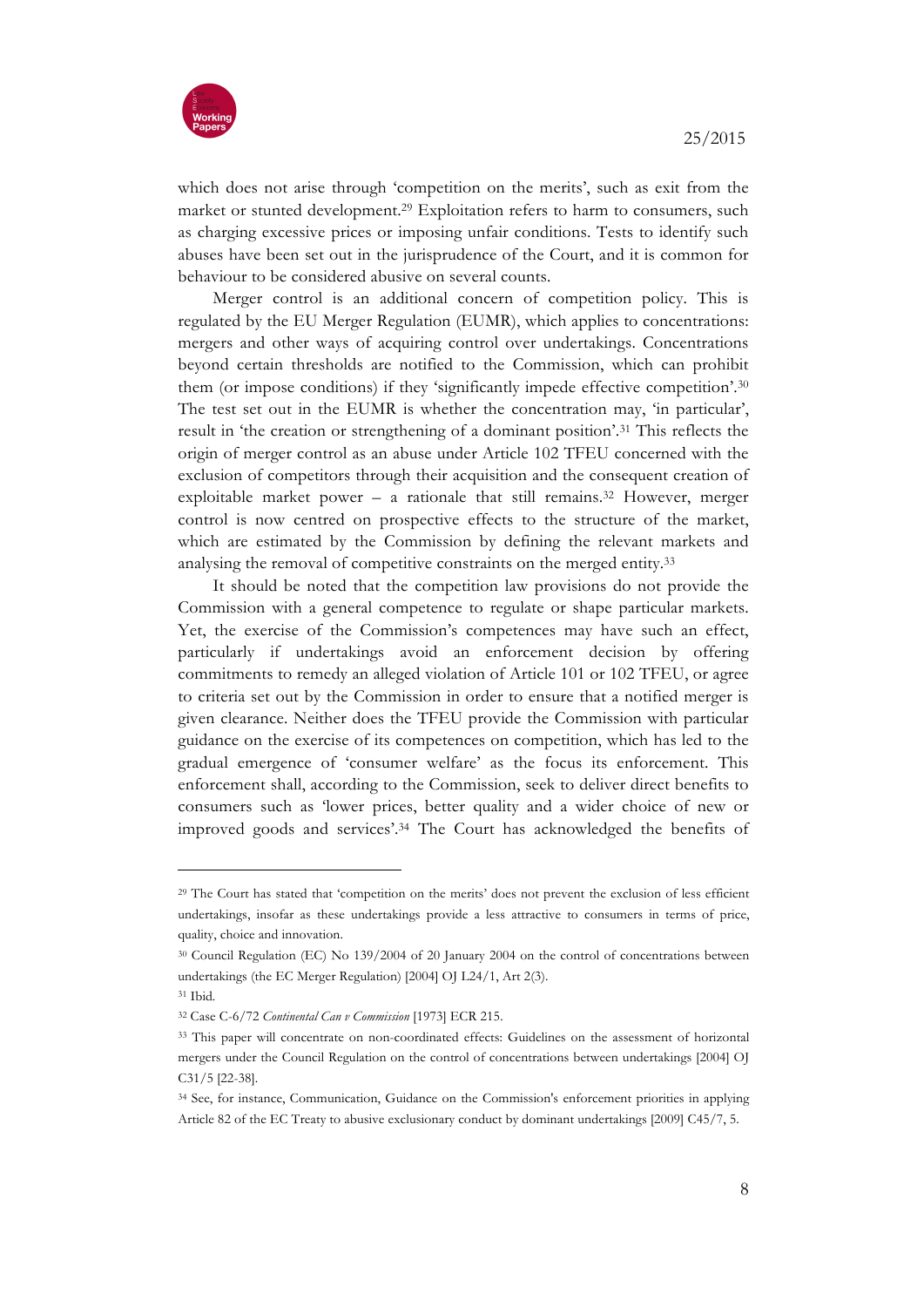applying competition law to achieve consumer welfare (defined in this way), but has refused to give the consumer welfare standard priority over other goals of competition law, such as the protection of competition itself and market integration.35 It will be seen below that the formulation of consumer welfare by the Court and the Commission is particularly important for present purposes.

#### 2.3. COMMON CHARACTERISTICS OF DATA PROTECTION AND COMPETITION LAW

The reform of the EU data protection framework has provided an opportunity for the data protection community to look to other legal frameworks for inspiration. It has been noted that data protection has much to learn from the elaborate procedural framework for the enforcement of Competition law, and suggested that the coherence of the EU legal order requires similar sanctions for data protection law as those administered by competition authorities.<sup>36</sup> However, beyond this potential for procedural convergence, the two legal regimes appear to have little in common from a substantive perspective. The only evident point of convergence is that both data protection and competition law pursue market integration as an objective. The enactment of the Data Protection Directive was premised on Article 114 TFEU (ex Article 100a EC), a provision which allows the EU legislature to adopt measures to approximate national laws provided they have as their objective the 'establishment and functioning of the internal market'.37 Data protection legislation is therefore an instrument of positive integration as it introduced data protection legislation in Member States where there was none and, in its capacity as an instrument of maximum harmonisation38, minimised the divergences between existing legislation in other Member States.39 Similarly, competition law seeks to achieve market integration, albeit through negative integration, by ensuring that undertakings do not partition the market through mechanisms such as territorial allocation, restrictions on exports or on parallel trade.40

Another commonality of data protection and competition law is that both share a concern for the consumer. In addition to the objective of ensuring the free

-

<sup>35</sup> See, for instance, C501/06 *GlaxoSmithKline Services Ltd v Commission* [2009] ECR I-09291, or Case C-8/08*, T-Mobile* [2009] ECR I-04529.

<sup>36</sup> See, D Kloza and A Moscibroda, 'Making the case for enhanced enforcement cooperation between data protection authorities: insights from competition law' (2014) 4(2) *International Data Privacy Law* 120.

<sup>&</sup>lt;sup>37</sup> The Directive's explanatory memorandum identified cross-border data flows for business purposes as one of several areas in which the free flow of personal data between EU Member States was necessary. Commission Communication on the protection of individuals in relation to the processing of personal data in the Community and Information Security COM(90) 314 final, 16.

<sup>38</sup> *Asnef-Equifax* (n7).

<sup>39</sup> For a comprehensive overview of the use of negative integration in the Internal Market, see Catherine Barnard, The Substantive Law of the EU: The Four Freedoms (4th edn, OUP, 2013).

<sup>40</sup> This is a long-standing objective. See, Joined Cases 56 and 58/64 *Consten and Grundig-Verkaufs v. Commission* [1966] ECR 299.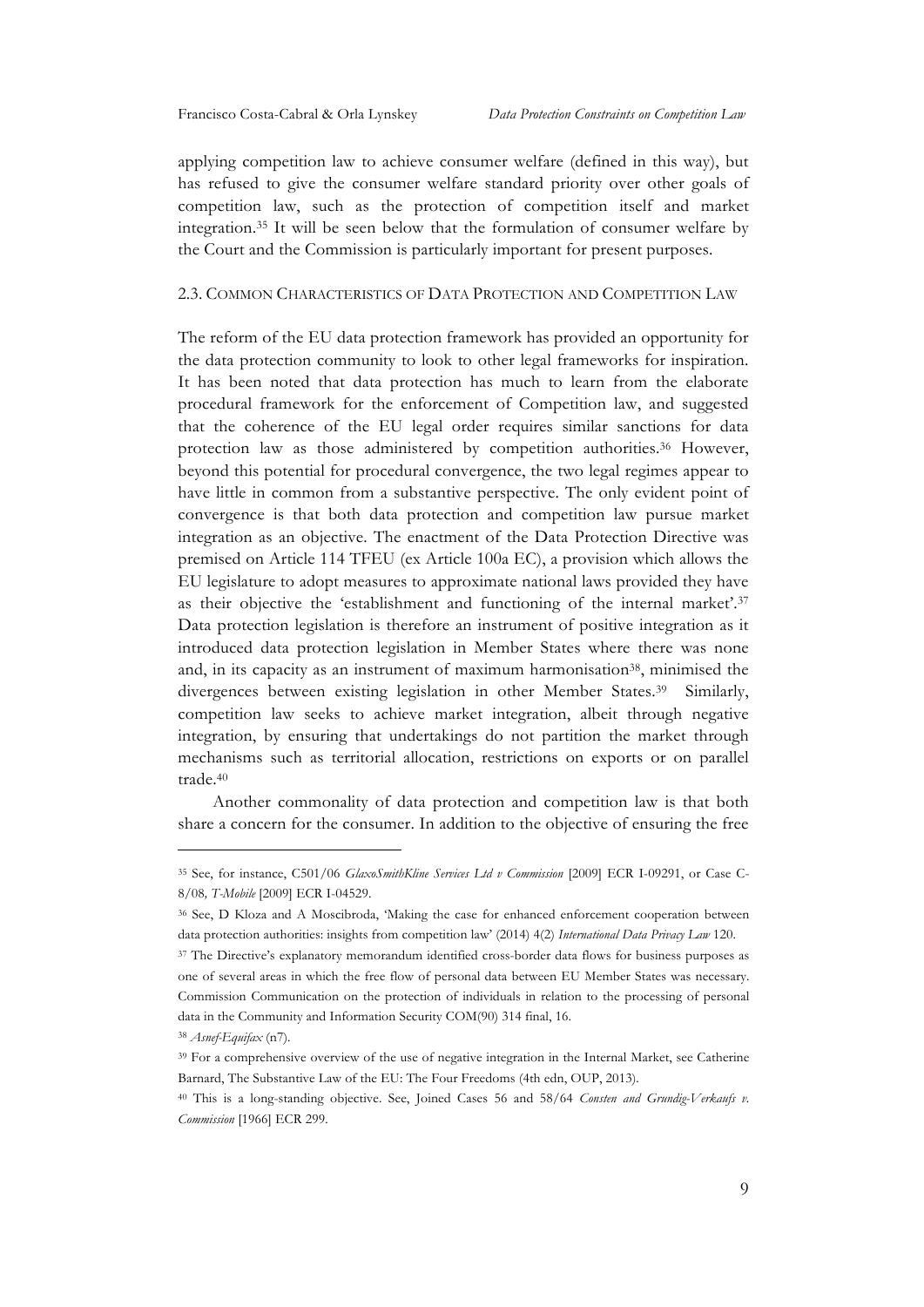

flow of personal data between Member States, data protection seeks to 'protect the fundamental rights and freedoms of natural persons, and in particular their right to privacy'.41 This emphasis on individual rights has been reinforced by the inclusion of a fundamental right to data protection in the Charter while the Commission's preference for 'consumer welfare' as an enforcement priority also places individuals at the heart of the competition law regime.42 This shared concern prompted calls by the EDPS for convergence in the application of the two regimes.43 However, as consumer protection law is distinguished from competition law, and data protection is often treated as a subset of consumer protection law, the two can also be distinguished in this regard. For instance, Ohlhausen and Okuliar suggest that the substantive concerns of both are distinct44: they argue that 'antitrust laws are focused on broader macroeconomic harms, mainly the maintenance of efficient price discovery in markets, whereas the consumer protection laws are preoccupied with ensuring the integrity of each specific contractual bargain'.45 Or, as Averitt and Lande put it, antitrust caters for the availability of consumer choice while consumer law provides consumers with the relevant information for the effective exercise of this choice.46 From this perspective, data protection and competition law intervene to influence market conduct at different levels of the same spectrum.47 Competition law applies to correct market failures that are external to the individual, such as reduced choice and increased prices, while data protection law applies to correct internal failings, such as information and power asymmetries.<sup>48</sup> The fact that market failures can

<sup>41</sup> Directive 95/46 (n5) Art 1(1).

<sup>42</sup> As shall be discussed below, the Court has refused to allow this economic, consumer-based standard to prevail over Competition law's market integration objective.

<sup>43</sup> Preliminary Opinion of the EDPS (n10) [6].

<sup>44</sup> Indeed, although competition and consumer protection enforcement both fall under the auspices of the FTC in the United States (US), it has been argued that there are institutional impediments to their converged enforcement. See further, Maureen K Ohlhausen and Alexander Okuliar, 'Competition, Consumer Protection, and the Right (Approach) to Privacy' (February 6, 2015). Available at SSRN: http://ssrn.com/abstract=2561563.

<sup>45</sup> ibid, 39.

<sup>46</sup> Averitt and Lande, 'Using the "consumer choice" approach to antitrust law' (2007) 74 Antitrust Law Journal 176.

<sup>47</sup> On the intersection of competition law and data protection law see Albertina Albors-Llorens, 'Competition and Consumer Law in the European Union: Evolution and Convergence' (2014) Yearbook of European Law 1.

<sup>48</sup> The EDPS has stated, to the contrary, that 'refusal of access to personal information and opaque or misleading privacy policies may justify a new concept of consumer harm for competition enforcement in digital economy'. Preliminary Opinion of the EDPS (n10) [26]. Nonetheless, as developed below, the influence of data protection on competition law can operate without a reworking of the notion of consumer welfare.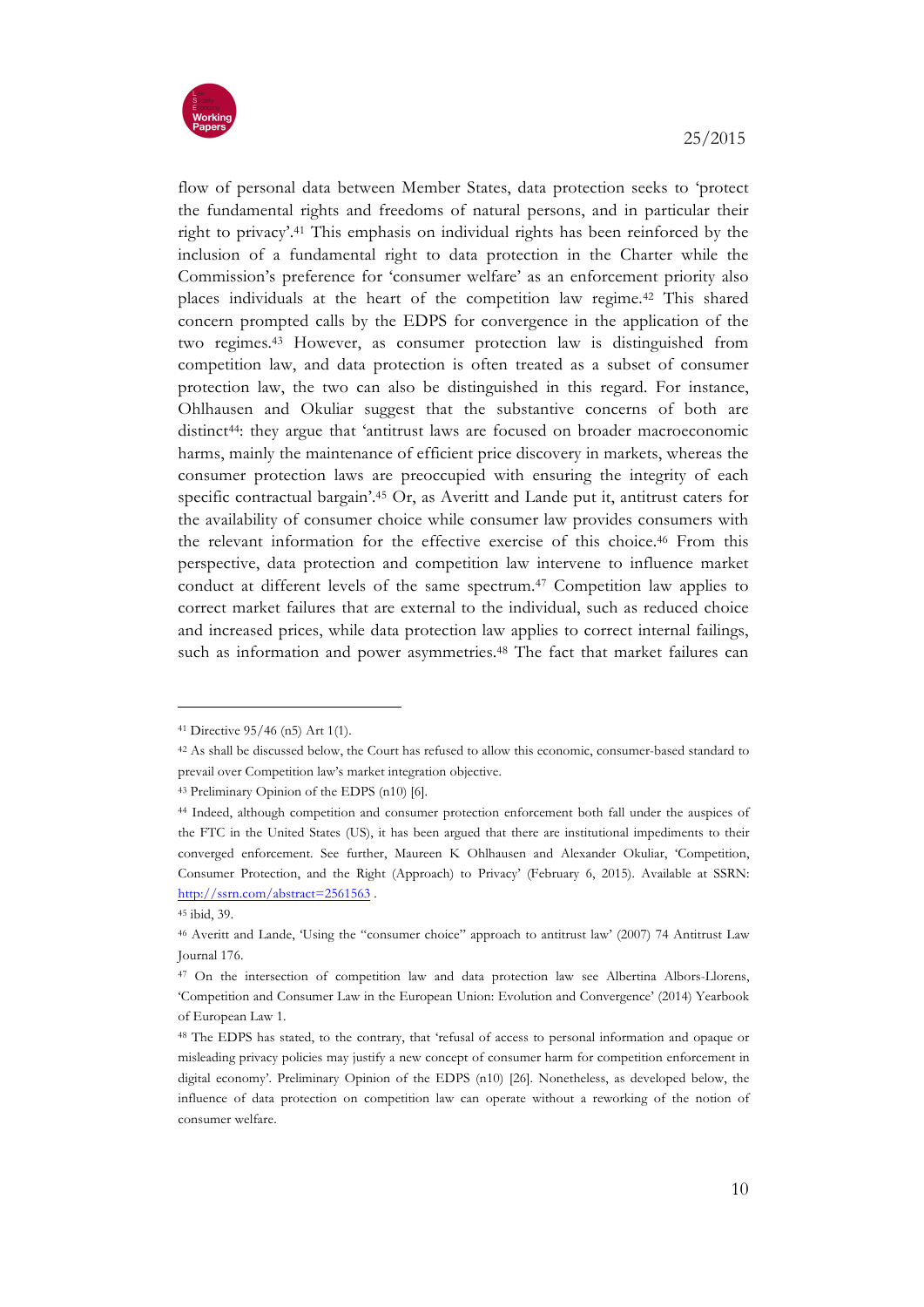also result from a power asymmetry – the market power held by some undertakings – is another possible source of shared concerns.

#### 2.4. THE ROLE OF PERSONAL DATA IN THE COMPETITIVE PROCESS

The competitive process is, and always has been, driven by data: market decisions require information about prices of goods and services, input availability, competitor reactions and consumer preferences. The digital revolution has altered the scale of such data gathering and treatment, and the ease with which it can be undertaken. Personal data can therefore support competition in goods or services in a typical ancillary role. The most relevant example is consumer preferences: data about the needs and tastes attributable to individual consumers (or data from which these needs and tastes can be inferred) may enhance competition for certain goods or services.49 Another example of this ancillary role is how data regarding the creditworthiness of individuals would constitute personal data processing relevant for the provision of financial services, such as lending.50 However, in addition to this ancillary role, personal data can also be a commodity: a good in itself, for which there is supply and demand. The commodification of personal data is one of the defining characteristics of the 'digital revolution'. Without personal data as an input some goods and services are now ostensibly impossible to produce, leading to the growth of commodity markets for personal data. Thus, personal data is a full-fledged factor of production in a modern economy. When considering personal data as a commodity, it is useful to keep two of its alleged attributes in mind: its value is context-dependent, and its value may increase in a non-linear fashion up to a certain tipping point once aggregated (because data linking leads to additional insights).

Two potential conclusions follow regarding the role of personal data in the competitive process. First, as a commodity, personal data can, like any other goods or services, be the object of the competitive process: undertakings compete to acquire and sell personal data. Secondly, as an input, personal data can constitute a barrier to market entry: undertakings may not be able to replicate or acquire the personal data necessary to compete.51 Nevertheless, it has been argued that personal data should not be treated as a market barrier. In support of this proposition, it is argued that, given its non-rivalrous nature personal data can be held or used by many simultaneously without losing its value. It is also argued that individuals tend to 'multi-home' online using several data-collecting applications simultaneously for distinct purposes. In theory therefore, a market barrier could

<sup>49</sup> It should also be noted that consumers can themselves be undertakings, for example distributors in a supply chain. Article 101 TFEU does not apply to agreements with final consumers, but abuses under Article 102 TFEU are not likewise limited.

<sup>50</sup> *Asnef-Equifax* (n7).

<sup>51</sup> For instance, the Financial Times removed its application from the app store as it needed direct access to consumers in order to monetise its content.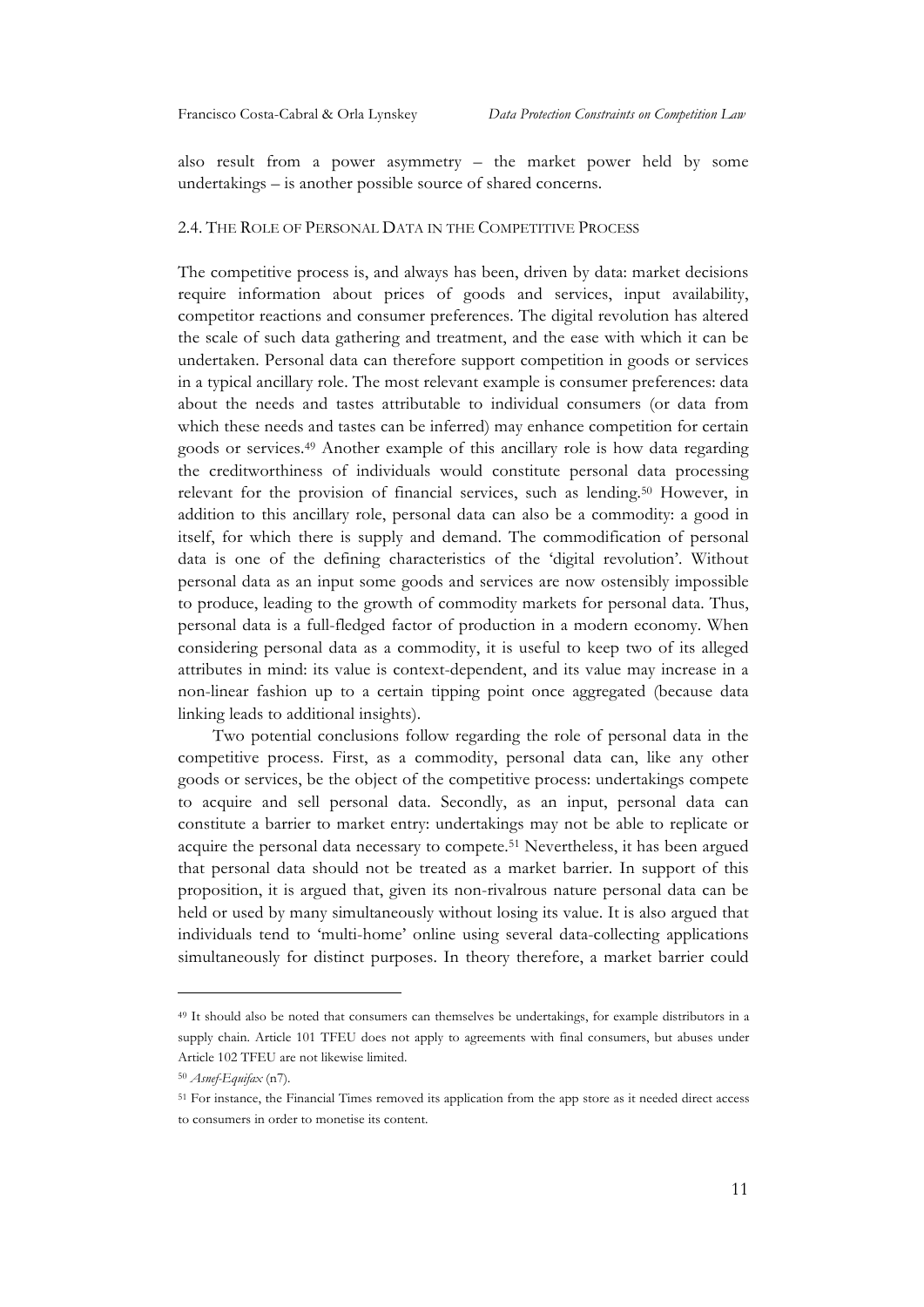

be overcome by attracting consumers to acquire data from them directly, or by purchasing personal data as a commodity on secondary markets. It is nonetheless important to bear in mind that data protection limits how undertakings handle data. Therefore, any trading of personal data must take into consideration that a legal basis is needed for this transfer and for the subsequent processing (this may, for instance, require the renewed consent of the individual).52 Whether there is a market for personal data as a commodity or personal data acts as a market barrier for producing other goods and services is part of the definition of the relevant market(s) using standard economic methods.

The value of personal data puts undertakings that have direct access to individuals in a key position in the digital economy, as they can gather personal data directly from them. The analogy of personal data with oil, although flawed, fully applies to the economic value of the extractive procedure. The OECD has recognised that access to customers is critical in so-called data ecosystems. Therefore, the competitive process for data acquisition deserves special attention. Often, a service will be offered for free-at-the-point-of-access (or against a token payment) with the user agreeing to have his or her personal data processed by the service provider. The service provider then uses this personal data to profile the individual and sell targeted advertising opportunities to third parties. This is an example of a 'two-sided market', where positive network effects are provided across the sides involved: the greater the number of users that disclose their personal data, the more the undertaking will be able to monetise it. It can also be argued, more doubtfully, that there is a positive effect in the reverse direction: the more advertising sold, the better the free services provided.<sup>53</sup>

This business model leads to competition for the acquisition of personal data (in the form of more users), which prompts the question: what factors are relevant to how undertakings compete in these markets? As services are provided for freeat-the-point-of-access, the traditional tools of market definition based on price competition are difficult to apply. Therefore, these markets have been defined based on the functionalities of the services offered – which are implicitly assumed to depend on the revenues from the advertising-side, so that relevant competition would happen in relation to this advertising-side.<sup>54</sup> This approach does not fully incorporate the preferences of the user, notably the concern for data protection and privacy.55 The side of the market for the acquisition of personal data can

<sup>52</sup> It has been suggested by the EDPS that consent is limited to the relevant market. However, consent should not be dependent on the external factors which condition market definition or on the notion of undertaking.

<sup>53</sup> This is not necessarily reflected on all the users: some users may withhold their personal data and still benefit from the services.

<sup>54</sup> *Facebook/WhatsApp* (n8) [88] and [147].

<sup>55</sup> There may also be a negative network effect at work in these double-sided markets: the more data is monetised (for instance, by receiving more personalised advertising), the more reluctant he and she may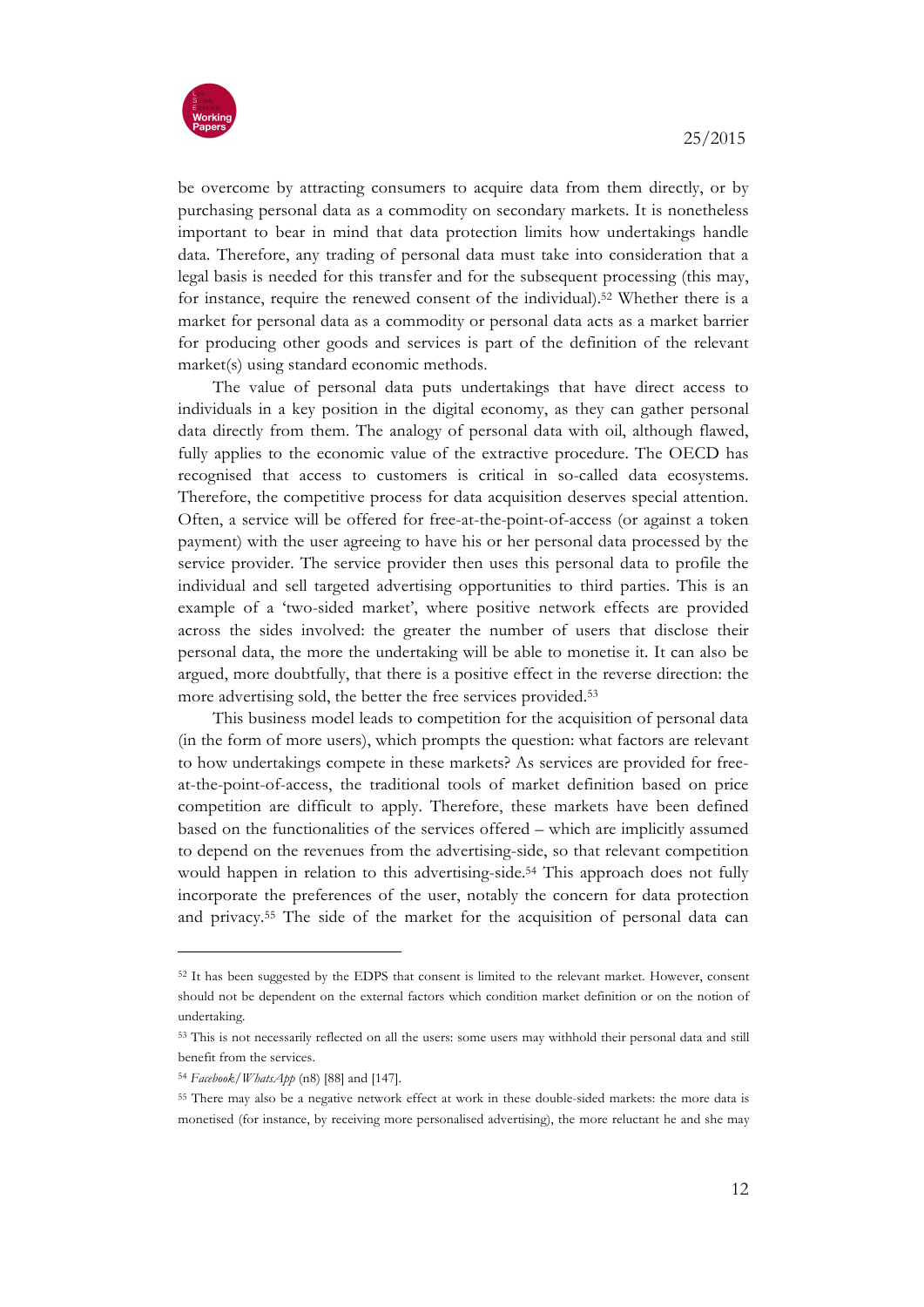**.** 

therefore be defined, on the demand-side, based on what undertakings are willing to offer for such data: both the positive (the free service) and the potentially negative (the monetisation).

It follows that several factors influence how undertakings compete for the acquisition of personal data, including the service offered and the conditions for the treatment of personal data – what shall be called the undertaking's data use policy. There is no fixed relationship between these factors. Users may only care about the service provided, ignoring whether and how their personal data is treated. In that case, there is only competition on the service. Conversely, the data use policy – encompassing factors such as the quantity and nature of the personal data processed and the uses to which that data is put – may influence users as much or more than the service provided. In that situation, there is competition on data use policy: the undertaking that offers the best policy will attract the most users.56

Users may also be sensitive to these factors to different extents.57 For instance, users may be wary of the treatment of their data but reluctant to switch provider and lose the benefits of a large user base.58 To what extent undertakings compete on the basis of their data use policies is an empirical question tackled by market definition. Nevertheless, concerns about the treatment of personal data will rarely be completely absent. Users are not required to have perfect knowledge of that treatment for such concerns to be influential, as most real markets are subject to information asymmetries and biases – indeed, expressing a preference for privacy might itself be a behavioural bias.59 This is the so-called 'privacy paradox': while many users express concerns about privacy, few actually act on them.60 Nevertheless, from a competitive point of view, those few are enough for significant competition to exist. All that is necessary to form a separate market defined by competition on data use policy is to be able to differentiate concerned

be to disclose personal data. The possibility of such negative effects being meaningful is heavily dependent on the consumer being aware of the monetisation and being able to act by changing providers, which will of course vary according to the market.

<sup>56</sup> There can be similar competition for the acquisition of any good or service, not just personal data: for example, companies compete to attract the best professionals through their work policies, enticing them with career development and pay packages.

<sup>57</sup> Market definition in this context may also be difficult, since it is a static exercise that is based on a snapshot of the current usage of personal data while personal data is constantly being put to new uses, which may be both more innovate and more intrusive for individuals.

<sup>58</sup> Stickiness is one of many factors, including network effects, which can enable a provider to achieve scale. See further, Chris Hoofnagle and Jan Whittington, 'Free Accounting for the Costs of the Internet's Most Popular Price' (2014) 61 UCLA Law Review 606.

<sup>59</sup> Humphreys remarked that privacy concerns may be a reaction against feelings of 'invasive monitoring' due to the data immersion on contemporary life. Stephen Humphreys, 'Conscience in the datasphere', LSE Working Papers 11/2015. Available at SSRN: http://ssrn.com/abstract=2613310.

<sup>60</sup> See, for instance, I Cofone, 'The Value of Privacy: Keep the Money Where the Mouth Is', RILE Working Paper Series No 2014/15. Available at SSRN: http://ssrn.com/abstract=2541214.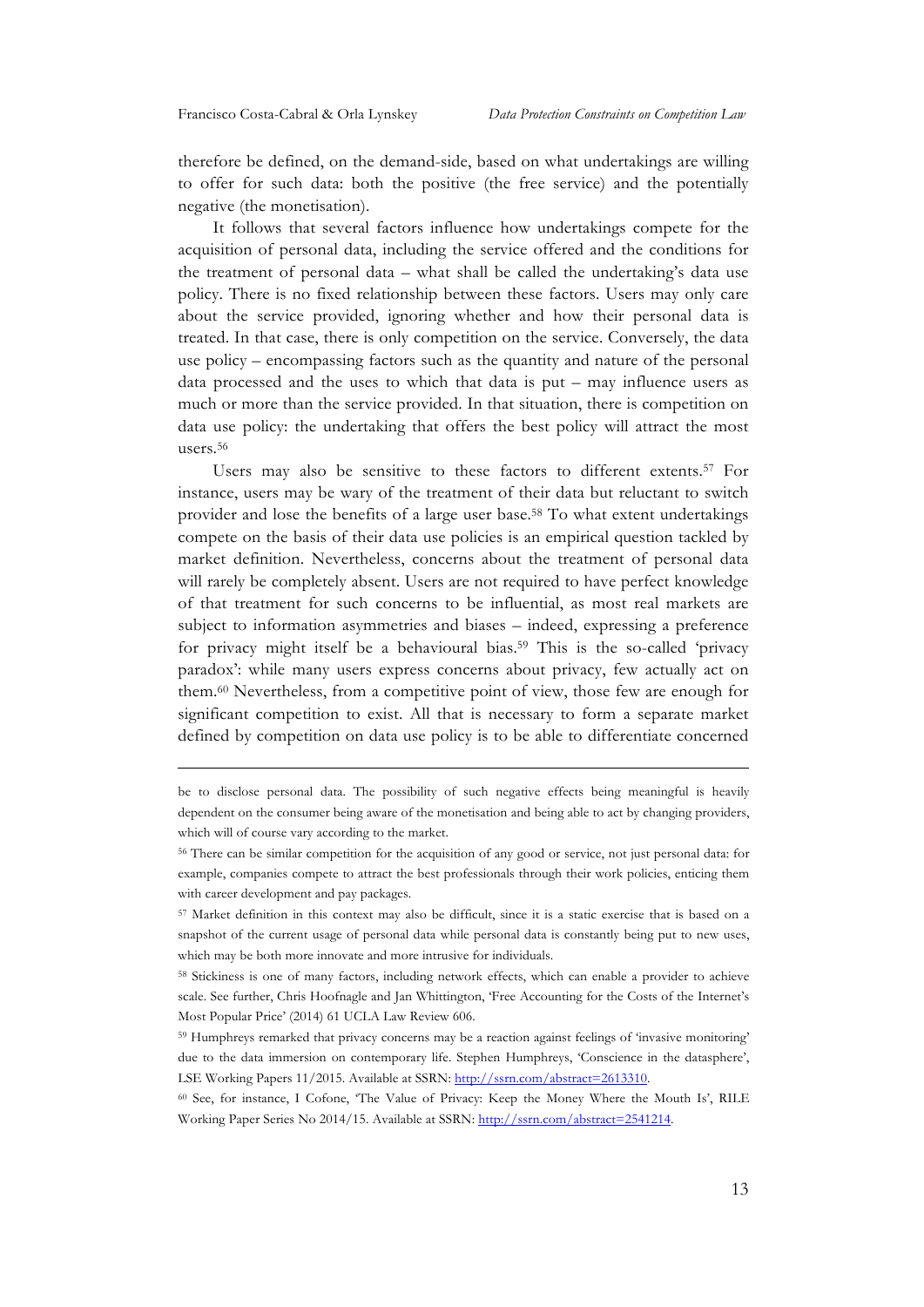

users from the others – and, by definition, the data subjects are identified or identifiable.61 Even if such a market does not presently exist due to the reluctance of undertakings to engage in competition on data use policy, potential consumer demand would also be enough.62

## **3. DATA PROTECTION AS AN INTERNAL CONSTRAINT ON COMPETITION LAW**

Personal data can be the object of the competitive process, as a commodity, or it can influence competition for other goods or services. Competition law therefore applies to personal data when it is used or traded as an input or commodity. Thus far, it has been generally assumed that competition law would apply in the same way as it would to any other input or commodity and that data protection rules would not influence this assessment. In *Asnef-Equifax*, the Court was asked to consider whether an exchange of information between banks about potential bank borrowers was restrictive of competition. In finding that there was no restriction, the Court made its clearest statement yet regarding the interaction between competition law and data protection law. It declared that 'any possible issues relating to the sensitivity of personal data are not, as such, a matter for competition law, they may be resolved on the basis of the relevant provisions governing data protection'.63 Similarly, in *Google/Doubleclick*64, the Commission examined the competitive implications of Google's acquisition of Doubleclick, a company specialising in the delivery of third party advertising solutions, including the competitive implications of combining Google and Doubleclick's existing datasets. The Commission explicitly noted that its decision 'refers exclusively to the appraisal of this operation with Community rules on competition'.65 Thus, the Commission appears to exclude data protection considerations from competition law assessments in the context of ex ante merger control while the Court has ostensibly excluded such considerations from the ex post assessment of a suspected infringement of Article 101 TFEU.

Data protection law therefore seems to provide no normative guidance for competition law assessments. While competition law must take account of data protection legislation to the extent that it provides the relevant legal context in markets for personal data, this is merely descriptive of competitive conditions.

<sup>61</sup> Commission Notice on the definition of relevant market for the purposes of Community competition law Privacy enhancing technologies are another way to identify consumers concerned with privacy.

<sup>62</sup> Case C418/01, *IMS Health v NDC Health* [2004] ECR I-5039.

<sup>63</sup> *Asnef-Equifax* (n7) [63].

<sup>64</sup> Case COMP/M.4731 Google/DoubleClick.

<sup>65</sup> Ibid, 368.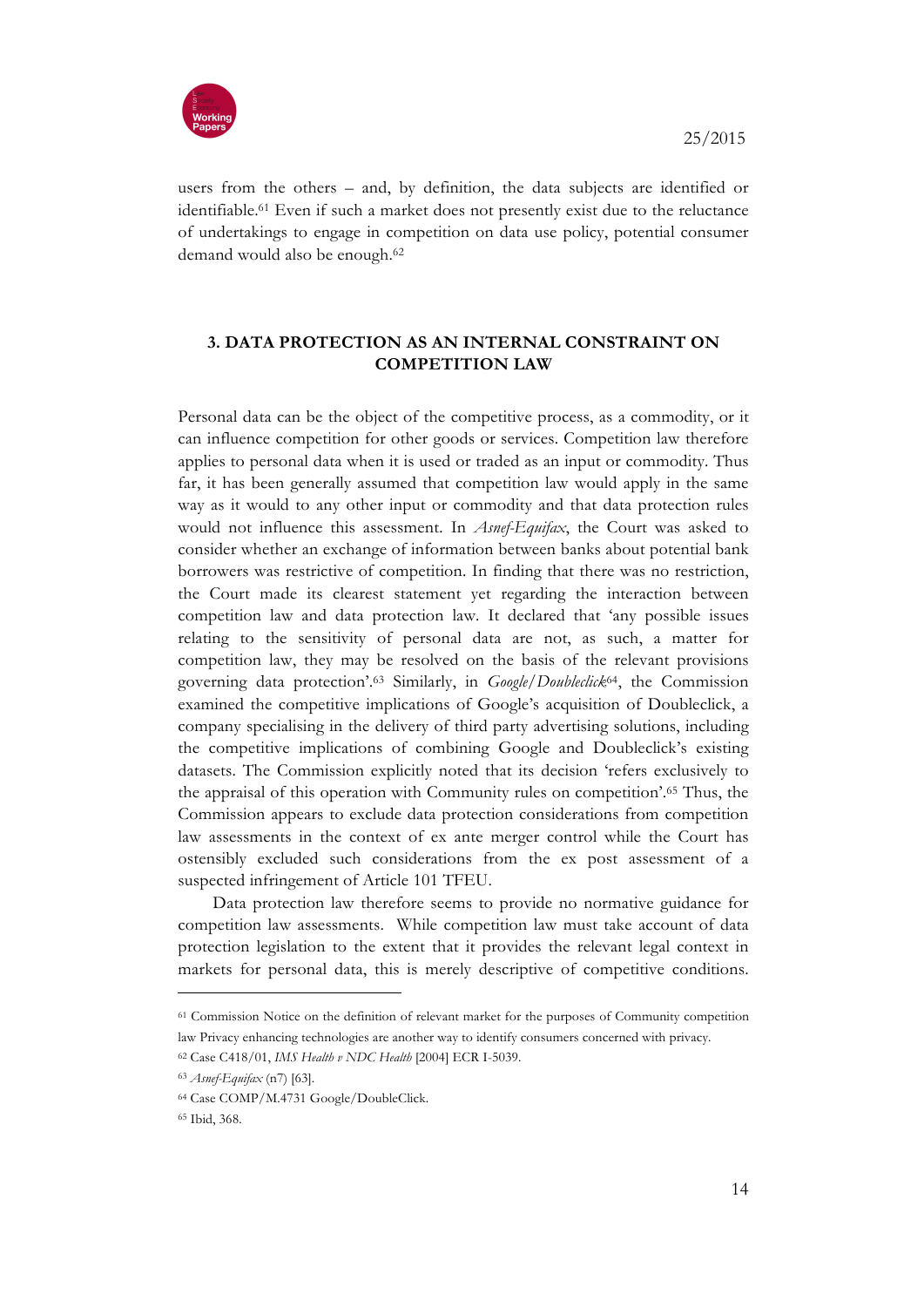When it comes to substantive assessments, whether there is also an infringement of the data protection regime appears to be irrelevant. Data protection issues are therefore ostensibly to be settled concurrently to competition law issues, with the two legal regimes running in parallel. For instance, in *Asnef-Equifax* the Court noted that the data-sharing arrangement appeared to satisfy the requirements of national data protection legislation.66 The Commission also remarked in *Google/Doubleclick* that its decision was 'without prejudice to the obligations imposed onto the parties by Community [data protection] legislation'.67 Had undertakings on these occasions failed to observe such obligations, it seems that this would have been a question (or problem) of data protection law rather than an issue that could influence the competition law assessment.

In this article, it is suggested that the boundaries between data protection and competition law are not so impervious, and that there are circumstances in which data protection can provide a relevant normative benchmark for competition law. This normative influence can be distinguished from situations where competition law achieves objectives which data protection law would look favourably upon, such as preventing discrimination facilitated by personal data processing or controlling market power which could be leveraged to extract consent for personal data processing. In such situations, there is no need for data protection's normative influence: these objectives can be achieved by applying methods already used by competition law. This normative influence can also be distinguished from situations where, using the reasoning of the *Wouters* case law, data protection considerations could exempt what would otherwise constitute a restriction of competition under Article 101 TFEU. The role of data protection in such a situation would be to preclude the ordinary application of competition law, explored below as an external constraint, rather than to act as a normative benchmark for its interpretation.

This section will be dedicated to internal constraints: situations where data protection could influence a substantive assessment by interacting with competition law's own normative values. Contrary to indications that the application of the two regimes is separate and concurrent, it is argued that data protection can contribute to the identification and resolution of competitive concerns. While the two regimes might apply concurrently, they may not always do so separately: competition law may internalise a normative judgment originating in data protection, regardless of the consequences under the data protection regime.68 As shall be seen, competition law has already made infringements of Articles 101 and 102 TFEU dependent on assessments pursuant to other fields of law. It is important to recall that data protection and competition

<sup>66</sup> *Asnef-Equifax* (n7) 63.

<sup>67</sup> *Google/Doubleclick* (n64) 368.

<sup>68</sup> In this regard, concurrent application would facilitate the internalisation described below insofar as there would be no precedence of other values over data protection, as it happens when an issue affects internal market and competition. Case C-415/93, *Bosman* [1995] ECR I-04921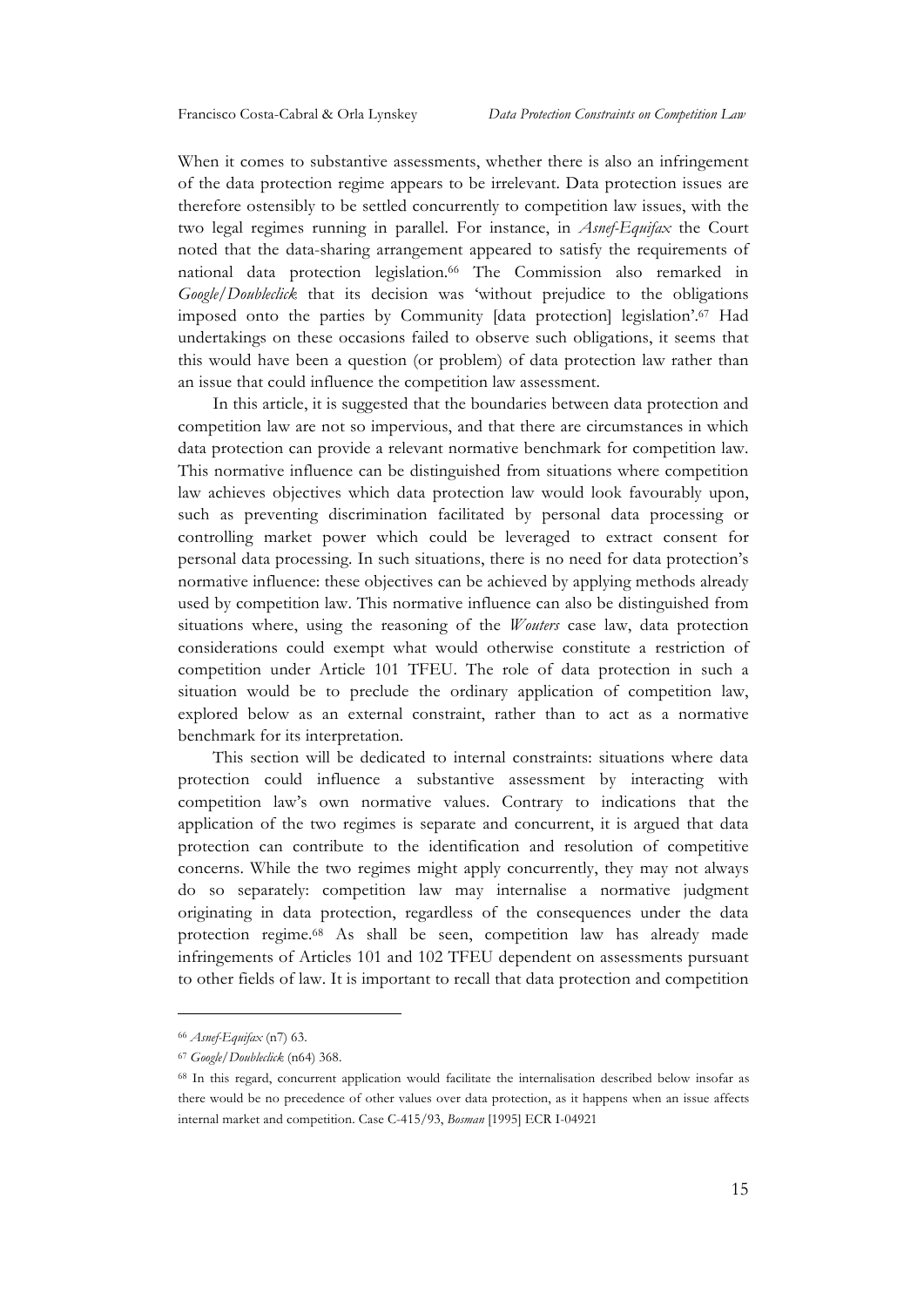

law share important concerns about market integration, consumer welfare and power asymmetries. Thus, if there are circumstances when data protection can point to obstacles to market integration, or help to identify consumer mistreatment or coercion, competition law might listen.

This shall be illustrated with reference to competition on the quality of data use policies. The EDPS has referred to a similar notion: fostering privacy as a competitive advantage.69 It will be argued (more broadly) that when the conditions for the treatment of personal data are a competitive parameter, the data protection regime might provide a normative yardstick for assessments of quality.

When competition is touted as a way to promote consumer welfare, this refers to how competition between undertakings improves the goods and services that they offer on the market. Consumer welfare is enhanced when goods and services become better, cheaper, and more plentiful. The way in which undertakings compete, however, varies according to the market. Although undertakings will attempt to provide the overall 'best' offer, it is possible to differentiate between competitive parameters: typically price, choice, quality and innovation. The existence of different competitive parameters is a well-established notion in competition law. For example, in *Post Danmark I*, the Court stated that:

'Competition on the merits may, by definition, lead to the departure from the market or the marginalisation of competitors that are less efficient and so less attractive to consumers from the point of view of, among other things, price, choice, quality or innovation'.70

Similarly, the Commission has justified its focus on consumer welfare as an enforcement priority by stating that '[c]onsumers benefit from competition through lower prices, better quality and a wider choice of new or improved goods and services'.71 In addition to these recent endorsements, competitive parameters make scattered appearances in the (non-exhaustive) examples of restrictions of competition and abuses of dominance in the letter of Articles 101 and 102 TFEU.

Although the wording of Articles 101 and 102 TFEU does not provide a hierarchy of competitive parameters, the application of competition law has tended to focus on price. The reason for this rests largely on the mathematisation of the underlying economics of competition law, and partially because of the strong causal connection between price increases and consumer harm. However, one cannot escape what Ezrachi and Stucke call 'the significant, yet elusive nature of quality': on the one hand, it is widely acknowledged that quality is often more

<sup>69</sup> Preliminary Opinion of the EDPS (n10) [33]. Ohlhausen and Okuliar also mention competition 'on consumer privacy protections' as an avenue for applying US antitrust, Ohlhausen and Okuliar, Competition, Consumer Protection, and the Right (Approach) to Privacy (n44) 17.

<sup>70</sup> *Post Danmark I* (n28) 22.

<sup>71</sup> Enforcement Guidance on Article 102 TFEU (n34) 5.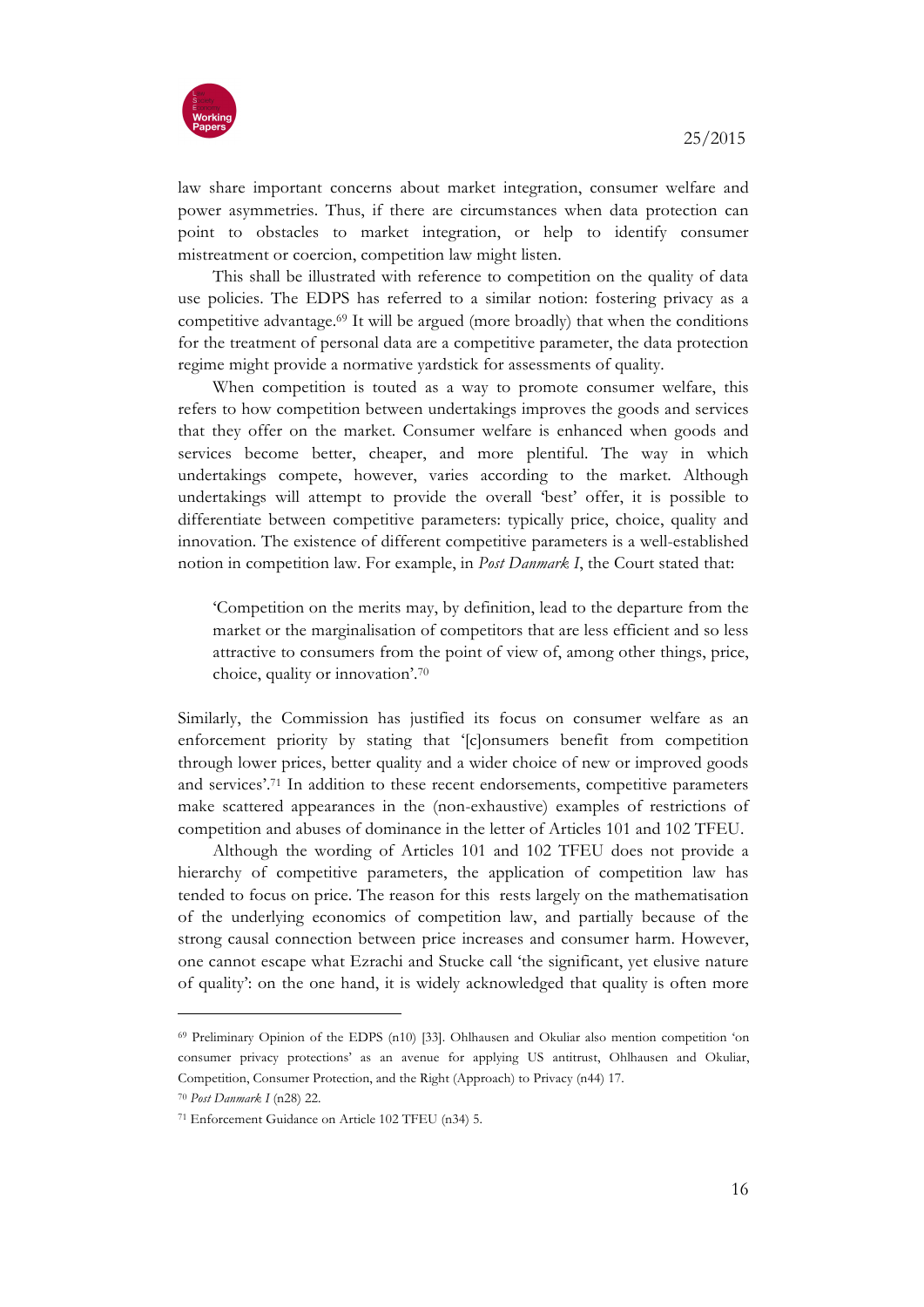important than price; on the other, it is hard to define quality – let alone measure it.72 As these authors highlight, despite the difficulty in defining quality there are several decisions, in the EU and beyond, supporting the importance of quality as a competitive parameter. Therefore, from a theoretical (and occasionally practical) point of view, competition assessments based on a decrease of quality are just as legitimate as their equivalents based on an increase in price.73

This may very well happen when, as discussed above, there is competition between undertakings for the acquisition of personal data. In markets where such data is disclosed in exchange for access to services which are free-at-the-point-ofaccess (or for a token fee), there are indications that some consumers are influenced by the undertaking's data use policy.74 Thus, the quality of the data use policy of each undertaking can become a competitive parameter relevant to the acquisition of personal data. In other words, as undertakings do not pay a monetary fee for this data, they are competing on the quality of the service offered as a counterpart, including the quality of their data use policy. Yet, as in other markets for goods and services, it is difficult to define quality in this regard: what makes one data use policy better than another? The variables are numerous: the amount of personal data, its nature and sensitivity, the possible uses of the data, whether it can be processed by third parties, the third parties uses, etc. As the Commission noted in its *Intel* decision, there may be no single factor defining quality.75

We shall therefore consider how data protection may serve as a normative yardstick for assessing the quality of a data use policy, as competition law otherwise lacks the normative tools for this assessment. By way of comparison, when competition law is faced with price-fixing cartels or exploitative prices it has the normative tools – from its economic rationale – to judge the price increase to be anti-competitive. When it comes to the conditions offered for personal data, competition law can start from a similar premise that quality losses are bad but it cannot determine what exactly constitutes such quality. It must be emphasised that this assessment – of the quality of a data use policy – is not conducted by reference to what consumers want (an issue considered when defining the relevant market). Even when consumers are charged collusive or exploitative prices, they

<sup>72</sup> Ariel Ezrachi and Maurice E. Stucke, 'The Curious Case of Competition and Quality' [2015] Journal of Antitrust Enforcement, 2015, 1. These authors indicate some of the heuristics used to overcome that difficulty, namely the assumption that competition increases quality for a given price (like it reduces prices for a given level of quality) or the price-quality correlation which consumers usually make. Ibid, 2. <sup>73</sup> What the Court presently refers to 'competition on the merits' was even named 'competition on the basis of quality' in *France Télécom*. Case C-202/07, *France Telecom SA v Commission* [2009] ECR I-2369, [106].

<sup>74</sup> Preliminary Opinion of the EDPS (n10) [33]. See also the references to users switching away from WhatsApp after news of its acquisition by Facebook, as discussed below. *Facebook/Whatsapp* (n8) fn. [79] and [174]

<sup>75</sup> Case COMP/37.990, Intel, Commission decision of 13May 2009 [1691].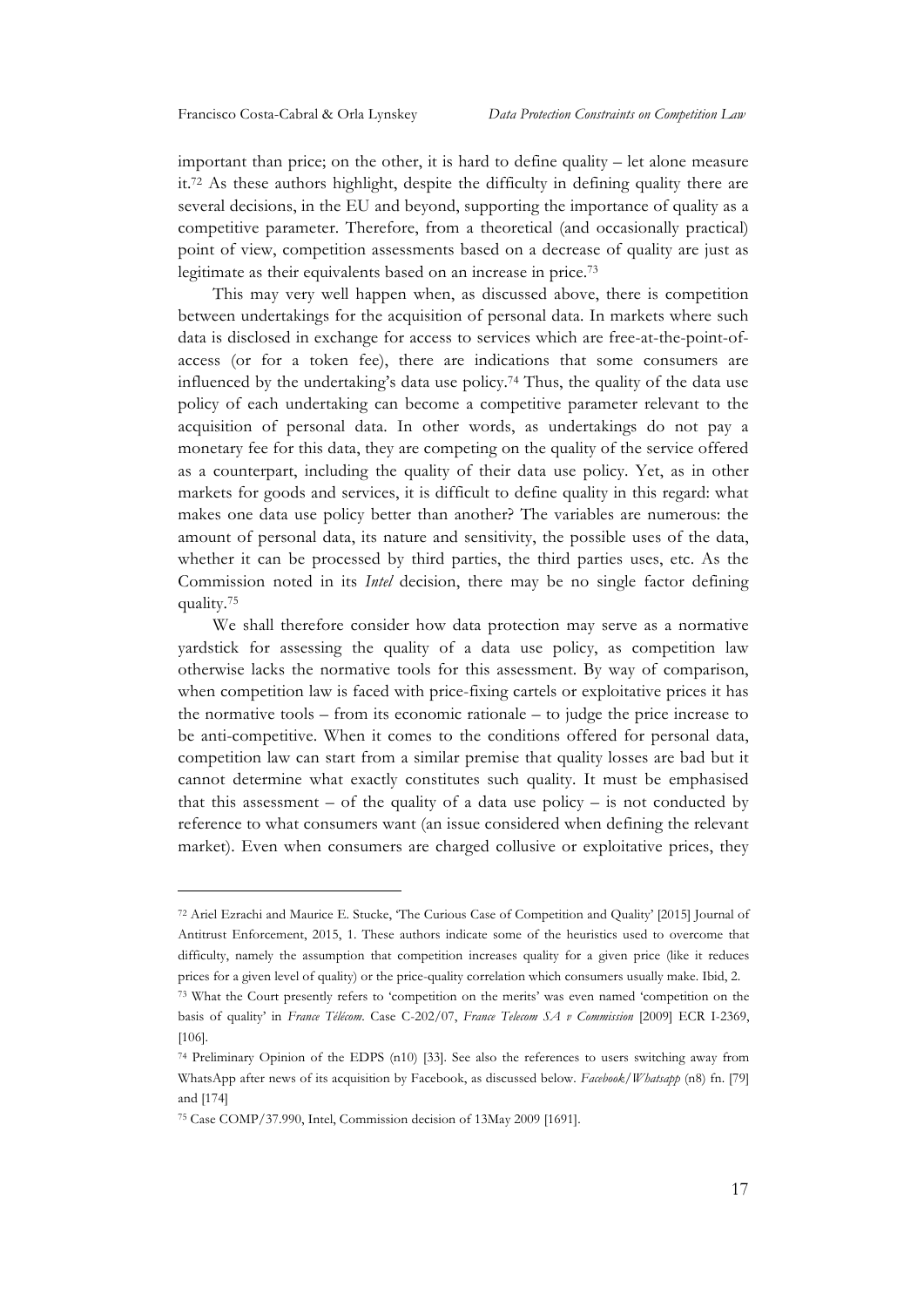

pay for a good or service they want and pay what they believe it is worth to them.76 It is competition law which intervenes normatively to find those prices to be anti-competitive.<sup>77</sup> In contrast, competition law cannot judge when there is an equally anti-competitive loss of quality in data use conditions. It could, however, borrow this normative judgment from the data protection regime. At its essence, data protection establishes a framework for judging the treatment of personal data, with some practices deemed desirable and others not. Competition law could therefore make quality assessments in tandem with data protection.78

The following sub-sections will consider how this might work in practice, as well as possible objections to the use of data protection in this way, in relation to restrictions of competition under Article 101 TFEU (**3.1.**), abuses of dominance under Article 102 TFEU (**3.2.**), and merger control under the EUMR (**3.3.**).

#### 3.1. RESTRICTIONS OF COMPETITION

Restrictions by object under Article 101 TFEU are characterised 'by their very nature, as being harmful to the proper functioning of normal competition', with the Court further acknowledging that horizontal collusion normally leads to negative effects on quality.79 An infringement of data protection law, in particular one which leads to lower quality processing of personal data, might therefore constitute a restriction of competition by object. If there is competition on data use conditions, industry collusion to set those conditions at a level which leads to an infringement of data protection law would effectively put a stop to that competition.80 The same reasons that make (other) cartels harmful to competition would apply here; in particular, there will be a loss of consumer welfare insofar as data protection law aims to protect data subjects. In this regard, it would not matter if all the consumers affected actually care about data protection, in the same way that they do not have to care about cartels: if there is competition on data conditions, such collusion is considered normatively censurable.

Establishing a restriction by object based on a data protection infringement would provide a simple and normatively well-grounded bright line which

<sup>76</sup> That is demonstrated in the demand curve modelled by economists for any market.

<sup>77</sup> For various economic reasons that converge on the harmfulness of monopolies, from the inefficiency of reduced output and rent seeking to the transfer of surplus away from the consumer.

<sup>78</sup> Although this section focuses on quality, a similar discussion could also apply to the competitive parameters of choice and innovation. The data protection regime may indicate that a wider breadth of competing data protection policies is preferable (regardless of differing quality and price), or encourage new improvements and functionalities of data protection that may themselves result in cheaper prices, more choice or better quality.

<sup>79</sup> *CB* (n24) [51].

<sup>80</sup> This could also extend to limiting competitive parameters along a single vertical relationship – what is called, in relation to price, 'resale price maintenance'.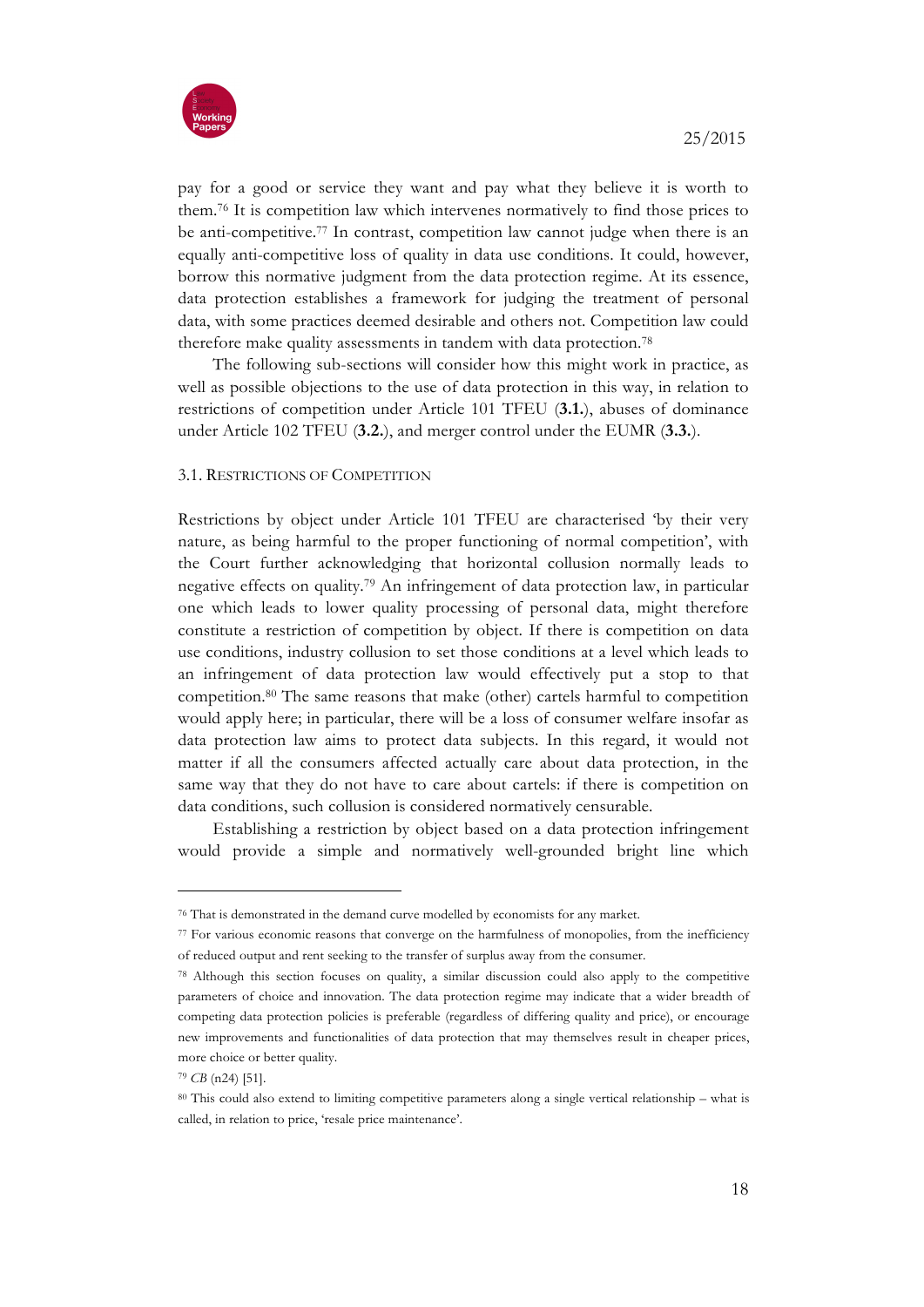competition law would otherwise, on its own, be unable to draw. It would also place restrictions by effect below that line, as losses of quality which do not involve such an infringement. This does not however mean that the data protection regime would be irrelevant when assessing whether there is a restriction by effect. While data protection law allows data processing to be categorised as permissible or impermissible, it also provides broader normative indications about the desirable treatment of personal data. For example, incomplete information or weak consent may be enough to constitute a decrease in quality without constituting an infringement of the data protection regime. Establishing a restriction of competition in this way would be a more difficult exercise; however, restrictions by effect are in any event more difficult to prove in practice than restrictions by object.81 This being said, this sub-section will focus on restrictions by object, since basing them on data protection would already be an innovative development and, in turn, open the way for a more refined analysis of effects.

The best way to test the merits of this idea is to consider the objections it might raise. The most immediate objection is novelty: it could be argued that Article 101 TFEU has never been dependent on another field of law. This, the argument would go, would imperil the independence of competition law as a field of law with its own normative judgments. More practically, it could be argued that one difficult assessment – the quality of a data use policy – would simply be replaced by another– whether there has been an infringement of data protection law. Nevertheless, similar considerations did not deter the Court from relying on another field of law to find a restriction by object in *Allianz Hungária*.82 In that judgment, the Court assessed whether agreements between insurance companies and dealers constituted a restriction by object by relying wholly on the independence of dealers mandated by domestic law.83 This law was an essential indicator of the 'proper functioning of normal competition': Article 101 TFEU was otherwise not normatively equipped to assess the quality of dealer services to which consumers were entitled.

A further line of objection could point to the precedent established by the Court in *Asnef-Equifax* when it stated that issues of personal data are not 'a matter for competition law' but for the data protection regime.84 It is nonetheless suggested that *Asnef-Equifax* may be limited to its facts. First, there was ostensibly no data protection infringement: if the hypothesis is that such an infringement could be internalised by Article 101 TFEU, it can only be tested if there is an infringement. In *Asnef-Equifax*, the Court seemed content to confirm that national data protection legislation was being respected.85 More importantly, there is no

<sup>81</sup> *Mastercard* (n26) [93] A restriction of competition by effect was described in Mastercard as an 'adverse impact on the parameters of competition, such as […] quality of the goods or services'.

<sup>82</sup> C-32/11, *Allianz Hungária Biztosító and Others* ECLI:EU:C:2013:160.

<sup>83</sup> *Allianz Hungária* (n80) [47].

<sup>84</sup> *Asnef-Equifax* (n7) [63]

<sup>85</sup> ibid.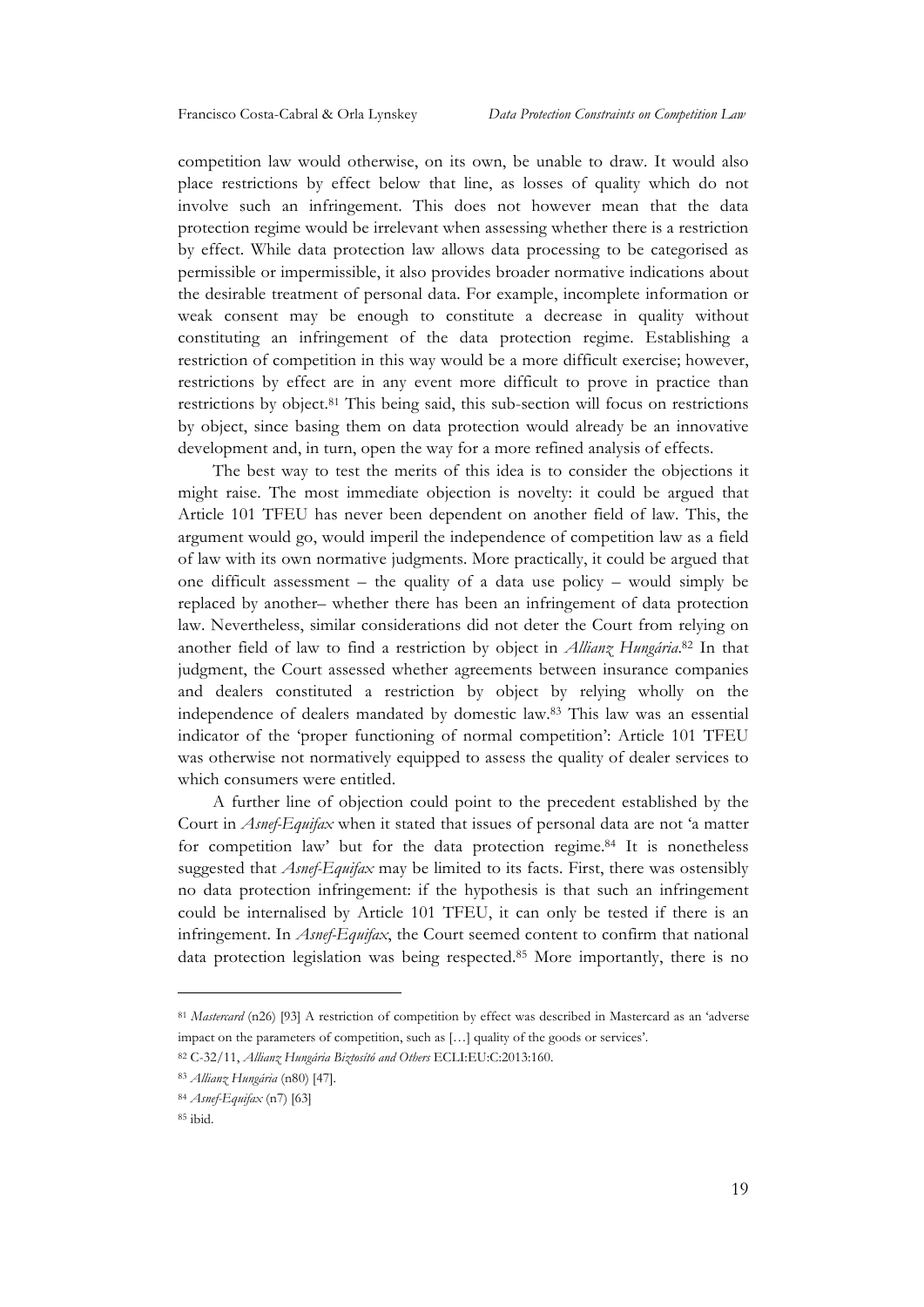

indication in the judgment that the banks were competing for customers based on the quality of their data use policies. In the relationship between competition on the service provided – lending – and competition on data protection conditions, the former appears to subsume the latter. This impression could prove erroneous: if equipped with knowledge or awareness, borrowers might object to the sharing of their personal data between banks. Nevertheless, this line of inquiry was not pursued by the Court, potentially because its inquiry was limited by the facts raised before it. The Court therefore found that there was no restriction by object as there seemed to be no competitive concern, and such concern is a prerequisite for internalising a data protection infringement.86 It could be countered that competition on data use policies did exist, but any concern about the quality of such policies was trumped by the interest in securing the provision of credit against potential defaulting borrowers – thereby showing data protection's competitive irrelevance. However, these two interests were not squared against each other either. Thus, in the absence of an infringement affecting competition on data use policies, the question of the competitive relevance of data protection remains unresolved by *Asnef-Equifax*.

The final objection would be that internalising data protection would drag competition law away from its core normative concerns. In other words, Article 101 TFEU would be applied to safeguard the quality of data protection regardless of an overall detrimental effect on other competitive parameters or on the efficient functioning of the market. These concerns must however be placed in context, as a data protection infringement would only matter if there would be competition on data processing conditions – an opportunity which, as just noted, *Asnef-Equifax* failed to explore. If a restriction of competition on quality is present, it is doubtful that it is efficient or that a trade-off with other competitive parameters is allowed.87 As Ezrachi and Stucke note, and is evident in relation to cartels, 'competitors generally cannot justify their agreement to curtail competition along one important dimension (namely quality), on the grounds that they still compete along other dimensions (such as price)'.88

3.2. ABUSE OF DOMINANCE

**.** 

If the main contribution of data protection to competition law is acting as normative yardstick for the assessment of quality, then this is reflected in

<sup>86</sup> The sharing of information can also be said to address an externality – the effects of defaults on the availability of credit – rather than restrictions on the competitive process, leading to the same apparent lack of competitive concern. See further, Pablo Ibanez-Colomo, 'Market failures, transaction costs and article 101(1) TFEU case law' (2012) 37 European Law Review 541.

<sup>87</sup> The opposite is true of restrictions by effect, which do balance different anti-competitive effects. This would assuage the mentioned concerns without denying the competitive value of data protection. <sup>88</sup> Ezrachi and Stucke, The Curious Case of Competition and Quality' (n72) 9.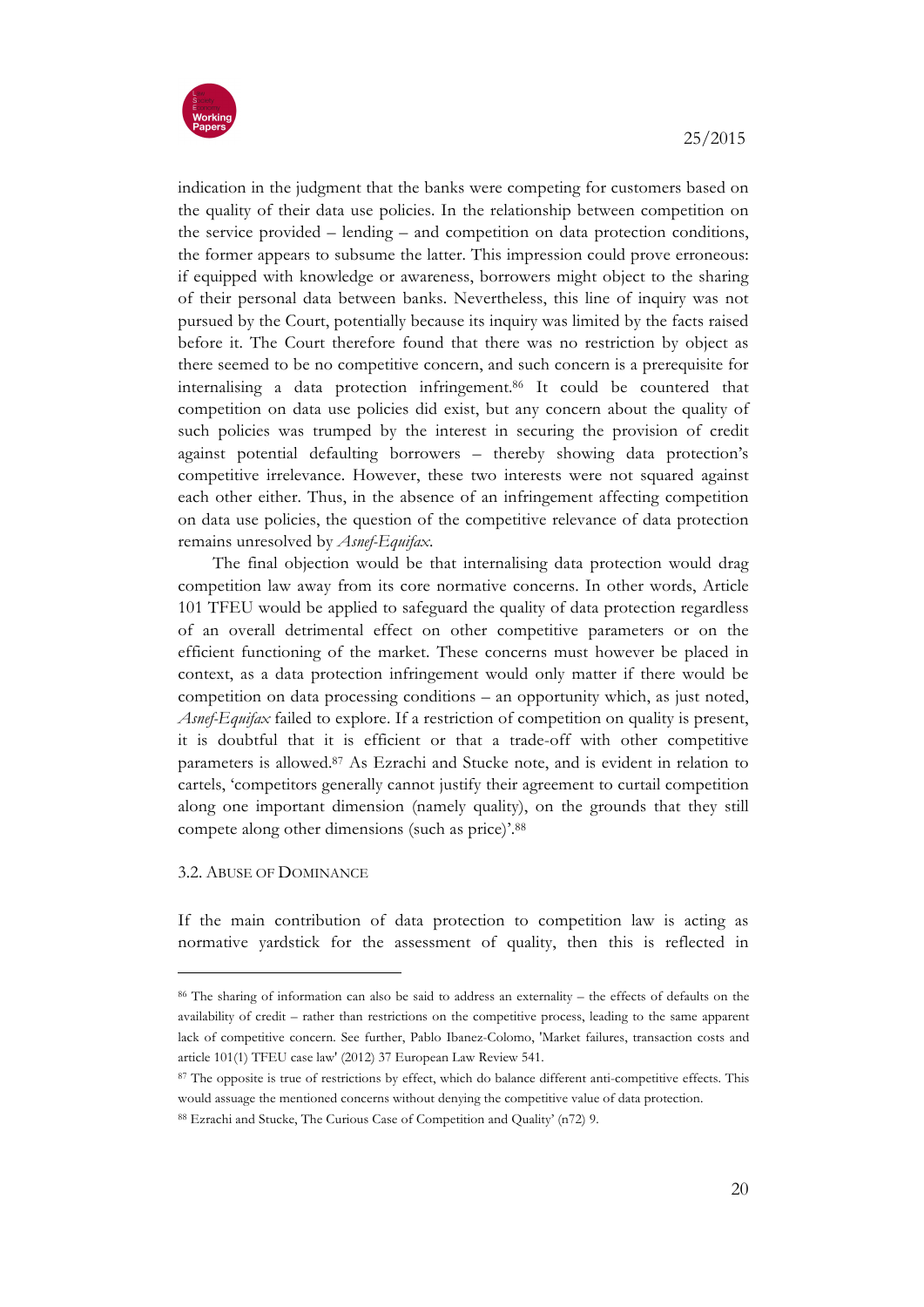exploitative abuses under Article 102 TFEU. When undertakings are insulated from competitive pressure they are able to use their dominant position to exploit consumers, in particular by charging excessive prices. As excessive prices may be measured by comparison with prices deemed desirable, so too, it is suggested, can abusive data use policies be compared with those deemed desirable in light of data protection rules. Data protection would therefore again act as the normative yardstick in assessing the quality of a data use policy. There are even advantages to pursuing exploitation based on quality instead of price. First, it would enable exploitation by 'free' services offered online to be brought within the scope of Article 102 TFEU, as providers of such services cannot be accused of excessive pricing. Secondly, it would  $-$  to a certain extent<sup>89</sup> – avoid the difficulty of having to offset reasonable profits (compensating for a dominant undertaking's investment and risk) when determining if prices are excessive, which in turn has made this abuse difficult to investigate and enforce. Lastly, the argument that prices above the competitive level are a reward for a good or service which consumers value would also not apply – there is no such justification for a low quality data use policy.

Finding an exploitative abuse under Article 102 TFEU based on the data protection regime would operate in a similar way to the finding of a restriction of competition under Article 101 TFEU, as outlined above. First, a data protection infringement would set a clear normative marker of inferior quality. If a dominant undertaking exploitatively reduces the quality of its data use policy, consumers will be worse off than had competitive levels prevailed – which, when there is competition on data use policy, must normatively be set at compliance with data protection law. Moreover, like restrictions by effect, even when there has not been a data protection infringement a negative effect on quality may be visible. For instance, in the same way that a sudden and unjustified increase in price has been found to be exploitative, a sudden decrease in the quality of the conditions for data processing might equally be exploitative.<sup>90</sup> The extent to which a dominant undertaking is allowed to monetise personal data might also be considered exploitative if non-commensurate with the service granted to the consumer.<sup>91</sup> There is an added advantage to applying Article 102 TFEU in comparison to Article 101 TFEU: while restrictions by object involve wide normative concerns over the 'proper functioning of normal competition' that might only affect

<sup>89</sup> As discussed next, this difficulty would be avoided if a data protection infringement would be present, but not in non-infringing exploitative monetisation.

<sup>90</sup> Case C-247/86, *Alsatel v Novasam* [1988] ECR I- 5987.

<sup>91</sup> See, Data Protection Commissioner, 'Facebook Ireland – Report of Audit', 21 December 2011, 44. This report states that the Commissioner'…does not consider that it is possible using data protection requirements as a basis to require FB-I to deliver a free service from which members can have the right to opt-out completely from the means of funding it. However, there is an absolute necessity that members be fully aware of what information generated in their use of the service will be used for advertising purposes thereby allowing them to exercise choice.'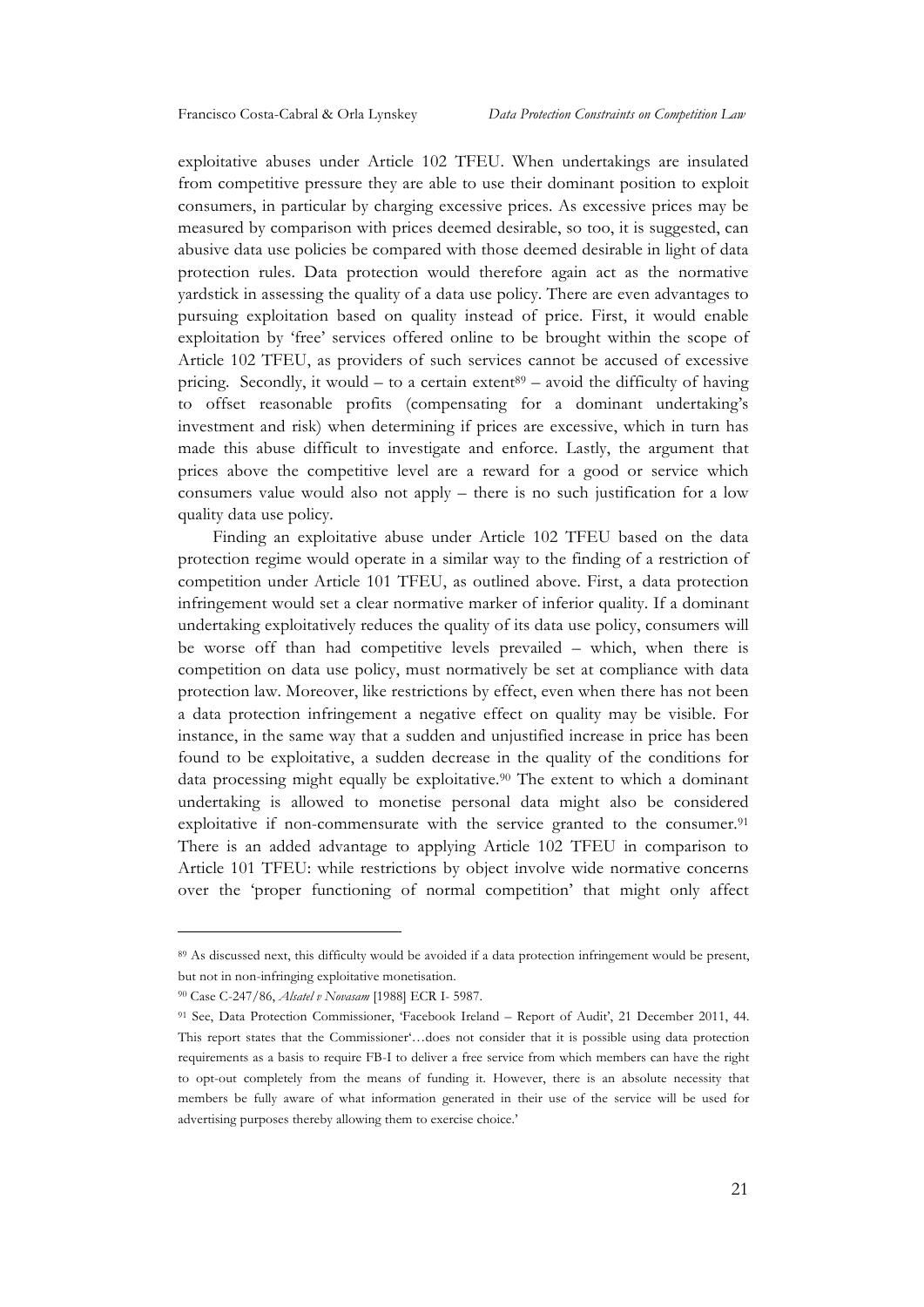

**.** 

consumer welfare indirectly, and in this way counter data protection concerns with other valid competitive interests, exploitative abuses focus directly on consumer welfare.

Furthermore, precedent exists for using other areas of law as normative guidance on exploitative abuses, making this a promising area for the proposed role of data protection law. Intellectual property (IP) law is a case in point. The legal monopoly granted by IP law is assumed to be the reward for innovation, and as a result there is a general reluctance to deem prices charged for IP to be exploitative.<sup>92</sup> It is often emphasised that applying competition law to IP might chill incentives to innovate. Nevertheless, one finds that a great number of excessive pricing cases have concerned IP. This paradox may be explained by the fact that IP law also provides normative indications of when a reward of monopolistic prices is adequate and when it is not. For instance, prices charged for licenses after the protection granted by IP law has expired have been considered exploitative.93 Similarly, in *DSD* the Court found an exploitative abuse when licence fees were charged but the services protected by the trademark were not used.94 Although not pure infringements of IP law (such as when third parties make unauthorised uses of IP), the reasoning underpinning these cases is clear: competition law is not normatively equipped to determine when the price charged for IP is excessive in relation to its duration and scope.95

Perhaps the biggest challenge of allowing data protection to influence exploitative abuses is the impact that this would have on other areas of law, most notably facets of consumer protection law. Behind the conceptual clarity of equating a data protection infringement with the abusive exploitation of consumers lie significant practical consequences. The danger is that it would be as easy to find that an abuse of dominance by reference to multiple other areas of law. It could thus be argued that any rule with the aim to protect consumers could potentially be applied as an exploitative abuse. This could upset the balance of how much consumer protection is warranted and distort the purpose of Article 102 TFEU.

<sup>92</sup> The costs of producing IP usually do not reflect its value, and even if the profit seems excessive it does take into account the failed attempts and the incentive to achieve it. A legal monopoly might not correspond to a competitive one.

<sup>93</sup> Spreading the licences over a period larger than the intellectual property protection might be a legitimate pricing strategy, hence the abuse is not automatic, but further protection will usually indicate that the holder is attempting to leverage its current revenues into a non-protected period.

<sup>94</sup> Roughly speaking, trademarks guarantee the reputation of the holder, which is not at stake when its services are not used. T-151/01, *Duales System Deutschland v Commission* [2007] ECR II-01607.

<sup>95</sup> Prices for design rights for spare parts have also been considered open to exploitative abuses: Case C-238/87 *AB Volvo Veng v Erik Veng (UK) Ltd* [1988] ECR 6211. This can be attributed to a hold-up problem, but the fact that competition law has intervened (which it does not necessary do in all hold-up problems) is likely due to the consideration of the purpose of design rights.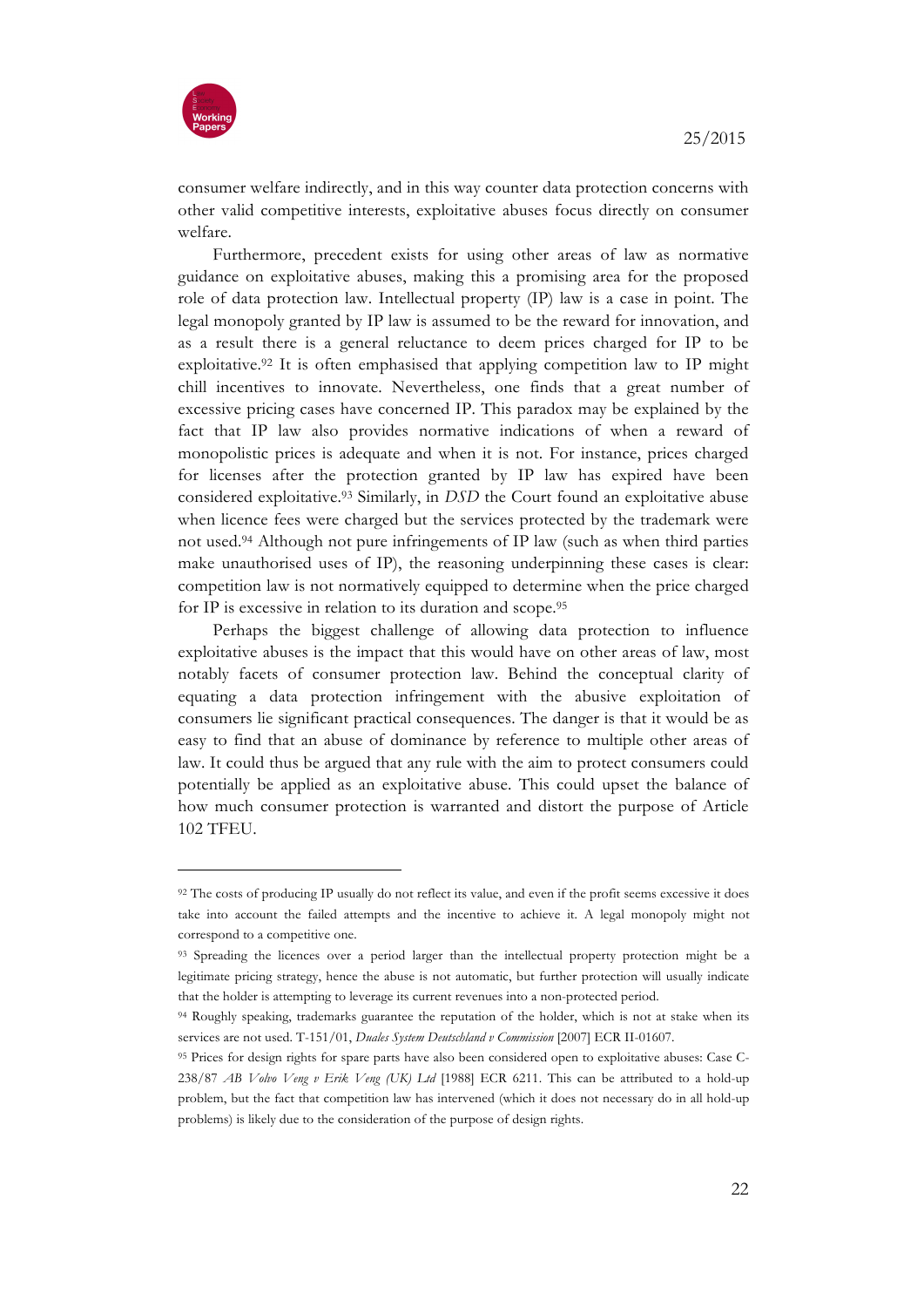It must however be considered that consumer protection is not a unified field of law, but an assemblage of laws with each aiming to protect different consumer interests and triggered by differing facts. In this assemblage, it is the role of Article 102 TFEU to ensure that undertakings do not abuse their dominant position by raising prices, lowering quality or otherwise harming consumer welfare. This means that exploitative abuses are triggered by actions which negatively affect competitive parameters which should benefit consumers. As such, it is false to assert that any infringement of rule of consumer protection by a dominant undertaking would automatically lead to an exploitative abuse – Article 102 TFEU would only be called into action by its particular trigger, which may or may not be present in any given scenario. The concurrent application of several fields of consumer protection law cannot be dismissed easily, and neither can their mutual normative influence. Therefore, whether dominant undertakings can be pursued for breaches of other fields of consumer protection depends on whether Article 102 TFEU's own terms are fulfilled.

Similar reasoning applies when considering whether exclusionary abuses are open to the normative influence of data protection law. As discussed above, data can constitute a market barrier when it is an input required for the production of other goods and services. These market barriers may be manipulated as part of an exclusionary strategy. To a large extent, such exclusionary strategies can be analysed by treating personal data like any other market barrier. This, as will be discussed, is what happens when the creation or strengthening of a dominant position is examined in merger control. Outside merger control, competition law does not generally prohibit barriers to entry leading to market power – these barriers might simply reflect positive aspects of undertakings' performance which competitors have trouble emulating. Whether the acquisition of personal data allowing such barriers to be erected can be equated with any other form of consumer goodwill or with an exclusionary strategy is the key question. Data protection law might be influential in answering it, by providing a normative judgment on the creation of a market barrier based on personal data. This issue will be explored by considering the test for abuse of dominance in the context of misleading applications for IP protection.

In *AstraZeneca*<sup>96</sup> the Court stated that it was an abuse 'to lead the public authorities [to] wrongly to create regulatory obstacles to competition, for example by the unlawful grant of exclusive rights to the dominant undertaking'.97 If a market barrier was created by personal data, similar objections could be raised if that data was acquired on the basis of deceit – for instance, if an undertaking deviated from its stated data use policy in a significant manner. It could be argued that, contrary to *AstraZeneca*, the deceit would not in this case be directed to public authorities. This was nevertheless a specificity of the IP at issue in *AstraZeneca*, as many other forms of protection do not require public authority intervention.

<sup>96</sup> Case C-457/10, *AstraZeneca v Commisson* ECLI:EU:C:2012:770.

<sup>97</sup> ibid, [105].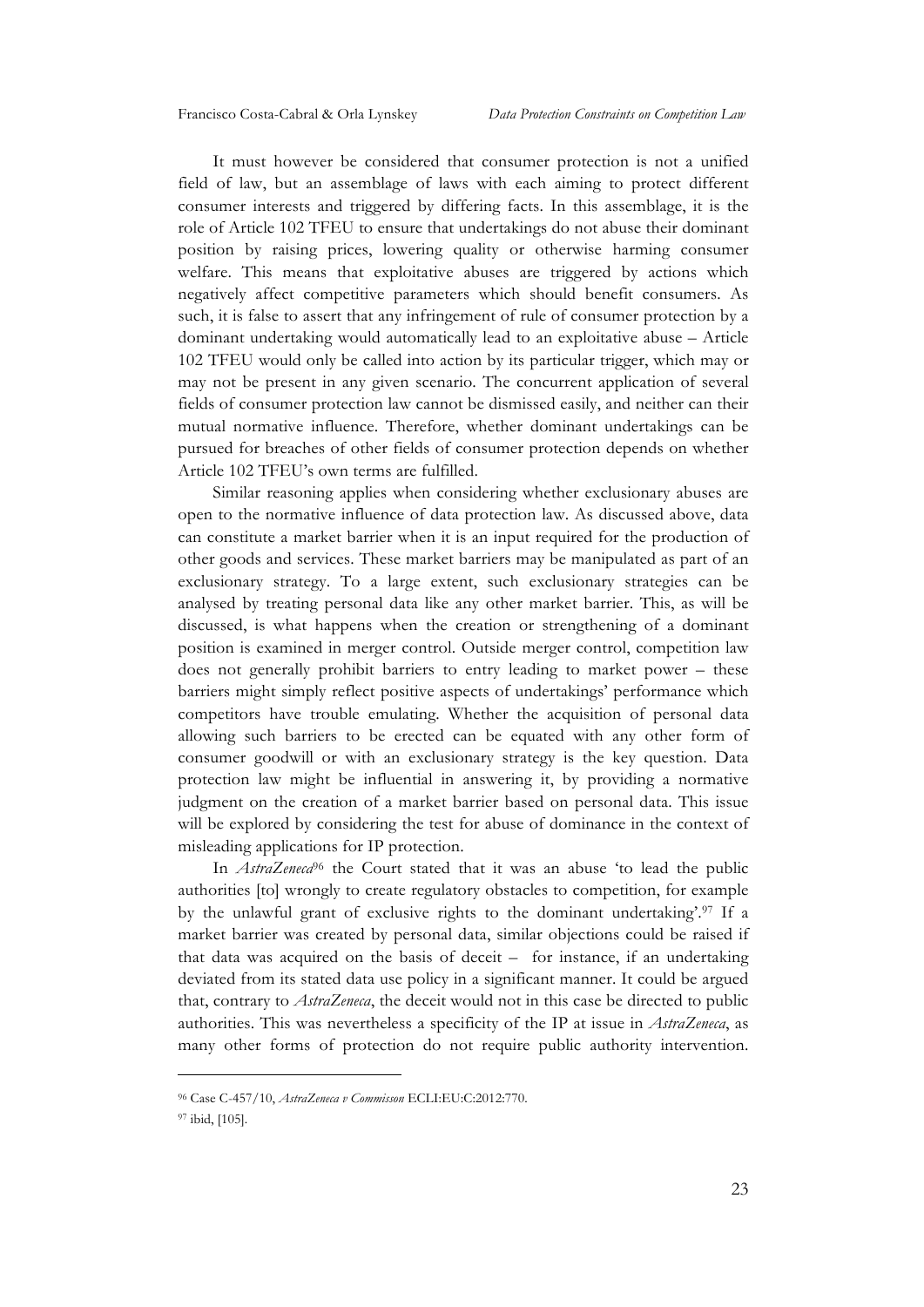

Extending the *AstraZeneca* logic to market barriers created by personal data will depend on whether the legal character of the barrier matters (regulatory, public authorities) more than its economic significance (deceit, foreclosing competitors). What makes the analogy feasible is that the Court reached out to IP law – in relation to what constituted a properly attributed exclusive right – to establish that the resulting barrier was outside 'competition on the merits'.98 It is conceivable that a similar determination could be made in relation to personal data based on the data protection regime.

The most relevant objection to such an abuse (besides its speculative character) relates again to the extension of the scope of Article 102 TFEU. If deceit were a viable basis for abuse, then it could be argued that other fields of consumer protection that are information-forcing – advertising, labelling, etc. – could lead to the same result. It must be remembered however that the basis of the abuse is the market barrier, starting from an analogy with the exclusive right granted by IP law. The information covered by these other fields is unlikely to constitute a market barrier. Nevertheless, if such a barrier could be equally established in solid economic terms, there would be nothing to prevent the analogy from also being pursued. In the same way that a dominant undertaking has no right to make deceitful declarations for the purpose of creating an IP market barrier, neither would it have a right to deceive in its advertising or labelling to similar effect.

### 3.3. MERGER CONTROL

**.** 

Under the EUMR, a concentration might be prohibited (or conditions imposed upon it) if it leads to the creation or strengthening of a dominant position. The Commission has connected this dominant position with likely effects on consumer welfare, namely on the competitive parameters of price, quality, choice and innovation. These effects are analysed by investigating whether the concentration leads to the removal of competitive constraints.99 Although quality is thus only indirectly relevant, merger control remains an important testing ground for the normative influence of data protection on competition law. First, in contrast with the relatively untested nature of quality-based cartels or exploitation, negative effects on quality are expressly taken into consideration by merger control. Secondly, whereas it is possible to argue that competition on data use policy might be overlooked in cases such *Asnef-Equifax,* a preliminary reference concerned with the particular questions put before the Court, the

<sup>98</sup> It is also possible that such deceit could be considered an 'exceptional circumstances' leading to a refusal to licence IP being considered abusive or integrated in circumstances similar to a so-called 'patent ambush'. Case C-418/01 *IMS Health* [2004] ECR I-5039.

<sup>99</sup> Horizontal Merger Guidelines (n33) [8] and [24]-[38]. In addition, this removal might lead to greater transparency and parallel behaviour in the market via coordinated effects.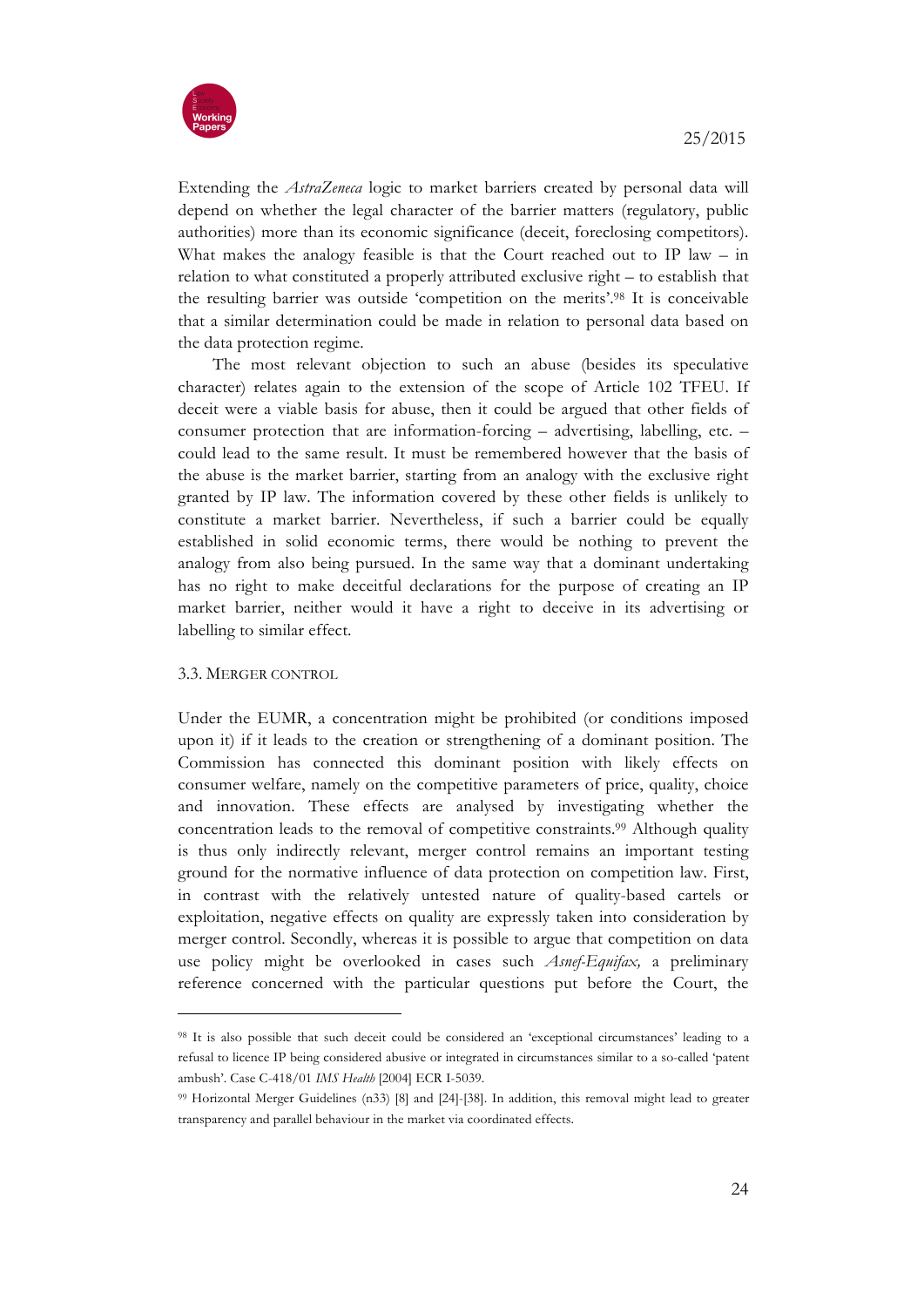markets involved in any concentration notified to the Commission must be examined in full.

If there is such a thing as quality-based competition on data use policy, it is therefore legitimate to ask why it has not yet been recognised in merger control. The Commission's approach in *Google/Doubleclick* of applying data protection and competition law concurrently was described above. In *Facebook/WhatsApp*, the Commission reaffirmed that:

'[a]ny privacy-related concerns flowing from the increased concentration of data within the control of Facebook as a result of the Transaction do not fall within the scope of the EU competition law rules but within the scope of the EU data protection rules'.100

This ostensibly unequivocal statement must however be considered in the context of the decision as a whole. The Commission did not consider personal data as an independent product because the parties to the merger were not deemed to be active in markets for the supply or treatment of such data as a commodity.101 The Commission only considered the ancillary use of personal data in the market for online advertising services.102 As such, the above statement must be understood as part of the debate on external constraints addressed below: the Commission is declining to use its competence under the EUMR to address non-competitive concerns. Nevertheless, there are indications that there is competition on the basis of the quality of data use policy throughout the *Facebook/WhatsApp* Decision. In relation to the market for consumer communications services, the Commission notes that:

'consumer communications apps compete for customers by attempting to offer the best communication experience. […] In this regard, according to the market investigation, important areas of improvement include: […] (ii) privacy and security, the importance of which varies from user to user but which are becoming increasingly valued, as shown by the introduction of consumer communications apps specifically addressing privacy and security issues'.103

Thus, the Commission observes that after the announcement of the concentration many users changed services due to privacy concerns.104 Furthermore, in relation to the market for online advertising services, the Commission notes that the possibility of Facebook extending online advertising to WhatsApp would be

<sup>100</sup> *Facebook/WhatsApp* (n8)[164]

<sup>101</sup> ibid, [72]

<sup>102</sup> ibid, [70]

<sup>103</sup> ibid, [87]

<sup>104</sup> ibid, fn. [79] and [174]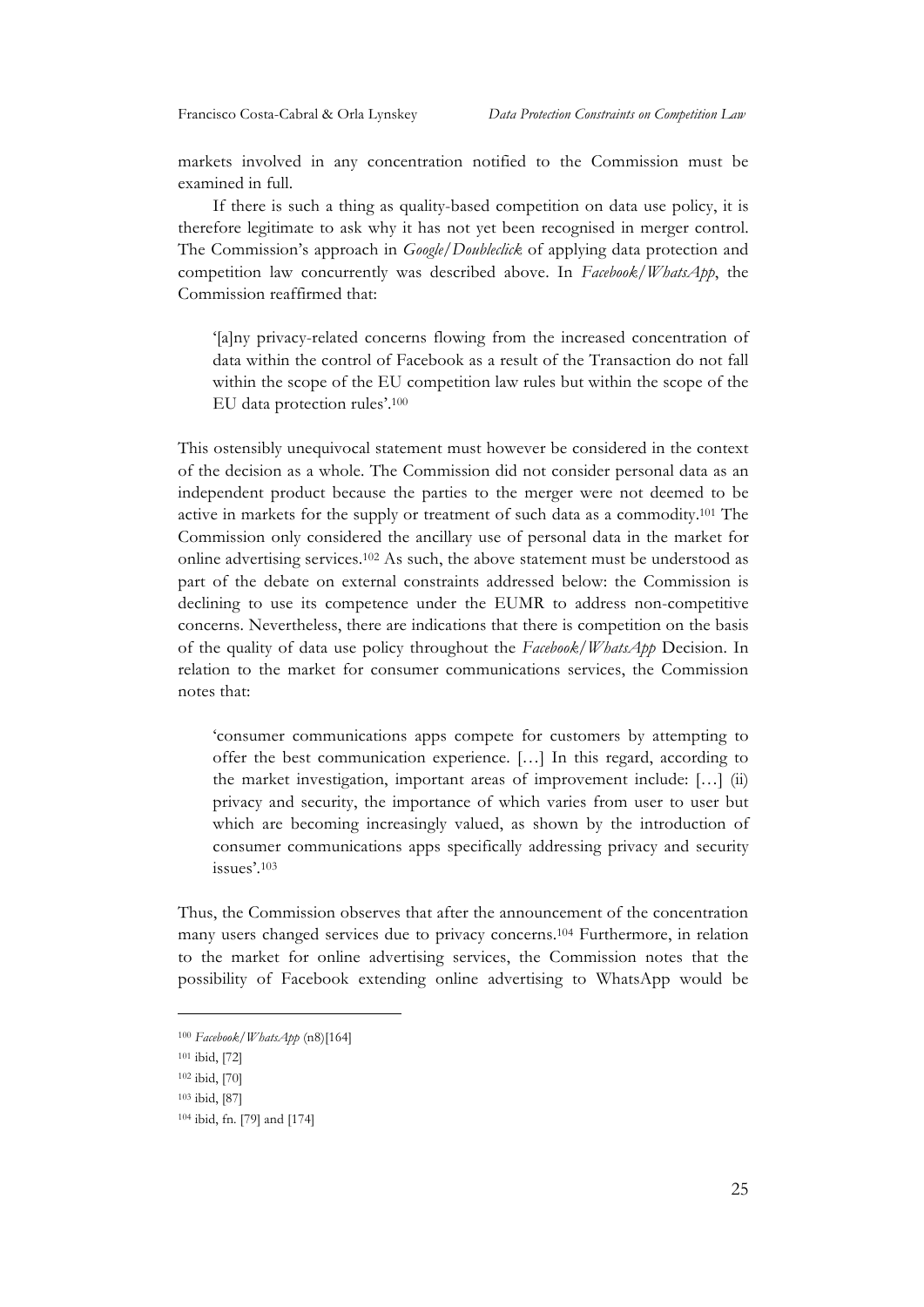

seriously limited by 'dissatisfaction among the increasing number of users who significantly value privacy and security'.105 Thus, the Commission recognises that competition exists on the basis of data use policies.

This then begs the question: why did the Commission not consider whether the merger would lead to a reduction of such competition? It did not do so in this instance as the parties were not considered to be close competitors on the market for consumer communication services. As such, it was not necessary to consider whether the merger would lead to a reduction in the quality of data use policies. In other words, competition for data protection quality existed but the parties to the merger were not engaging in it.106 The furthest the Commission goes is to consider (and dismiss) the competitive harm that would follow should online advertising be introduced to WhatsApp, or should Facebook be able to improve its advertising services based on WhatsApp data.107 Again, the Commission was only concerned with the strengthening of the dominant position on the market for online advertising – that is to say, by Facebook pulling ahead of its rivals – rather than the quality of the data use policy.108 The implications of this reasoning are clear: the Commission believes that there is competition on quality aspects of data use policies, and that consumer preferences limit the post-merger actions of the merged entity. However, the market power resulting from *Facebook/WhatsApp* did not raise particular competitive concerns as the Commission found no overlapping competitive activity.

One could conclude that data protection provides no normative influence in this regard: the Commission acts no differently in *Facebook/WhatsApp* than in numerous other concentrations. Once the Commission relegates (in its view, noncompetitive) data protection concerns to the separate application of data protection law, it then appears to assess the negative effects on the quality of data protection through purely economic methods of gauging consumer preferences. However, an alternative reading of this Decision is suggested. *Facebook/WhatsApp* examines negative effects for consumers along the normative lines drawn in the data protection regime, namely the concerns about data protection and privacy which, by the Commission's own admission, influence competition. Without data protection, it would be harder for competition law to ascertain whether those effects are truly negative: for example, it could be considered that consumers would always benefit from more targeted advertising. Indeed, outside the legal framework of data protection the notions of 'privacy' and 'data protection' would prove normatively empty for the purposes competition law. The fact nevertheless remains that the Commission does not consider those effects directly, but only

<sup>105</sup> ibid, fn. [174]

<sup>106</sup> Indeed, one of the reasons why the Commission determined that they were not competing was because of their different privacy policies, ibid, fn. [102]

<sup>107</sup> ibid, fn. [167]

<sup>108</sup> ibid, [187]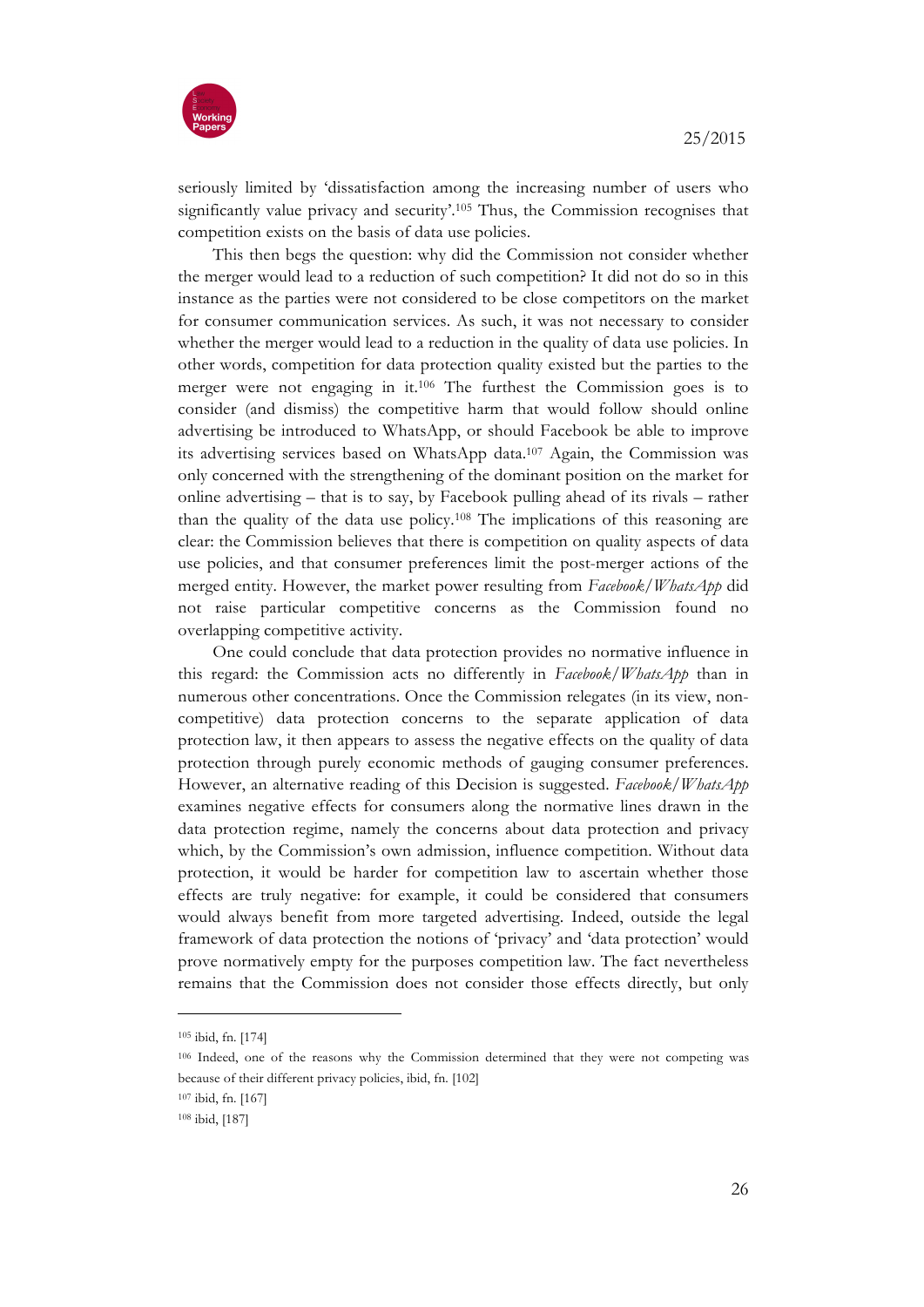indirectly through the analysis of market power. In the end, *Facebook/WhatsApp* appears inconclusive: without concerns about market power, the Commission did not have to investigate negative effects in more detail and provide further guidance on the loss of quality of data protection. This ends up being quite similar to the lack of competitive concerns which was seen above to have prevented further inquiry into a restriction by object in *Asnef-Equifax*.

If ever a merger involving competition on data use policy raises concerns about a dominant position then the normative influence of the data protection regime will undoubtedly be easier to ascertain. Yet, it is suggested that *Facebook/WhatsApp* also provided the Commission with the opportunity to take data protection concerns into account from another perspective. It must be remembered that the creation or strengthening of a dominant undertaking is only a 'particular' concern covered by the Merger Regulation.109 In *Tetra Laval* the Court found that, in examining a merger, the Commission was justified in considering past abusive behaviour by one of the parties to the merger and requiring corresponding commitments.110 As the Court stated explicitly, it is not the sole role of the Commission under the EUMR to prevent the creation and strengthening of a dominant position; the Commission must also consider the incentives for the abuse of such position post-merger.111 This would also apply if, as discussed above, data protection could influence the finding of an exploitative abuse. As such, even if there are reasons to dismiss concerns about a dominant position in *Facebook/WhatsApp*, the Commission could have been obliged to explore whether one of the parties would further exploit its consumers. An infringement of the data protection regime could therefore affect merger control beyond the assessment of the dominant position of the merged entity. This is another reason why a merger leading to a data protection infringement could make the Commission reconsider its position on concurrent application.

# **4. DATA PROTECTION AS AN EXTERNAL CONSTRAINT ON COMPETITION LAW**

When examining the ways in which data protection law could be incorporated in the existing analytical framework of competition law, and thereby exert an internal constraint, the fundamental right character of data protection has not been taken into consideration. This section will consider whether, beyond the pre-existing confines of competition analysis, data protection can influence the interpretation and enforcement of competition law. As already stated, the Charter introduces a

<sup>109</sup> Merger Regulation (n30) Art. 2(3).

<sup>110</sup> C–12/03 *Commission v Tetra Laval BV* [2005] ECR I–987. This involved discrimination, which is not an issue where normative influence of data protection is likely to play out. <sup>111</sup> ibid, [159].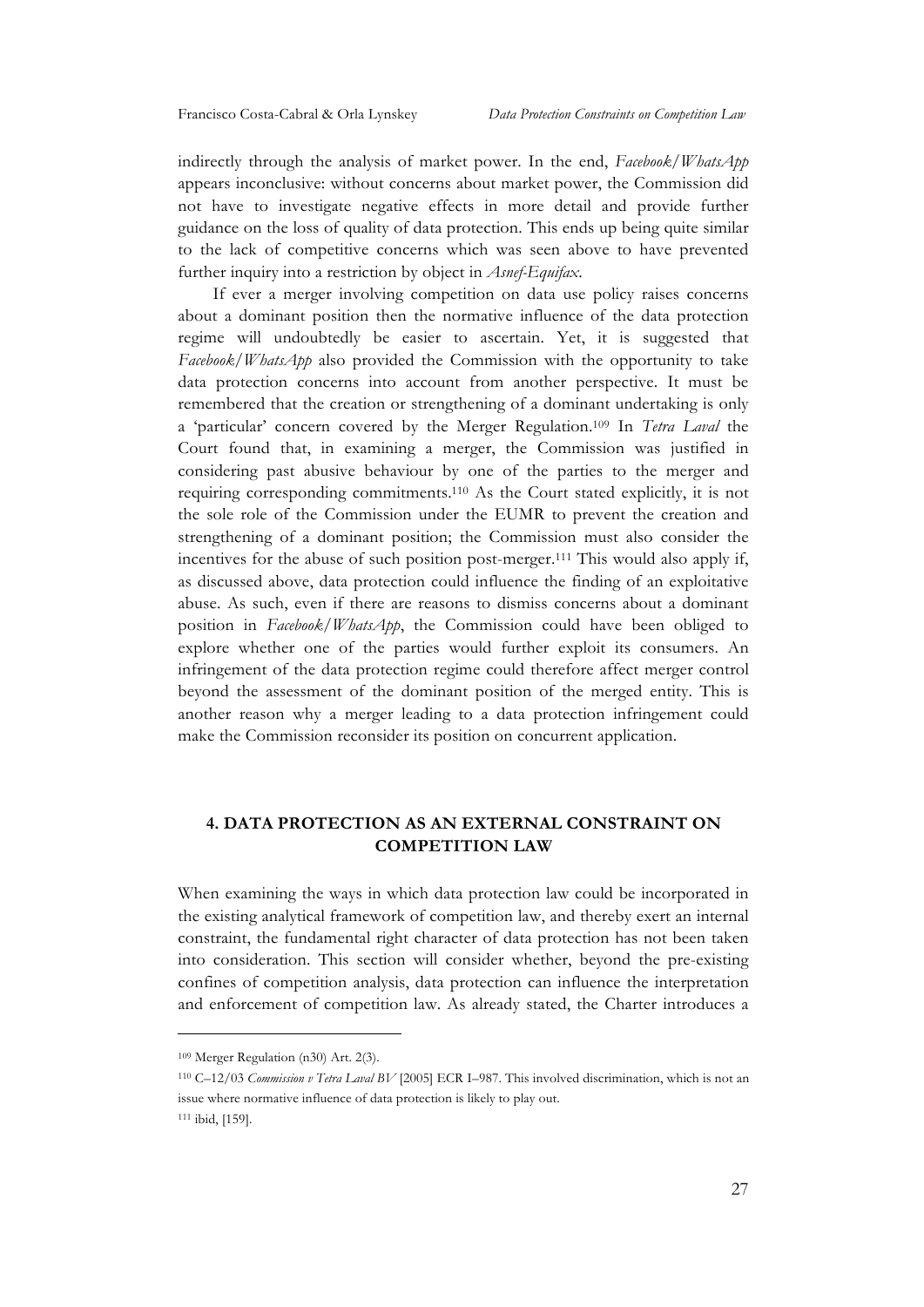

right to privacy and data protection in the EU legal order. The Charter is addressed to the 'institutions and bodies of the Union' and also to the Member States when 'implementing EU law'.112 Moreover, although the horizontal effect of the Charter has been disputed (as the Charter is only explicitly addressed to the EU Institutions and Member States), the Court affirmed in *AMS*<sup>113</sup> that the fundamental rights guaranteed by EU law are 'applicable in all the situations governed by EU law'.114 In that case the relevant Charter right was not given horizontal effect as the Court held that in order for it to be fully effective it had to be given 'more specific expression in European Union or national law'.115 The right to data protection has already been given such specific expression in EU secondary legislation, through the Directive, and in national law through implementing legislation. There is therefore no obstacle to the application of the right to data protection between private parties. Indeed, this follows from the Court's reasoning in the case of *Google Spain* where it assessed Google's responsibilities as a data controller in light of the rights to data protection and privacy, thereby ensuring the horizontal application of these rights.116

The Charter rights to privacy and data protection are thus binding on the Commission when exercising any of its competences, and on private parties when acting within the scope of EU law. When considering this, it is necessary to bear in mind the distinction between positive and negative obligations pursuant to fundamental rights law. The European Court of Human Rights (ECtHR) has repeatedly held that the right to respect for private life may 'involve the adoption of measures designed to ensure respect for private life even in the sphere of the relations of individuals themselves'.117 Such positive obligations ensure that certain fundamental rights provide protection by the State in addition to the widely recognised protection from the State.118 Thus, it is suggested that the external constraints of data protection on competition law could be formulated as negative and positive obligations. First, data protection could impose a negative obligation to limit certain private arrangements from falling within the scope of competition law, in order to respect the parties' rights to privacy and data protection (**4.1.**). Secondly, data protection could place a positive obligation on the Commission to promote the effective application of the right to data protection (**4.2.**).

<sup>112</sup> Art 51(1) EU Charter.

<sup>113</sup> Case C-176/12 *Association de médiation sociale v Union locale des syndicats CGT and ors* ECLI:EU:C:2014:2. <sup>114</sup> ibid, [42].

<sup>115</sup> ibid, [45].

<sup>116</sup> *Google Spain* (n13).

<sup>117</sup> See, for instance, X & Y v Netherlands (1985) 8 EHRR 235, [23].

<sup>118</sup> See further, Andrew Clapham, 'The "Drittwirkung" of the Convention' in R St J McDonald, F Matscher, and H Petzold (eds), The European System for the Protection of Human Rights (Martinus Nijhoff Publishers, 1993) 163, 190.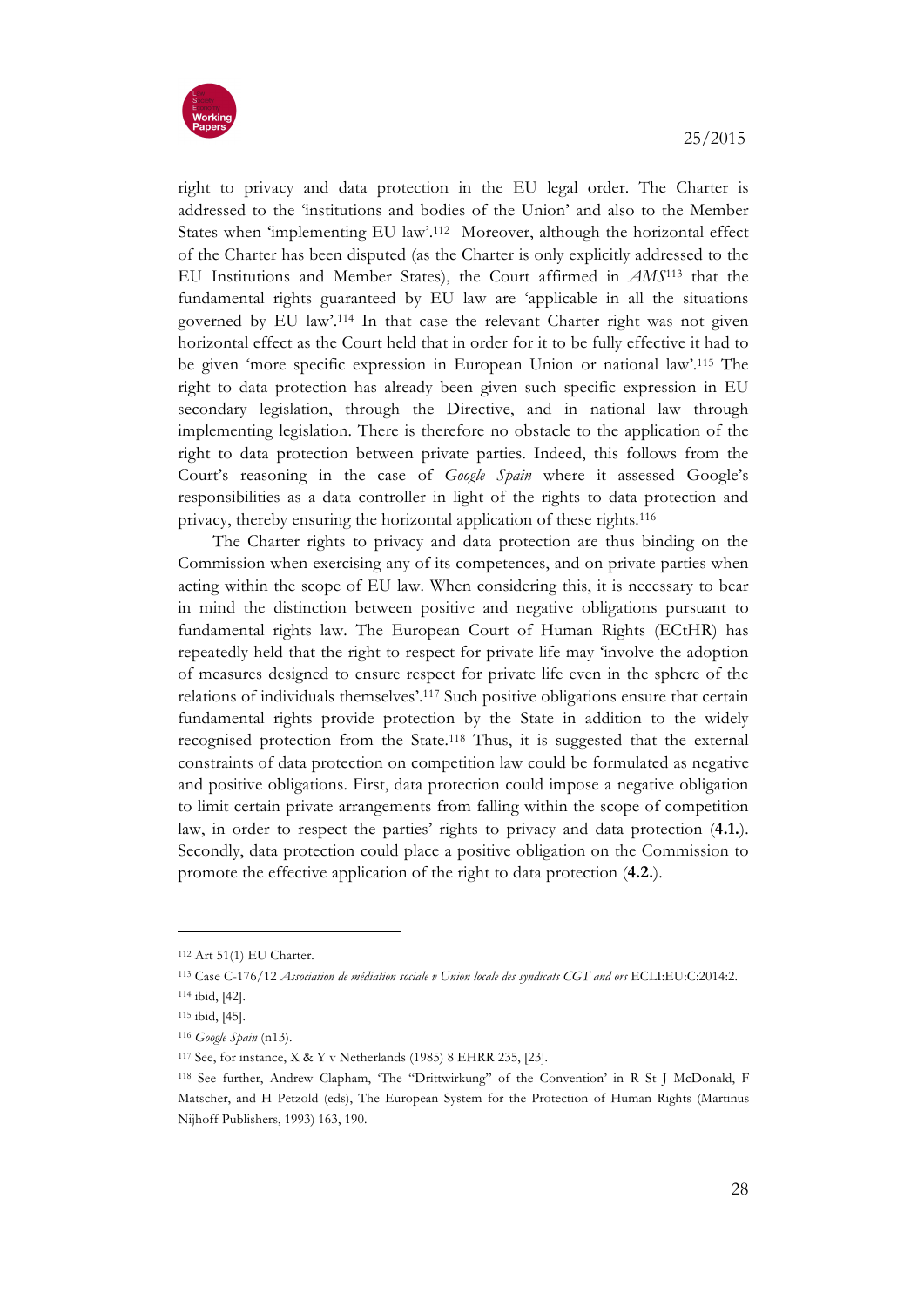#### 4.1. RESTRICTION OF THE SCOPE OF COMPETITION LAW

The primary way in which competition law can be constrained by an external norm is by preventing its application and thereby reducing its scope. Competition law is sometimes constrained in this way by its interaction with other areas of EU law, either explicitly in the Treaties or because of an implicit incompatibility of goals. An example of explicit exclusion is Article 106(2) TFEU, which provides that undertakings entrusted with public service obligations (or 'services of general economic interest') will only be subject to competition law to the extent that this does not obstruct the performance of their particular task. *Albany* is an example of an implicit exclusion, with the Court considering that social policy objectives would be undermined if collective labour agreements were subject to Article 101(1) TFEU.119 It is suggested that data protection's status as a fundamental right would give it the required legal precedence to operate in the latter fashion, and exclude the application of competition law altogether if necessary. Nevertheless, the commonality of goals between data protection and competition law, as well as the concurrent application suggested by the Court in *Asnef-Equifax*, does not point to a solution such as that in *Albany*. Rather, it is suggested that data protection law could prevent the application of Articles 101 and 102 TFEU (subject to a proportionality judgment), in a similar vein to Article 106(2) TFEU and to the *Wouters*<sup>120</sup> case law discussed below.121

Data protection law could thus operate like a justification for restrictions of competition or abuses of dominance.122 In *Wouters* the Court held that a ban of the association between lawyers and accountants stemming from self-regulation of the legal profession restricted competition, but ultimately did not breach Article 101 TFEU since it ensured that 'the ultimate consumers of legal services and the sound administration of justice are provided with the necessary guarantees in relation to integrity and experience'.123 This jurisprudence was subsequently extended to restrictions necessary to enforce doping bans in *Meca-Medina*, where the Court expressly stated that such restrictions had to be proportionate to the objectives pursued.124 While the interpretation of *Wouters* remains controversial,

-

<sup>119</sup> Case C-67/96 *Albany* [1999] ECR I-5751, [59].

<sup>120</sup> Case C-309/99 *Wouters and Others* [2002] ECR I-1577.

<sup>121</sup> The distinction between justification and a restrictive interpretation of the conditions of Article 101 TFEU is admittedly fine, as shown by FENIN (Case C-205/03, *FENIN v Commission* [2006] ECR I-6295, [27]) in relation to the notion of undertaking and the German books case in relation to the effect on trade between Member States criterion (*German books* Press Release IP/02/461, 22 March 2002). *Wouters* itself, by stating that not all restrictions of freedom of action fall within the scope of Article 101(1) TFEU and referencing the context usually considered by restrictions of competition, could also be read in this latter way. *Wouters* (n120) [97].

<sup>122</sup> Objective justifications for an abuse of dominance have been admitted by the Court but none has yet been they applied, so the present discussion will concentrate on the *Wouters* case law.

<sup>123</sup> *Wouters* (n120) [97].

<sup>124</sup> Case C-519/04P *David Meca Medina and Igor Majcen v. Commission* (2006) ECR I-6991, [45].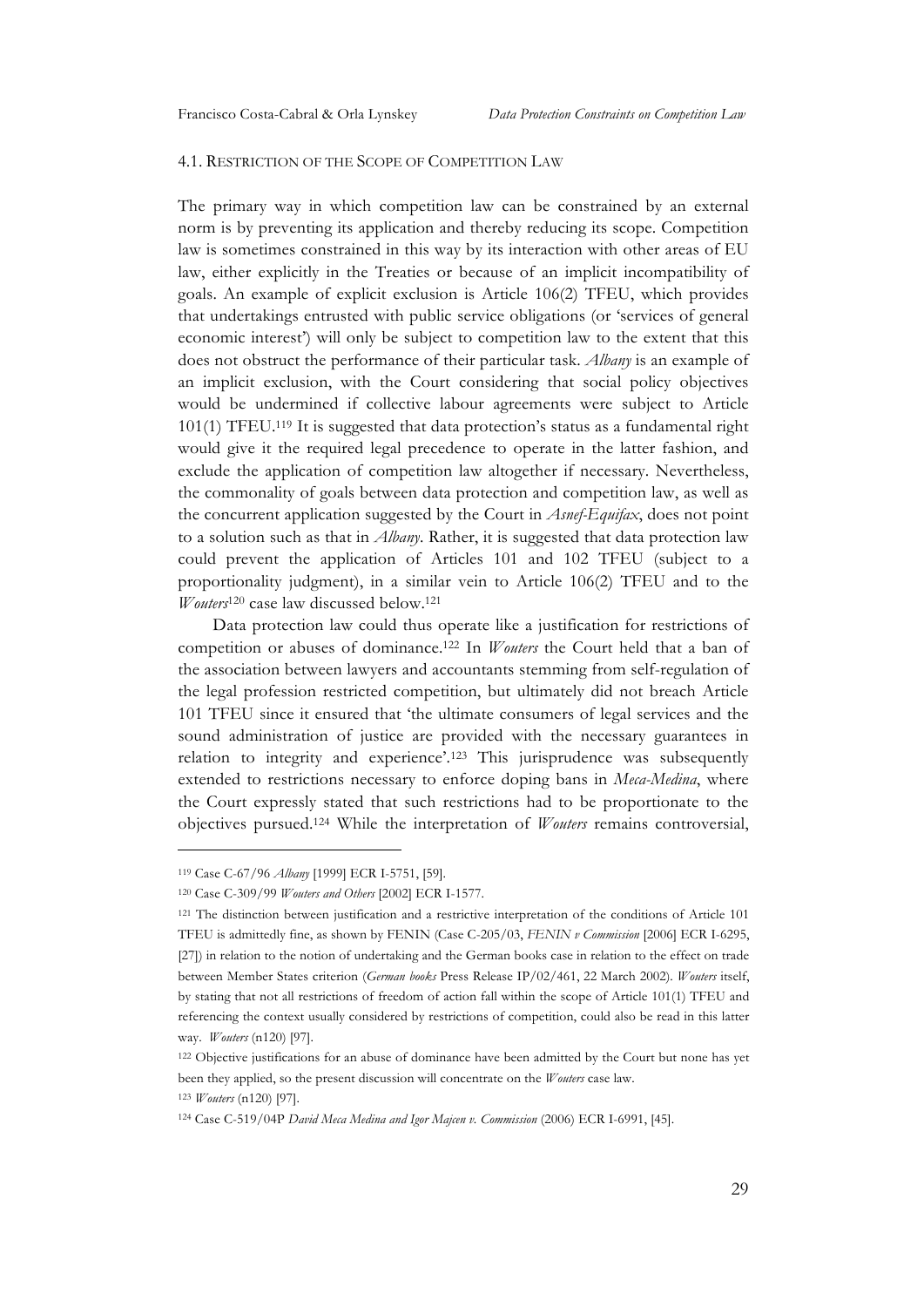

the proportionality test made explicit in *Meca-Medina* points towards the introduction of a rule of reason in competition law similar to the one applied in internal market law.125 Since the seminal *Cassis de Dijon* judgment, Member States may invoke overriding public policy objectives, ranging from the protection of the environment to public health, in order to justify what would otherwise constitute an interference with the Treaty free movement provisions. The scene had already been set for such a development in competition law in *Deliege*126, a case involving both internal market and competition law, when Advocate General Cosmas noted that 'rules which, at first sight, reduce competition, but are necessary precisely in order to enable market forces to function or secure some other legitimate aim, should not be regarded as infringing [competition law].'127 Moreover, in *Pierre Fabre*<sup>128</sup> the Court made an explicit comparison between a 'legitimate aim' pursued by a restriction in competition law and an overriding public policy objective accepted in internal market law.129

Interpreting the *Wouters* case law in this way would facilitate the inclusion of data protection law amongst the public policy justifications for what would otherwise be a breach of competition law. The protection of fundamental rights has long been accepted as a justification in internal market jurisprudence. In *Omega*<sup>130</sup> the Court considered that a ban on a laser game simulating human killing breached the freedom to provide services, but accepted that such a ban was justified as it violated the right to human dignity. In so doing, the Court noted that human dignity is a general principle of law which the EU legal order 'undeniably strives to ensure respect for'.131 The recognition that the protection of fundamental rights may constitute a valid justification for a breach of internal market law is a further indication that EU law's regulation of economic activity is subject to fundamental rights constraints. It is therefore argued that a restriction of competition necessary to protect fundamental rights could not fall foul of Article 101 TFEU. Indeed, Monti suggests that, in *Wouters*, 'the Court was duty bound to deploy a solution that would ensure that the public policy of the Member State is given equal relevance regardless of the means by which the policy is implemented (i.e. by legislation or private party conduct)'.<sup>132</sup> This reasoning applies more forcibly if the policy does not originate in a Member State but is an obligation imposed by the Charter.

<sup>125</sup> Giorgio Monti, Article 81 EC and public policy (2002) 39 Common Market Law Review 1057.

<sup>126</sup> Joined Cases C-51/96 and C-191/97, Deliège [2000] ECR I-2549.

<sup>127</sup> Monti, Article 81 and public policy (n125) 1088.

<sup>128</sup> Case C-439/09 *Pierre Fabre Dermo-Cosmétique SA* [2011] ECR I-9419.

<sup>129</sup> ibid [43-44]

<sup>130</sup> Case C-36/02 *Omega Spielhallen- und Automatenaufstellungs-GmbH v Oberbürgermeisterin der Bundesstadt Bonn*  [2004] ECR I-9609.

<sup>131</sup> ibid, [34].

<sup>132</sup> Monti, Article 81 and public policy (n125)1089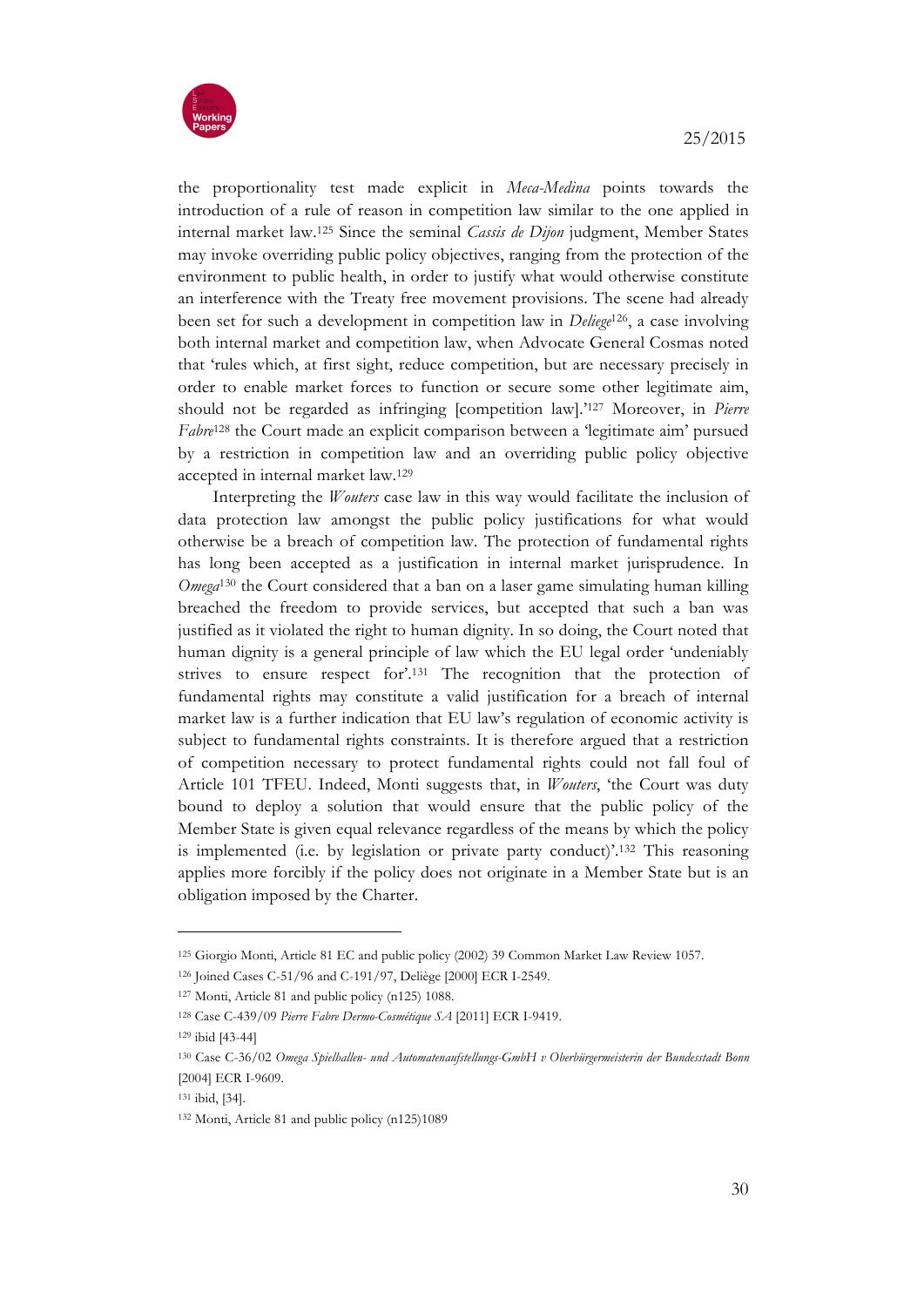Yet, it is suggested that the use of data protection in this way – to justify what would otherwise be anticompetitive conduct – may not be very widespread. This is because data protection legislation already applies horizontally between private parties. Since undertakings are compelled to respect the legislation implementing the Directive, undertakings could rely on the State compulsion doctrine in order to justify breaches of competition law required by data protection.133 Nevertheless, some actions by undertakings might seek to facilitate the effectiveness of data protection without their omission constituting an infringement. Those actions, in turn, might be considered anti-competitive and therefore require justification. This is not a hypothetical scenario. The preliminary opinion of the EDPS explores several measures that would favour the control of users over their personal data, such as 'standards for transparency and intelligibility of contractual terms in online services' and a 'right to data portability [allowing] users to transfer between online services'.134 Although the EDPS is confident that these measures would increase competition, any standardisation effort runs the risk of allowing undertakings to align their behaviour and stifle innovation. Thus, undertakings engaging in industry agreements with the purpose of standardising contractual terms or technical requirements in order to facilitate data portability may find themselves subject to an allegation of infringement of Article 101 TFEU. Assessing whether such an infringement is present would involve an examination of whether the choice afforded by portability outweighed the long-term effects of aligning data use conditions. As litigation over standardisation of other economic activities indicates, this assessment might not look favourably on industry efforts. In such circumstance, a justification based on the *Wouters* doctrine could provide a much needed, and simple, solution.

#### 4.2. GUARANTEEING THE EFFECTIVENESS OF THE RIGHT TO DATA PROTECTION

As an EU institution to which the Charter rights to privacy and data protection are addressed, the Commission is under a positive obligation to promote the effectiveness of these fundamental rights. This positive obligation is respected, in part, if data protection is allowed to act as an internal constraint on competition law. By resorting to data protection as a normative yardstick, the Commission will undoubtedly be contributing to the effectiveness of the right to data protection. That obligation is further complied with if competition law applies independently of the normative influence of data protection but still achieves results that further data protection concerns, such as preventing discrimination between users or the accumulation of market power that can be leveraged by undertakings in compelling users to disclose data. This shows the normative coherence of EU law, as areas with common goals reinforce each other.

<sup>133</sup> Joined Cases C-359/95 and C-379/95, *Commission of the European Communities and French Republic v Ladbroke Racing Ltd. (Ladbroke Racing)* [1997] ECR I-6265, [33].

<sup>134</sup> Preliminary Opinion of the EDPS (n10) [26] and [83].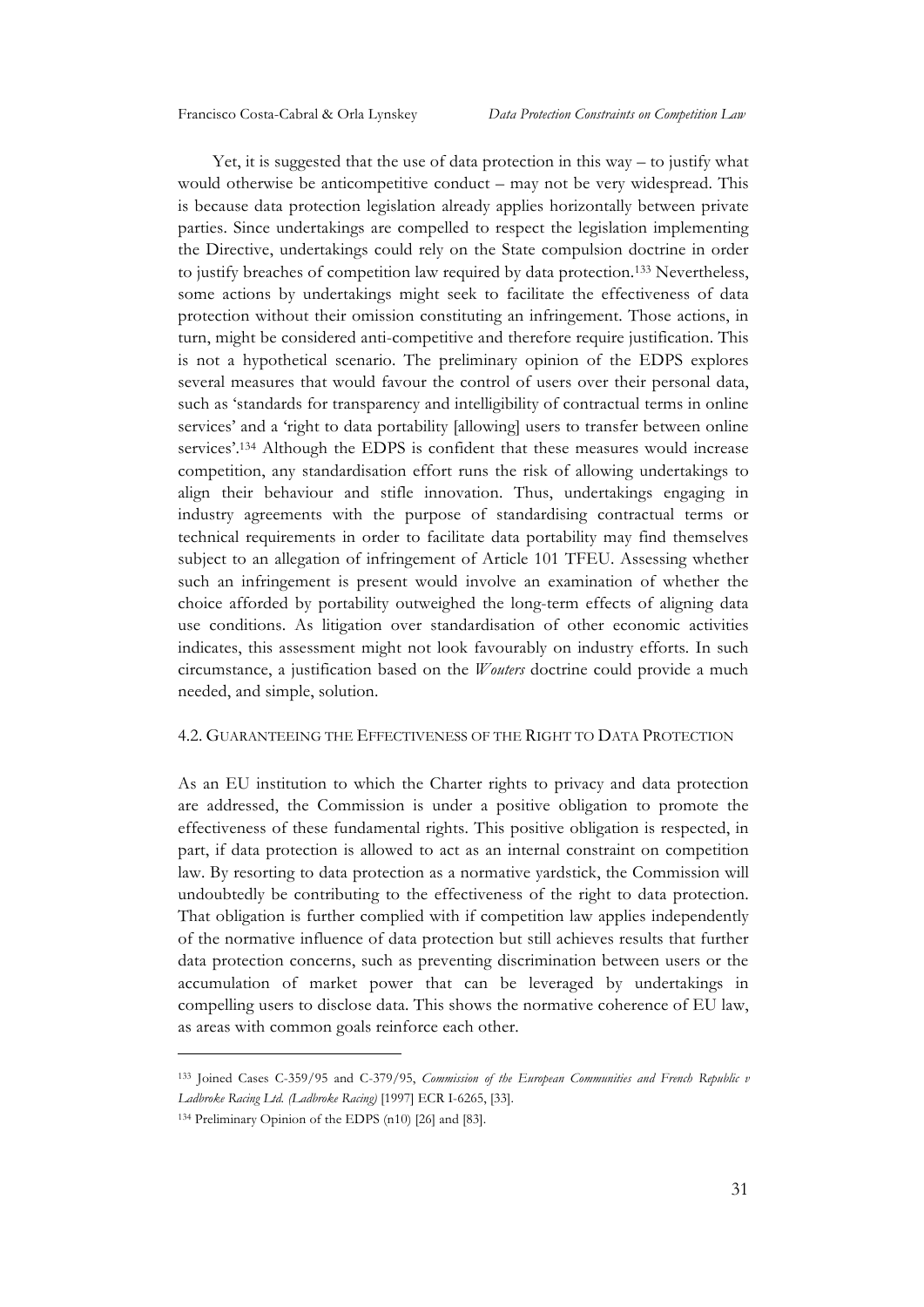



**.** 

The obligation to guarantee the effectiveness of the right to data protection can nevertheless go further, and externally condition the enforcement of competition law. Such external conditioning would depart from competition law's internal logic and demand an added consideration of data protection concerns. In principle, this does not seem feasible given the Commission's stated policy of applying data protection and competition law separately. Thus, DG Competition (the directorate general of the Commission in charge of competition matters) has refused to investigate the consequences of applying data protection law to the competitive issues it handles. This policy nevertheless means that the DG Competition might be confronted with competitive actions by undertakings that imperil the right to data protection but refuse to take positive action. As just seen, there are strong indications that this separation does not apply to negative action: under the *Wouters* case law, DG Competition would have to accept data protection as a valid restriction of the scope of competition law. Thus, by refusing to take more proactive measures, the Commission as a whole may equally fall short of its obligation to ensure the effectiveness of fundamental rights protection.

Any such positive obligation would not however be unlimited: it could not require DG Competition to exercise its investigative and sanctioning powers due to an equally strong limitation by the principle of legality. If DG Competition pursued data protection infringements as competition law infringements simply because they involved an agreement or an undertaking in a dominant position (and not because it would be constrained to do so by the internal logic of Articles 101 and 102 TFEU), it would be usurping the competences it was attributed by EU law and inadmissibly expanding the remit of competition law. The status of data protection as a fundamental right is not liable to change this, since the use of competition law sanctions to guarantee the right to data protection would also breach the principle of legality as set out in Article 7 of the ECHR.135 Without a competition law 'hook', DG Competition cannot pursue undertakings. The complaint to DG Competition by 'Disconnect', the provider of a privacy and security enhancing application for smartphones and devices, may be a case in point.136 In that complaint, Disconnect suggests that it has been excluded from the Android Operating System's Google Play store. Unless it can be demonstrated that this exclusion is discriminatory or exclusionary under the logic of Article 102 TFEU (notably, that the Google Play store is an essential facility) it is unlikely that this complaint will be successful despite the potentially negative impact of Google's policy on the effectiveness of individual data protection and privacy rights. In the absence of regulation or the relevant criteria for an Article 102

<sup>135</sup> *A. Menarini Diagnostics srl v. Italy*, App. No 43509/08, not yet reported, 27 September 2011.

<sup>136</sup> Wall Street Journal, 'App Maker Files EU Complaint Against Google, Alleging Abuse of Android Dominance', 1 June 2015: http://www.wsj.com/articles/app-maker-files-eu-complaint-against-googlealleging-abuse-of-android-dominance-1433204706, accessed 2 November 2015.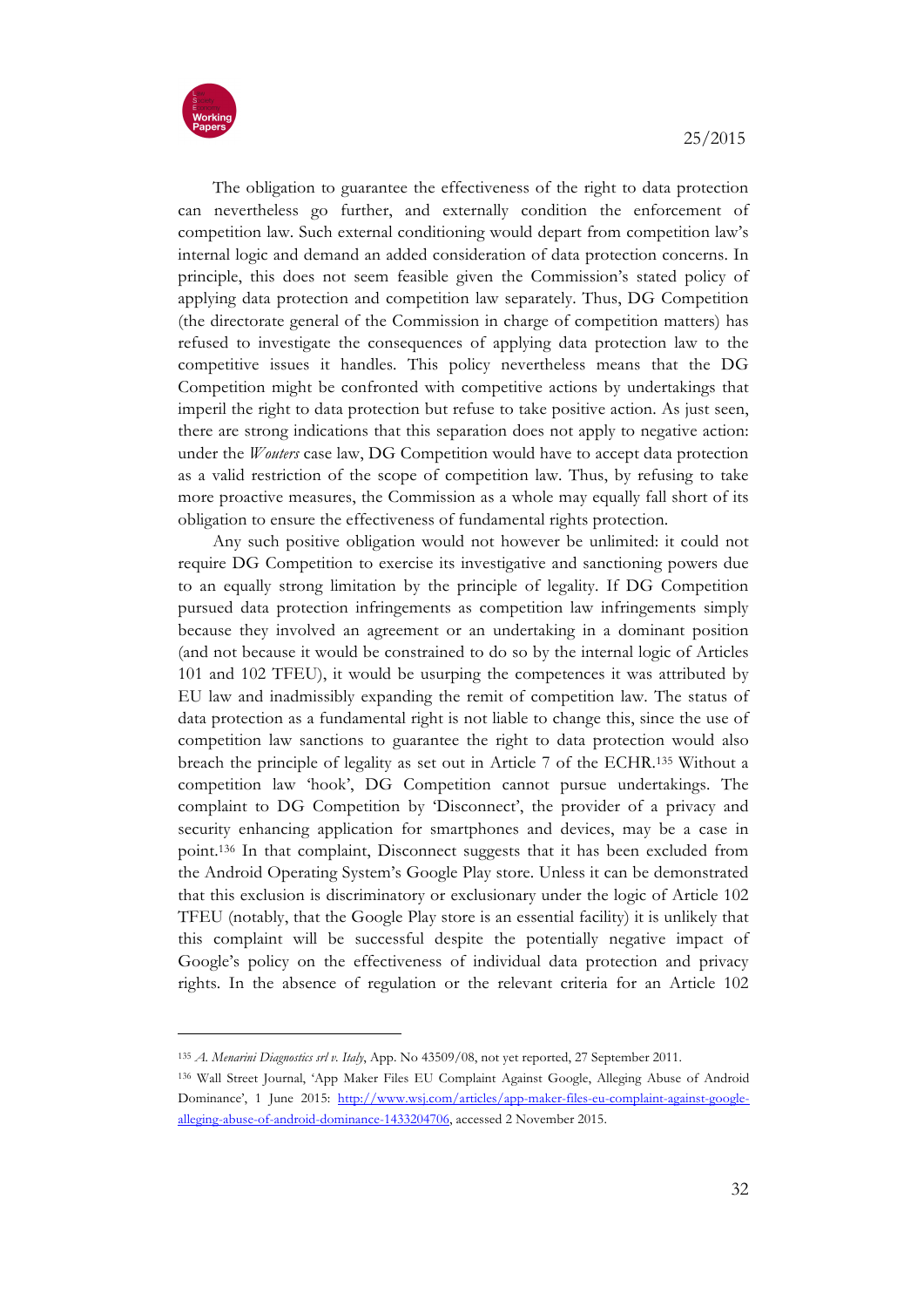TFEU investigation, if DG Competition intervened in such an instance it would be acting beyond the scope of its powers.

This limitation nevertheless does not negate the Commission's obligation to ensure that, when acting in the field of competition law, its actions promote the effectiveness of data protection rules. This is evident in the obligation, stated at the outset, on the Commission to respect the right to data protection in its investigations of competition law. What is further suggested is that the Commission should guarantee the effectiveness of the right to data protection by ensuring that its competences are not (mis)used in a manner which hinders the effective application of data protection law. That would notably be the case if the Commission is asked to confer a benefit on an undertaking (or undertakings) in the context of a competition law assessment that would diminish the effectiveness of the right to data protection. In such circumstances, the Commission should withhold the benefit until it becomes apparent that, by conferring it, it would comply with the positive obligation to respect the right. This would not unduly expand the scope of competition law, as there would always be a competitive concern triggering it. The exercise of the Commission's competences would simply be subject to a positive obligation to guarantee the effectiveness of the right to data protection, in the same way it is already unquestionably subject to a negative obligation to refrain from infringing this right itself. Any failure to comply with these obligations would be reflected in the validity of a Commission decision.

In its *Google Spain* judgment, the Court placed significant emphasis on the need to ensure the effectiveness of EU data protection law when interpreting the provisions of the Directive.137 For instance, when stating that Google may be under an obligation to remove links from its index, the Court noted that the effective and complete protection of individuals could not be guaranteed if these individuals were obliged to have this information also erased from the initial host publisher.138 Thus, the effectiveness of the data protection regime requires private parties to do what they can within their sphere of action, regardless of other avenues of enforcement. If a private party can be obliged to act in this manner, it is arguable that an EU Institution would be under an equally strong, if not stronger, duty to promote the effectiveness of the rights addressed to it. This could curtail the Commission's usual discretion in exercising its competences to apply competition law.139

<sup>137</sup> *Google Spain* (n13)[30], [34], [38], [53], [58] and [84].

<sup>138</sup> *Google Spain* (n13) [84].

<sup>&</sup>lt;sup>139</sup> In its *Schrems* judgment, the Court recognised that the discretion of the Commission is limited when making an assessment under the Data Protection Directive regarding the adequacy of the protection offered by a third-country. The reason offered by the Court in that case was that the protection of personal data plays an important role in the protection of private life and that the Commission's adequacy assessment might have an impact on the fundamental rights of a large number of individuals. Case C-362/14 *Maximillian Schrems v Data Protection Commissioner* ECLI:EU:C:2015:650.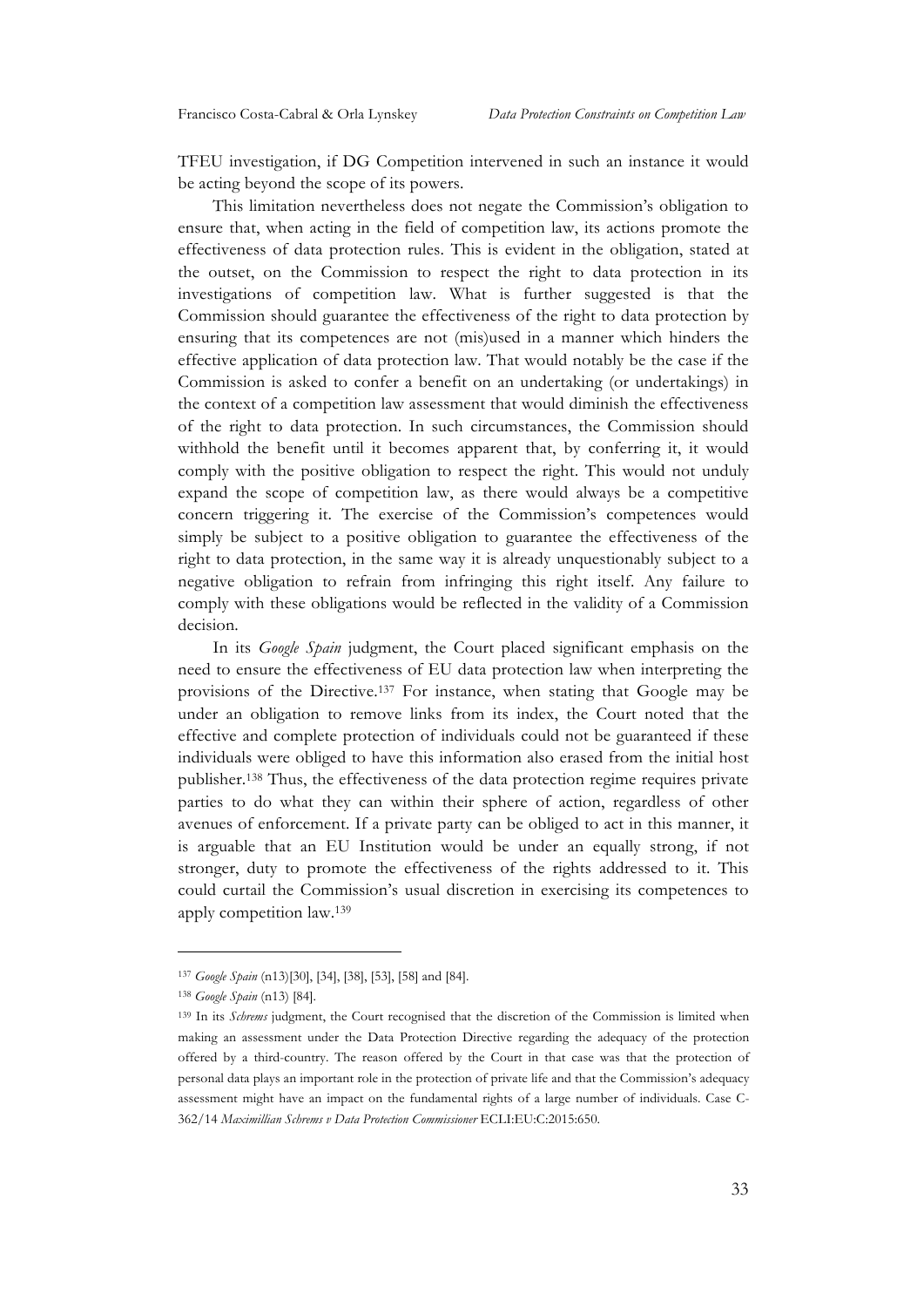

Merger control would provide the prime example of how such exercise may diminish the effectiveness of the right to data protection. When the Commission clears a merger, it is not putting an end to a sanctioning procedure: it is granting the parties to the concentration the authorisation to go ahead with an operation which would otherwise lack effect.<sup>140</sup> As discussed above, the Commission may consider the impact that a concentration may have on the quality for data use policies if such competition exists. However, it is also suggested that the right to data protection can lead to a further parallel assessment of the impact of the merger on data protection regardless of data use policies being a competitive parameter. Thus, the Commission could be required to withhold its decision on a concentration until satisfied that merger clearance would not breach, or detract from the effectiveness, of the right to data protection.141 This would be especially relevant in the context of mergers given the particular privacy and data protection concerns which the amalgamation of data sets entail. As also noted by the EDPS, personal data reveals more than the sum of its parts.142 Therefore, in a merger context, by allowing two companies to combine previously separate data sets, the information gained about the individual may be far more revealing than if these data sets are separately maintained.143 This is often why such mergers have an 'added value' from a commercial perspective: they may provide a (disproportionate) insight into the life and interests of the individual.

A positive obligation would also apply where the Commission imposes conditions to clear a merger or accepts commitments from an undertaking to end an investigation under Articles 101 and 102 TFEU. On the one hand, the Commission would not be able to suggest a merger condition or accept a commitment that would require the undertakings to violate, or undermine, data protection law. This may seem evident, yet the sharing of personal data is often suggested as a remedy to claims of market power when only one entity has control over a large personal data set.144 However, it must be borne in mind that if

<sup>140</sup> Merger Regulation (n30) Art 7(1).

<sup>141</sup> A similar situation could be envisaged in relation to an exemption under Article 101(3) TFEU insofar as it also grants the benefit of validity to agreements that would otherwise be null and void due to Article 101(2) TFEU.

<sup>142</sup> Preliminary Opinion of the EDPS (n10) [9].

<sup>143</sup> The EDPS suggests that merger control should consider the impact on consumer welfare of the amalgamation of data 'in the event that the combined [personal data] were later processed for incompatible purposes', Preliminary Opinion of the EDPS (n10) [30]. However, undue processing should not be assumed to automatically follow from amalgamation or from any large aggregation of personal data, either as part competitive analysis (the reason why the Court considered previous discrimination by one of the merging parties as grounds for possible future abuse *Tetra-Laval*) or to guarantee the effectiveness of the right to data protection (since undertakings should not be presumed to infringe data protection simply because they have ample opportunity).

<sup>144</sup> The EDPS even shows concern that data protection might serve as a 'shield' against such remedies, Preliminary Opinion of the EDPS (n10) [31].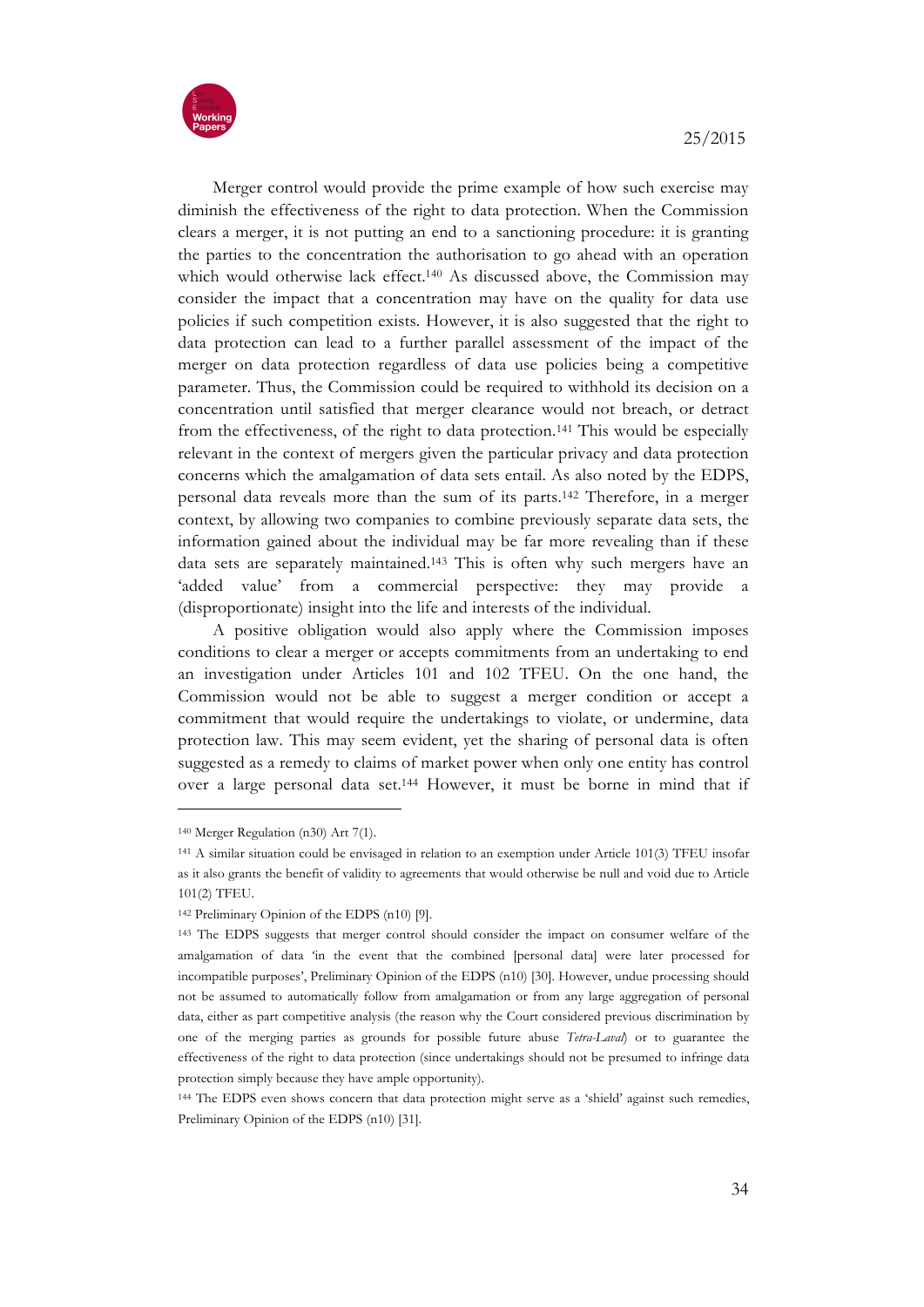consent has been relied upon as a legal basis for the personal data processing, any such transfer would be subject to the renewal of this consent.145 Moreover, transfers of personal data between undertakings must respect the principle of purpose limitation. Pursuant to this principle, data collected for one purpose should not be processed for another incompatible purpose. For example, if personal data is collected by a social networking site it might not be possible to transfer them to the provider of a mobile phone application. Even if both are competitors from a competition law perspective, from the perspective of the individual the purposes of the data processing may – depending on a contextspecific assessment – be incompatible.

On the other hand, the extent to which the Commission can require an undertaking to take steps to address data protection concerns as part of the commitments offered by undertakings is debatable.146 Clearly, guaranteeing the effectiveness of the right to data protection is not part of the competition law infringement which the commitments are supposed to address.147 The Court has nonetheless accepted that commitments may go beyond this infringement and lead to structural reform of the market, prompting criticism that the Commission is expanding its powers for regulatory purposes.148 Introducing data protection concerns would exacerbate these objections. Nevertheless, the fact remains that, as in the context of merger clearance, the Commission materially confers a benefit when accepting commitments from undertakings and is under a positive obligation to guarantee the effectiveness of the right of data protection. Thus, the Commission should go further than refusing to accept remedies that infringe that right, and also require that commitments offered by undertakings do not detract from the right's effectiveness. This will not unduly extend the scope of competition law as long as remedies are limited to those otherwise admitted (no matter how flawed) as commitments.

It could be argued that the described emphasis on effectiveness, as well as the Court's finding that the Commission's discretion is limited when the right to data protection is at stake, applies only when the EU's data protection rules are at issue and thus should not impact on the activities of DG Competition. However, it is submitted here that there is a general obligation on the Commission to ensure, at minimum, that any of its decisions do not detract on the effectiveness of the right to data protection. This obligation follows from the collegiate nature of Commission decision-making and from the new structure of the Commission. First of all, the Commission is bound to 'act collectively' in accordance with the

<sup>145</sup> This follows from the specificity criterion in the notion of consent. Directive 95/46 (n5) Art 7(a).

<sup>146</sup> The EDPS considers several remedies 'which address the harm to individuals' privacy' that might fall under this category insofar as they are not directly related to a competitive harm, Preliminary Opinion of the EDPS (n10) [32].

<sup>147</sup> Monti, Article 81 and public policy (n125)1076.

<sup>148</sup> C-441/07, *Commission v Alrosa* [2010] ECR I-5949. See generally, Niamh Dunne, 'Commitment Decisions in EU Competition Law' (2014) 10(2) *Journal of Competition Law & Economics* 399.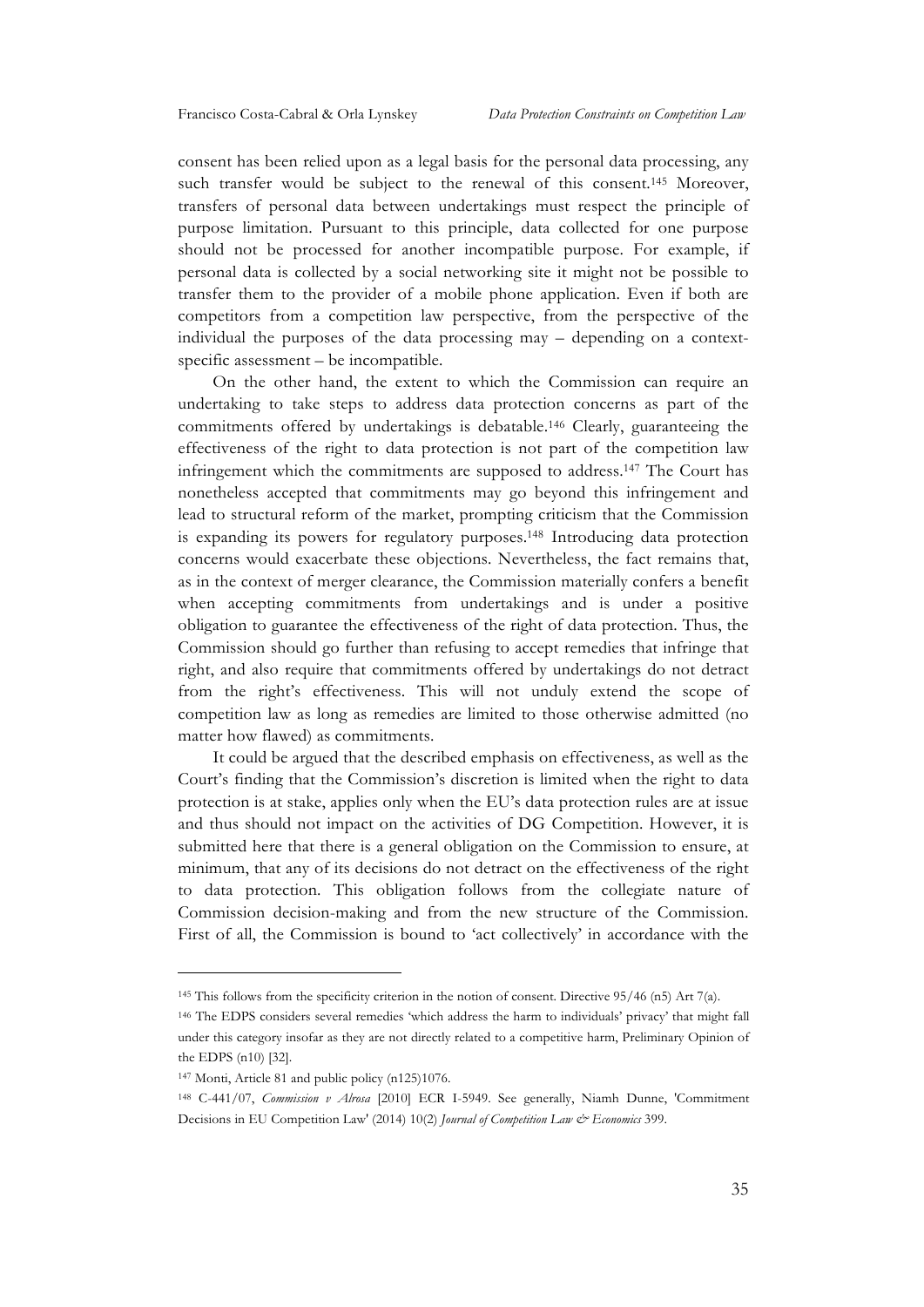

Rules of Procedure of the Commission<sup>149</sup>, which state that 'Commission decisions shall be adopted if a majority of the number of Members specified in the Treaty vote in favour'. Therefore, for instance, while the decision to grant clearance to a merger may emanate from DG Competition, it must be approved by the Commission as a collective unit. Furthermore, since the entry into force of the Lisbon Treaty, the Commission President may appoint a Vice-President with responsibility for, inter alia, ensuring respect for the rule of law and the Charter. One practical consequence of this new horizontal cross-cutting role could be to ensure that fundamental rights, including the right to data protection, are taken into account in implementing policies and activities, and, crucially, in Commission decision-making. In this context, the Commission would simply be ensuring that one of its decisions – to clear a merger or accept commitments – would not breach the right to data protection, or jeopardise its effective application. Indeed, it could be argued that this is not a choice for the Commission, rather it is an obligation stemming from the Charter.

The objections to such a role for the Commission are predictable. The most obvious argument is in the line of Easterbrook's observation that 'when everything is relevant, nothing is dispositive'.150 It might be argued that introducing data protection concerns in the application of competition law is a slippery slope: why not then incorporate other fundamental rights such as those binding anti-discrimination, labour relations, and so on. It is suggested in response that if such Commission intervention is justified in the data protection context, it should not be withheld simply because this would also force the Commission to protect other rights. On the contrary, the common characteristics of data protection and competition law might make this intervention more appropriate than regarding other rights. The fact remains however that either the Commission is bound by fundamental rights, or it is not: the wording of the Charter explicitly affirms that it is.

A second objection might be that the assessment of the impact on the right to data protection would be beyond the sphere of expertise of DG Competition. The Commission has objected to the inclusion of non-competition assessments within its remit for over a decade. For instance, in a White Paper dating from 1999, it stated that the purpose of Article 101(3) TFEU is to 'provide a legal framework for the economic assessment of restrictive practices and not to allow the application of competition rules to be set aside because of political considerations'.151 This problem can be avoided by recognising that this assessment would be an external non-competition assessment, not an internal interference with the logic of competition law. Article 21 of the EUMR already

<sup>149</sup> Rules of Procedure of the Commission [2000] OJ L308/26).

<sup>150</sup> Frank H. Easterbrook, 'Limits of Antitrust' (1984) 63 Texas Law Review 1, 12.

<sup>151</sup> Commission, White paper on modernization of the rules implementing Articles 85 and 86 [1999] OJ C132/1, [57].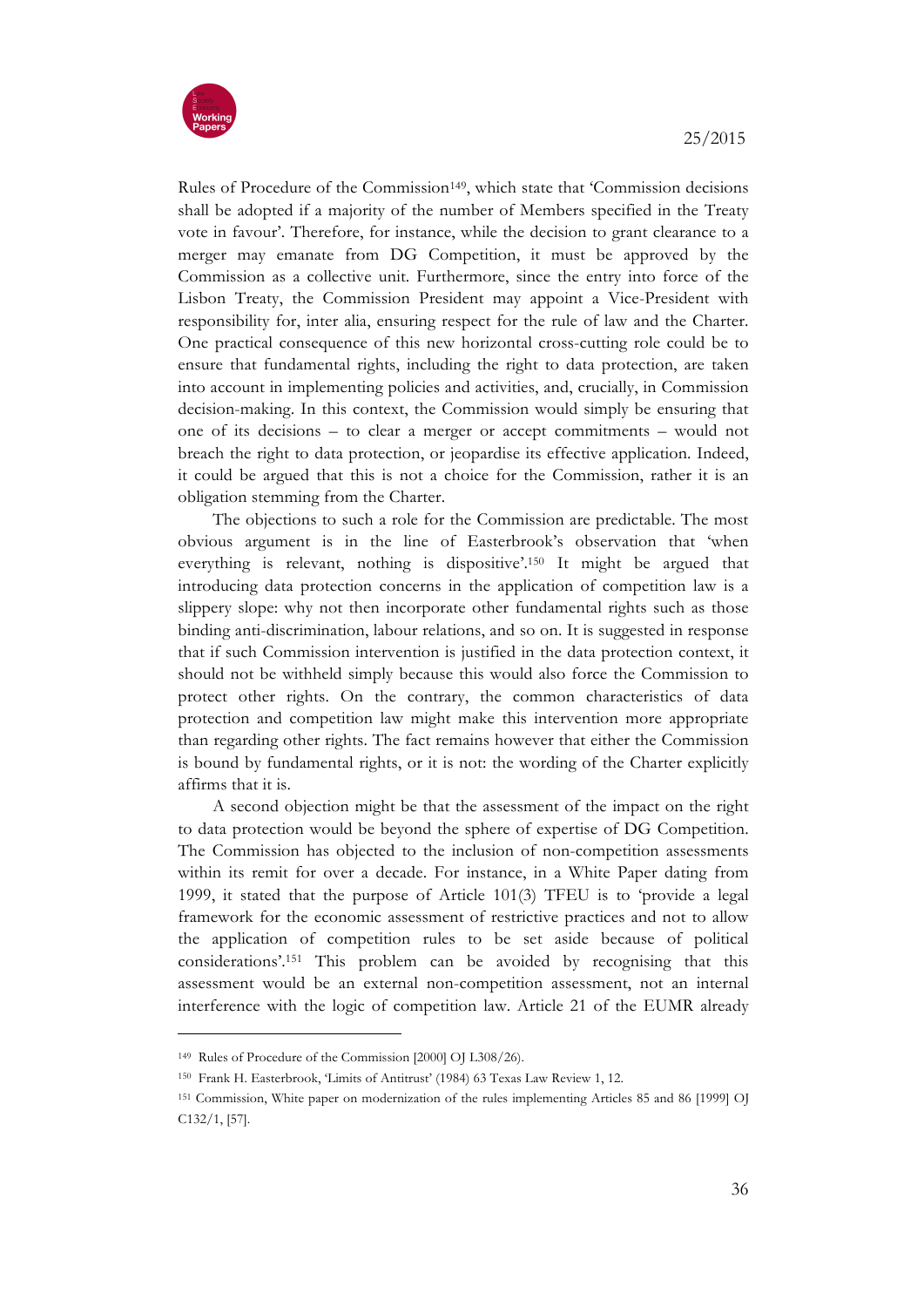allows for such non-competition assessments by Member States in certain circumstances, for instance in order to safeguard media plurality. It is thus suggested that the Commission would be required to uphold the right to data protection through a similar non-competition assessment. One might question why this would fall to the Commission rather than the Member State: the answer is clear, the Commission has the competence to act in the data protection context, visible through data protection legislation (while it does not have this competence to safeguard the right to freedom of expression). One might also question how this power of the Commission might be exercised in practice. Here, it is suggested that a set of indicators are devised (similar, in concept, to the Commission's existing media plurality indicators) in order to guide Commission action in this sphere. From an institutional perspective, the EDPS, an independent body tasked with ensuring that the EU institutions respect the right to data protection and data protection legislation, would be well placed to advise on suitable cases where such a non-competition assessment would be required.

#### **CONCLUSION**

The multiple internal and external constraints mapped out in this article indicate that, simply put, data protection law should matter for the application of competition law. This influence extends beyond the Commission respecting data protection law when conducting its investigations or considering it as part of the legal and economic context of markets for personal data. A separate and concurrent application of data protection and competition law is easy to defend when, like in *Asnef-Equifax* and *Facebook/WhatsApp*, there is no data protection infringement in sight. However, if ever such an infringement was present, it would be difficult to ignore. How can competition fail to be harmed if undertakings collude on the conditions offered to acquire personal data, if undertakings take advantage of their dominant position to impose detrimental conditions on consumers, or if mergers that can lead to these effects are cleared? How can the Commission purport to respect its obligation to protect fundamental rights if it turns a blind eye to violations of the right to data protection?

Nevertheless, it is not a foregone conclusion that data protection law will ever matter for competition law, as appearances can be maintained and formalism strictly enforced. If ever cases of collusion, abuse or merger control are decided based on the quality of data use policies, this quality can be assessed without an express reference to data protection law – even though competition law lacks the normative tools and has otherwise been receptive to deferring such competitive assessments to other fields of law. In the same manner, the Commission can continue to deny any responsibility for the effectiveness of the right of data protection by narrowing its inquiry to competitive concerns and pointing to the positive externalities that such enforcement creates for data protection law.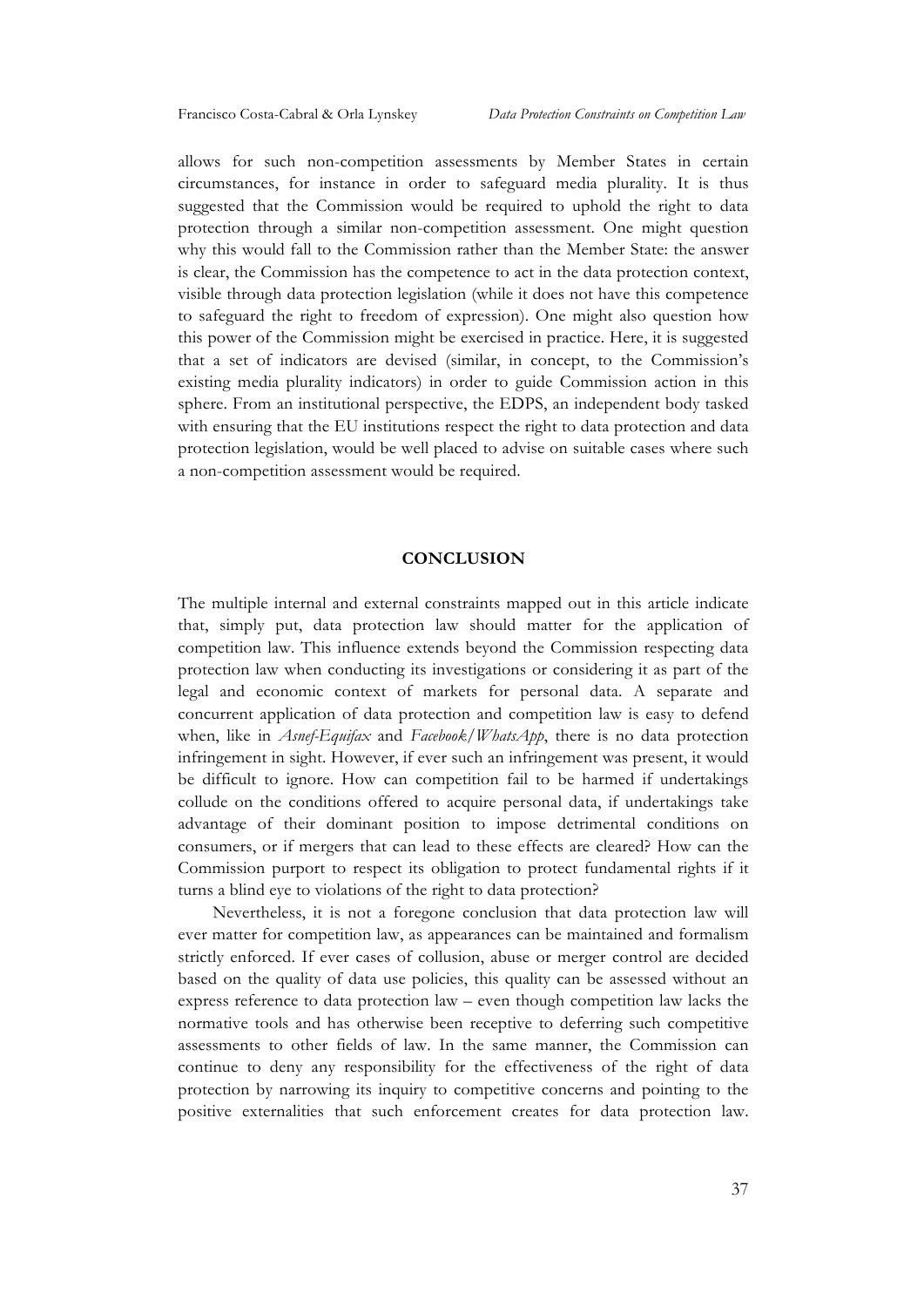

**.** 

Keeping data protection and competition law in separate silos has all the advantages of perpetuating the *status quo*.

Data protection might even welcome that *status quo* and reject influence over competition law. It is unclear whether, by facilitating the free flow of personal data, the Data Protection Directive sought to encourage markets where personal data itself would be the object of market transactions. Indeed, legal and ethical concerns have been expressed about the commodification of personal data. By not granting individuals property rights over their personal data, but instead merely rights akin to a license, it is arguable that such markets were neither envisaged nor desired at the time when the EU data protection rules were drafted. Applying competition law to those markets might thus serve as official recognition of an unwarranted development. Nevertheless, it seems inevitable that, as with other goods involving personality rights (such as the products of freedom of expression or image rights), the market integration concerns underlying data protection law would attract the application of competition law insofar as both regulate economic activity. There is nonetheless a risk particular to personal data: while the duality of economic value and personal significance of other personality rights is well established, the border between the two concerns still needs to be drawn in the context of the (relatively new) right to data protection. The commodification of data protection might unduly push that border towards economic concerns. However, it is suggested that competition law is more likely to clarify than to harm this definition.

By only applying when there is competition on the quality of data use policies – and backing that analysis with tried and tested economic methods –, competition law can illuminate which aspects of data protection are better left to the market and those which, due to information asymmetries and biases, can only depend on regulation. Meaningful competition on data use policy would undoubtedly benefit consumers. It may be argued that such competition is currently incipient, and that consumers are powerless to implement it. Nevertheless, the digital revolution is slowly but steadily encouraging informed digital users, and competition law must protect their interests. The application of competition law does not preclude adequate ethical regulation of personal data markets by data protection, as well as the control of their negative externalities on non-competitive concerns. Moreover, as data protection law may influence competition law, so too can the reverse happen to the benefit of data protection law: loosely defined concepts such as the 'legitimate interests pursued by the data controller' or the purpose limitation on the treatment of data could benefit from considering the competitive reality facing undertakings, while the validity and scope of consent and the 'the interests or fundamental rights and freedoms of the data subject' could also be adapted to the market power of the data controller.152

<sup>152</sup> The EDPS also explored this possibility, see Preliminary Opinion of the EDPS (n10) [35].